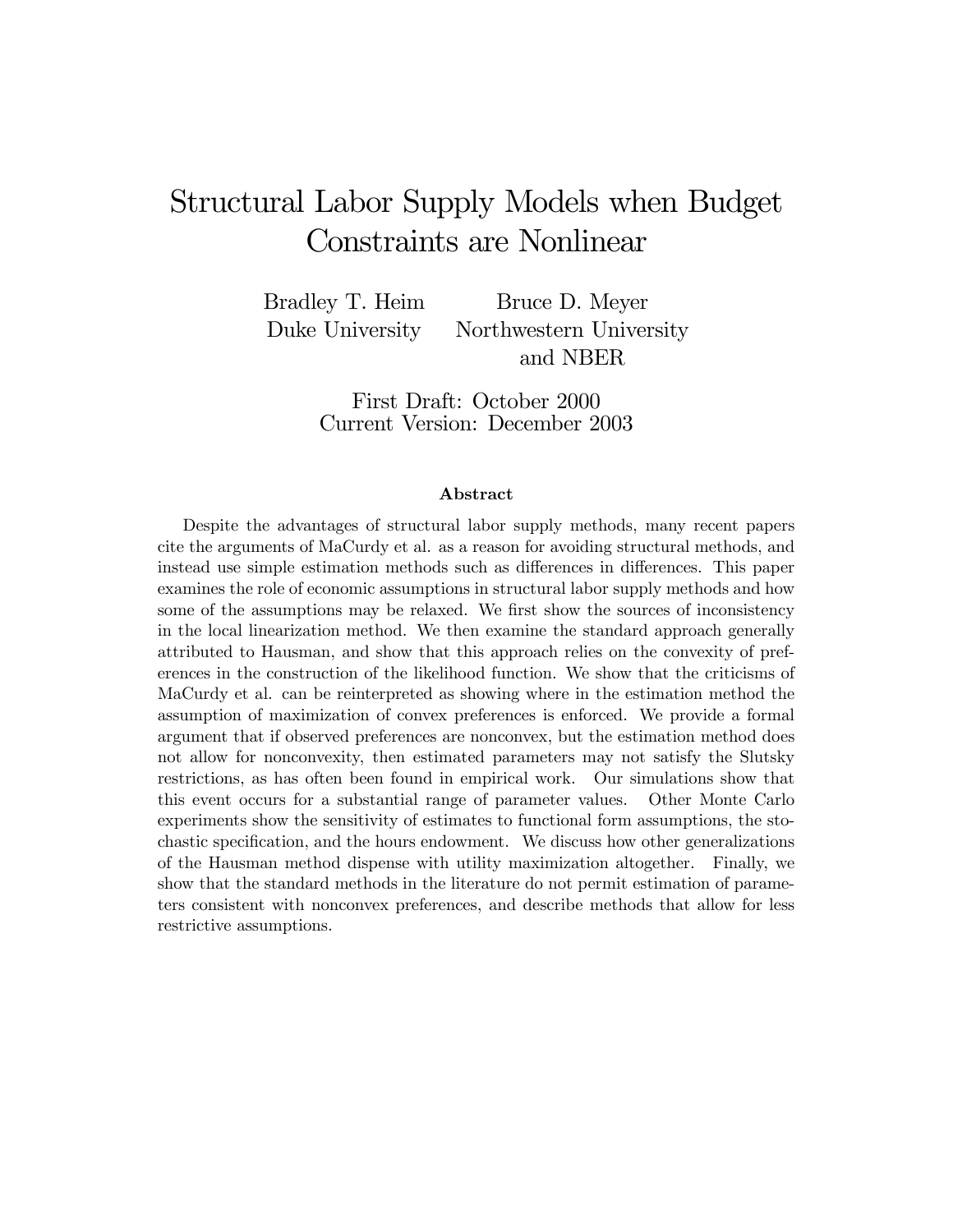## 1 Introduction

The effect of taxation on labor supply is of key interest to both policy makers and economists. Labor supply responses to income taxes, and the taxes implicit in social insurance and welfare programs, determine the effects of these policies on incomes, revenues, welfare and budgetary costs. In these contexts, structural methods, though controversial, are advantageous in many cases. Structural methods are often needed to separate out income and substitution effects and calculate deadweight losses. Such methods are also well-suited to simulate the effects of many potential changes in tax and transfer policies that change budget sets in complicated ways.

As is well known, when the tax schedule is nonlinear in income, estimation of labor supply parameters is difficult. In such a case, an individual's marginal tax rate, and hence their after tax wage rate, is not exogenous, but rather is a function of an individual's hours of work. This endogeneity of the after tax wage rate and nonlinearity of the choice problem has led to the development of several methods to estimate labor supply parameters.

Prior to the 1980s, the prevailing method, which will be referred to as local linearization, was to create a linear budget constraint tangent to the actual budget constraint at the level of hours at which an individual was observed. Individuals' hours of work were then regressed on the wage and nonlabor income associated with their respective budget constraints, with instrumental variables often used to attempt to correct for the endogeneity of the wage and income measures in this regression.<sup>1</sup>

Beginning with Burtless and Hausman (1978), and continuing with Hausman (1979, 1980, 1981, 1985a), a method was proposed which explicitly took account of the entire budget constraint generated by a nonproportional tax system, and estimated labor supply parameters using maximum likelihood techniques. The introduction of this method stimulated an outpouring of empirical research on labor supply using some variant of this approach.2

In the 1990s, however, two papers sharply changed researchers' views of the usefulness of the Hausman method.<sup>3</sup> In MaCurdy, Green and Paarch (1990) and MaCurdy (1992), it was shown that the likelihood function employed by the Hausman method implicitly enforced that estimated parameters imply a positive Slutsky term at budget set kink points. These papers, which we refer to as the MGP critique, argued that, in order for parameters to satisfy Slutsky positivity at all kinks in the data, the uncompensated substitution effect was essentially constrained to be positive, and the income effect was essentially constrained to be negative (MaCurdy, 1992). It is further argued that "[these] constraints arise not as a consequence of economic theory, but instead as a requirement to create a properly defined statistical model." (MaCurdy, et al. 1990)

Because of the apparent restrictions on parameters in the Hausman method, the results in MaCurdy et al. (1990) and MaCurdy (1992) have led several researchers to avoid using sophisticated techniques that explicitly take into account the budget constraint generated by

<sup>&</sup>lt;sup>1</sup>See Pencavel (1986) for a survey of studies that use local linearization methods.

 $2$ For surveys of these studies, see Hausman (1986) and Blundell and MaCurdy (1999).

<sup>3</sup>Of course, MaCurdy et al. (1990) and MaCurdy (1992) were not the only criticisms of the Hausman method. See, for example, Heckman (1982) and Pencavel (1986) for other critiques of the usefullness of the Hausman method.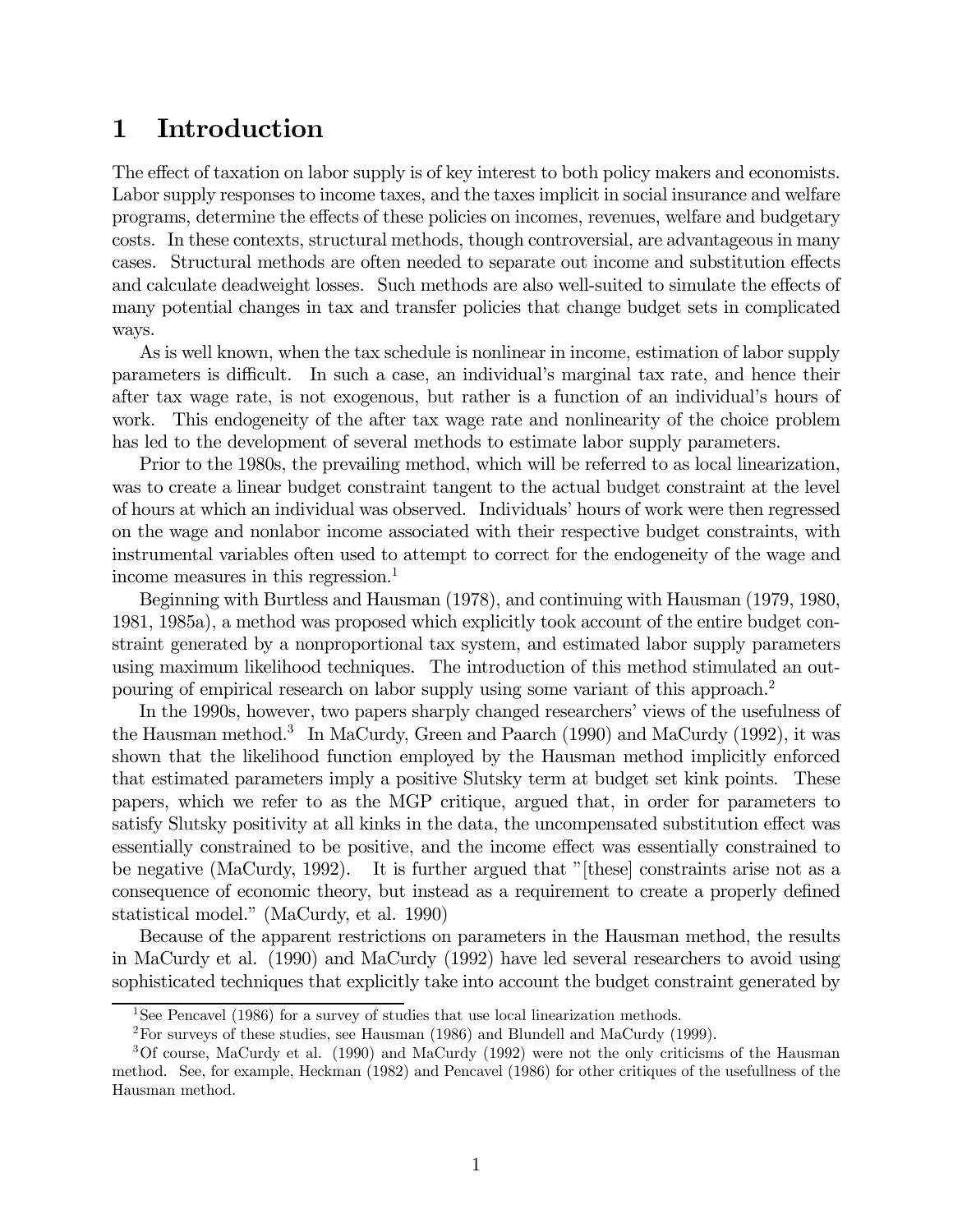tax and transfer policies, in favor of simpler methods, like difference in differences estimators.4 However, since policy changes are rarely of the form that would enable us to separately identify income and substitution effects, in using such techniques to estimate labor supply, the ability to do some of the most important policy evaluations and simulations is sacrificed.

In this paper, we discuss the various methods that have been used to estimate structural labor supply parameters. We clarify some past results, and provide new results on where economic assumptions, in particular, convexity of preferences, enter into the different methods. We show how the incorrect imposition of these assumptions may have led to some of the puzzling empirical results in the literature, and describe ways in which they might be relaxed in practice.<sup>5</sup>

We first show that in plausible circumstances, local linearization will generally yield inconsistent estimates, even when instrumental variables are used. Although this point has been mentioned in the literature,<sup>6</sup> it has not been shown formally, and is not well understood.

We then develop several results new to the literature on the relationship between the economic assumptions made in the derivation of estimation methods, the parameters that may result, and the interpretation of such parameters. We outline the assumptions that are implicit in the Hausman method, including convexity of preferences, and review the restrictions these assumptions imply about parameters of the labor supply function. We then describe the MGP critique, and show that the MGP critique pointed out where in the Hausman method the assumption of maximization of convex preferences was enforced.

We further show that several generalizations of the Hausman method that have been proposed only increase the parameter space to include parameters inconsistent with utility maximization altogether. However, we show that if data generating preferences are actually nonconvex, then relying on the assumption of convexity may result in estimated parameters that are inconsistent, or constrained to be consistent, with utility maximization, a pattern that has often been found. We also provide simulations that demonstrate this claim. As a result, before relaxing the assumption that individuals maximize utility, as others have done, it is advisable to first relax the much stronger assumption that preferences are convex.

We then explore the ability of various estimation methods to allow for the relaxation of the assumption that preferences are convex. We show that local linearization, the Hausman method, the MGP method, and even some nonparametric methods cannot be modified to allow for the estimation of parameters consistent with nonconvex preferences. We then describe estimation using a direct utility function, which avoids making some of the assumptions in the aforementioned methods, and which can be used to estimate parameters consistent with nonconvex preferences. Lastly, we present Monte Carlo evidence on the

<sup>4</sup>See, for example, Blundell, Duncan and Meghir (1998), Fortin and Lacroix (1994), Eissa (1995) and others.

<sup>&</sup>lt;sup>5</sup>A few caveats must be mentioned. This research, like the other papers in this literature, is strictly a partial equilibrium analysis of labor market behavior using a static model of labor supply to infer preference parameters. As such, we ignore lifecycle considerations, the preferences of employers as to the number of hours worked, imperfect perception of tax rules, and constraints on hours that individuals may work. However we address the current problem first, since estimation methods with those extensions often use this static model as a foundation.

 $6$ See, for example, passing references in Moffitt (1990, p. 136) and Ericson and Flood (1996, p. 434).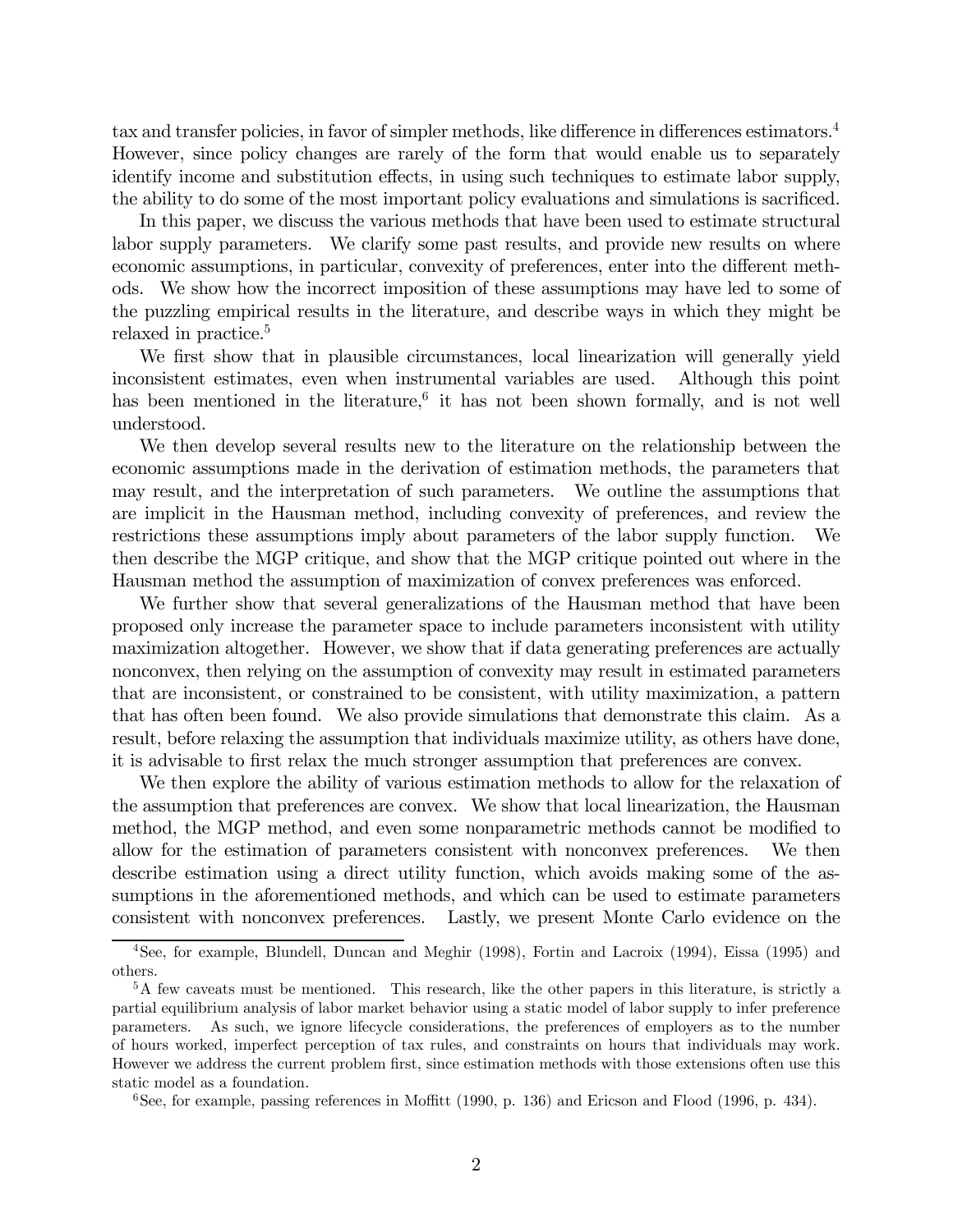

Figure 1: Nonlinear Budget Constraint

performance of this method relative to that of the Hausman method in a variety of settings.

This paper proceeds as follows. In Section 2, we review the local linearization method and show conditions under which commonly used instruments are invalid. In Section 3, we describe the assumptions implicit in the Hausman method and show how these assumptions imply that the labor supply function satisfies Slutsky positivity. We also clarify the MGP critique, and show how it may be reinterpreted as showing where the assumption of convex preferences was enforced on estimated parameters by requiring that Slutsky positivity hold. In Section 4, we provide an argument and a numerical simulation which show that data consistent with nonconvex preference maximization might lead to parameters that violate Slutsky positivity if convexity is assumed, and hence be inconsistent with utility maximization. In Section 5, we demonstrate that commonly used methods cannot be adapted to estimate parameters consistent with nonconvex preferences. In Section 6, we discuss estimation using a direct utility function that allows estimated preferences to be nonconvex. In Section 7, we perform Monte Carlo experiments comparing the performance of this method to that of the Hausman method. These Monte Carlo experiments show that this method improves on the performance of the Hausman method in some cases, and show the importance of functional form, stochastic, and hours endowment specifications when employing either method. Section 8 concludes.

## 2 The Inconsistency of Local Linearization

In order to understand the controversy surrounding the Hausman method, it is useful to understand the method that preceded it, local linearization.

Consider the piecewise linear budget constraint in Figure 1. In the tax system illustrated in this figure, there are three tax brackets, with tax rates  $\{t_1, t_2, t_3\}$ . The tax rate on labor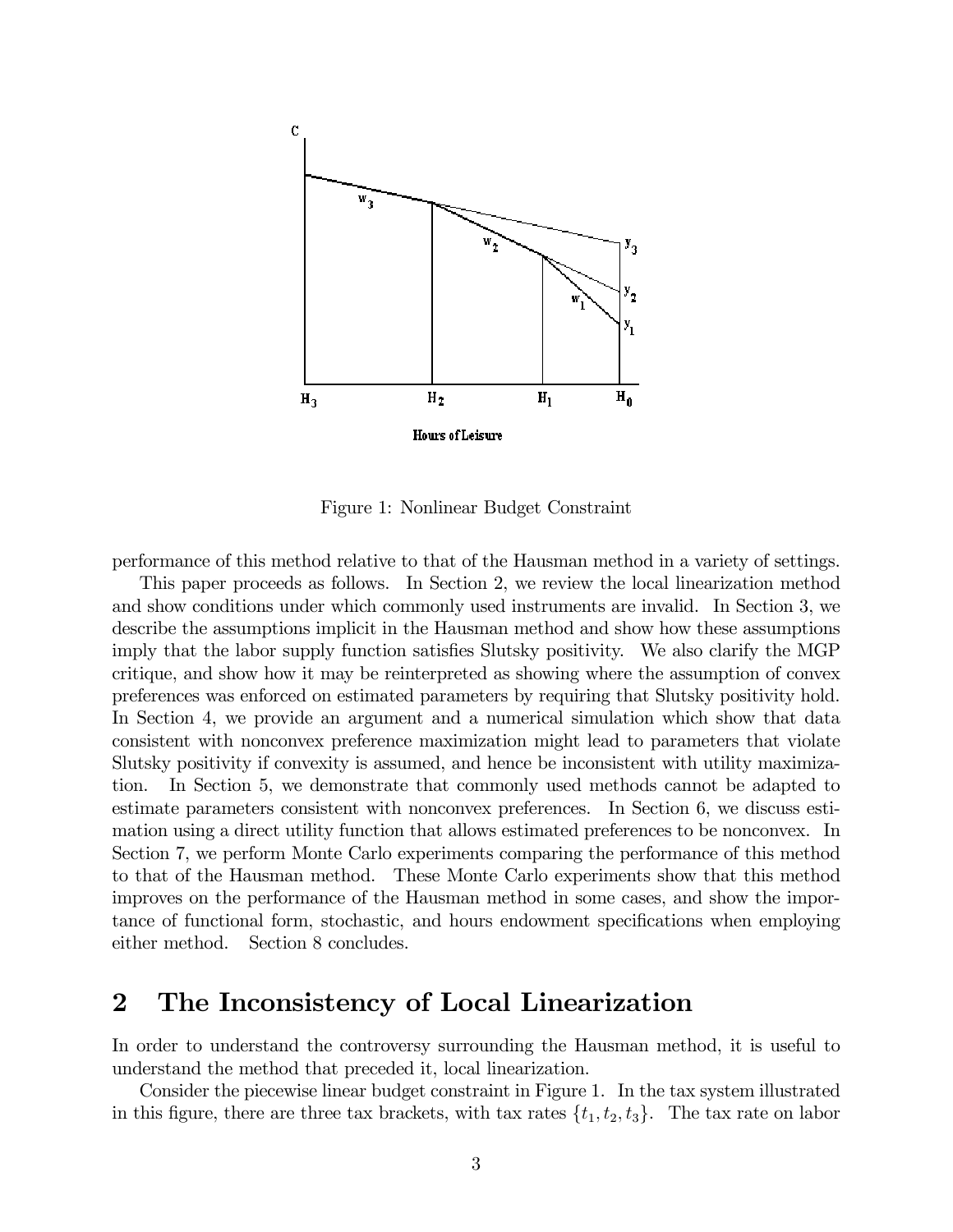income between hours of work  $H_{i-1}$  and  $H_i$  is  $t_i$ , and so the after tax wage rate over this segment of the budget constraint is  $w_j = W(1 - t_j)$ , where W is the exogenous before tax wage rate.<sup>7</sup> If segment j is extended to the vertical axis, the intercept of this extended segment at 0 hours of work is referred to as virtual income, and is denoted  $y_i$ . Denote this budget constraint as  $B({w_1,...,w_J}, {y_1,...,y_J}, h)$ 

Suppose that for a given individual,  $i$ , utility over consumption and hours of work,  $U(C, h)$ , is maximized on the piecewise linear budget constraint at  $h^*$ , where  $H_j < h^* < H_{j+1}$ . As was noted in Hall (1973), if the individual has convex preferences and the budget constraint is convex, then utility would be maximized at the same level of hours if the budget constraint were  $C \leq w_i h + y_i$ .

The local linearization method exploits this fact, and uses the after-tax wage  $w_j$  and virtual income  $y_j$  from the segment of the budget constraint on which the individual is observed as the key explanatory variables in a regression. Letting this segment be denoted  $j'$ , the regression is of the form

$$
h = f(w_{j'}, y_{j'}) + u.
$$
 (1)

where the subscripts for individual i are suppressed to reduce unnecessary clutter. So, for each individual, one identifies the hours at which the individual is observed working, and the after tax wage and virtual income associated with this level of hours. Hours of work are then regressed on these wage and income measures. For example, Hall (1973) uses a variant of this approach in his heavily cited paper.

However, estimating such an equation by ordinary least squares ignores a serious reverse causality problem, in that the after-tax wage and virtual incomes included in the equation are determined by the number of hours that an individual works. Individuals with a greater taste for work will tend to work more hours, which, in the case of a progressive income tax system, will lead to a lower net wage and higher virtual income being imputed for these individuals. Thus, the error term in (1) will be correlated with the wage and virtual income variables.<sup>8</sup> As a result, several researchers have used instrumental variables  $(IV)$  to correct for this reverse causality.<sup>9</sup> Usually, the instruments used are the wage and nonlabor income associated with the budget segment at a given level of hours in all individuals budget constraints<sup>10</sup>, but demographic characteristics have also been used<sup>11</sup>.

There are several problems with the use of local linearization to estimate labor supply equations, however, even when instrumental variables are used. First, note that the above discussion ignores individuals who are observed at a kink point. If an individual is observed at a kink point, it is unclear what net wage and virtual income should be imputed for that

<sup>&</sup>lt;sup>7</sup>Note that throughout this paper, we assume that an individual's gross wage is exogenous, and hence invariant to both the number of hours the individuals works and the individual's taste for work.

<sup>8</sup>See Moffitt (1990) for a discussion of local linearization and the rationale behind using IV in this setting.

<sup>9</sup>Note that the above discussion assumes that an individual's before tax wage is exogenous, and so it is the unobserved taste for work that creates the endogeneity of the right hand side variables in the estimation equation.

Of course, there are other reasons why the right hand side variables could be endogenous, in that an individual's gross wage could be a function of the hours they work. This is not the problem that instrumental variables, in this setting, is meant to correct for, and so this discussion does not take this possibility into account.

<sup>&</sup>lt;sup>10</sup>See, for example, Rosen (1976) and Hausman and Wise (1976).

<sup>&</sup>lt;sup>11</sup>See, for example, Flood and MaCurdy  $(1993)$ .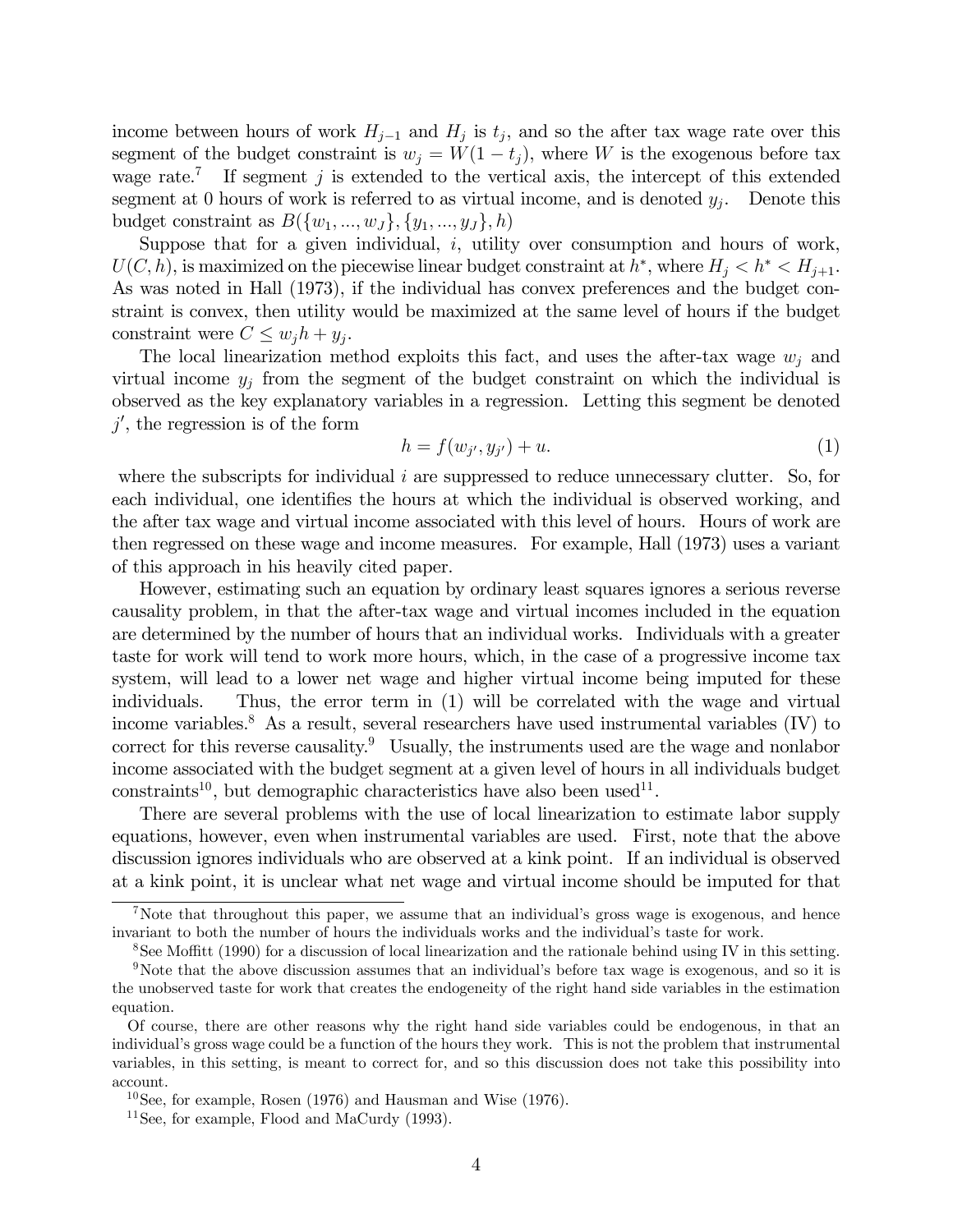observation. Second, the approach generally ignores the participation decision, and focuses solely on marginal changes in hours. In some settings, for example when studying the labor supply behavior of adult males, this may not be a bad approximation. For other groups, such as married women, this would clearly be undesirable. Third, local linearization is not applicable when budget constraints are nonconvex or preferences are nonconvex.

Finally, and most fundamentally, the nature of the problem makes seemingly plausible instruments invalid when hours are measured with error, which is likely the case. There are passing references to this point in the literature, for example in Moffitt (1990) and Ericson and Flood (1996), but it has not been shown formally. Since this point is not well understood, and since some recent papers have argued for a return to local linearization techniques<sup>12</sup>, we formally demonstrate the inconsistency of local linearization here.

For IV to be consistent, the instruments used must be correlated with the regressors, but uncorrelated with the error term. However, the error term in this specification will generally be a function of preference parameters, and wage and income variables associated with various budget segments, making it correlated with variables that might otherwise seem like suitable instruments.

To demonstrate this point, note that the individual's utility maximization problem is

$$
\max U(C, h, v)
$$
  
s.t.  $C \leq B({w_1, ..., w_J}, {y_1, ..., y_J}, h),$  (2)

where the unobserved value of leisure for a given individual is denoted as  $v$ , in which a higher value of v denotes a greater taste for work. In the absence of measurement error, we would observe

$$
h = h({w1, ..., wJ}, {y1, ..., yJ}, v).
$$
\n(3)

In order to break this function out into separate terms, suppose that  $f(w_j, y_j) + v$  is the solution to

$$
\max U(C, h, v)
$$
  
s.t.  $C \leq w_j h + y_j.$  (4)

In this case,  $h(\cdot)$  may be rewritten as

$$
= \sum_{j} h(\{w_1, ..., w_J\}, \{y_1, ..., y_J\}, v)
$$
  
= 
$$
\sum_{j} [f(w_j, y_j) + v] \mathbf{1} (H_{j-1} < f(w_j, y_j) + v < H_j),
$$
 (5)

where  $1(\cdot)$  denotes the indicator function. This form of the labor supply function takes account of the fact that, as noted above, if the individual is observed between  $H_{i-1}$  and  $H_j$ , it must be that  $f(w_j, y_j) + v$  is also between those points. Letting j<sup>\*</sup> be such that  $H_{j^*-1} < f(w_{j^*}, y_{j^*}) + v < H_{j^*}$ , so that  $j^*$  is the segment of the budget constraint on which utility is maximized, in the absence of measurement error, we would observe

$$
h = f(w_{j^*}, y_{j^*}) + v.
$$
\n(6)

 $12$ See, for example, Blundell and MaCurdy (1999).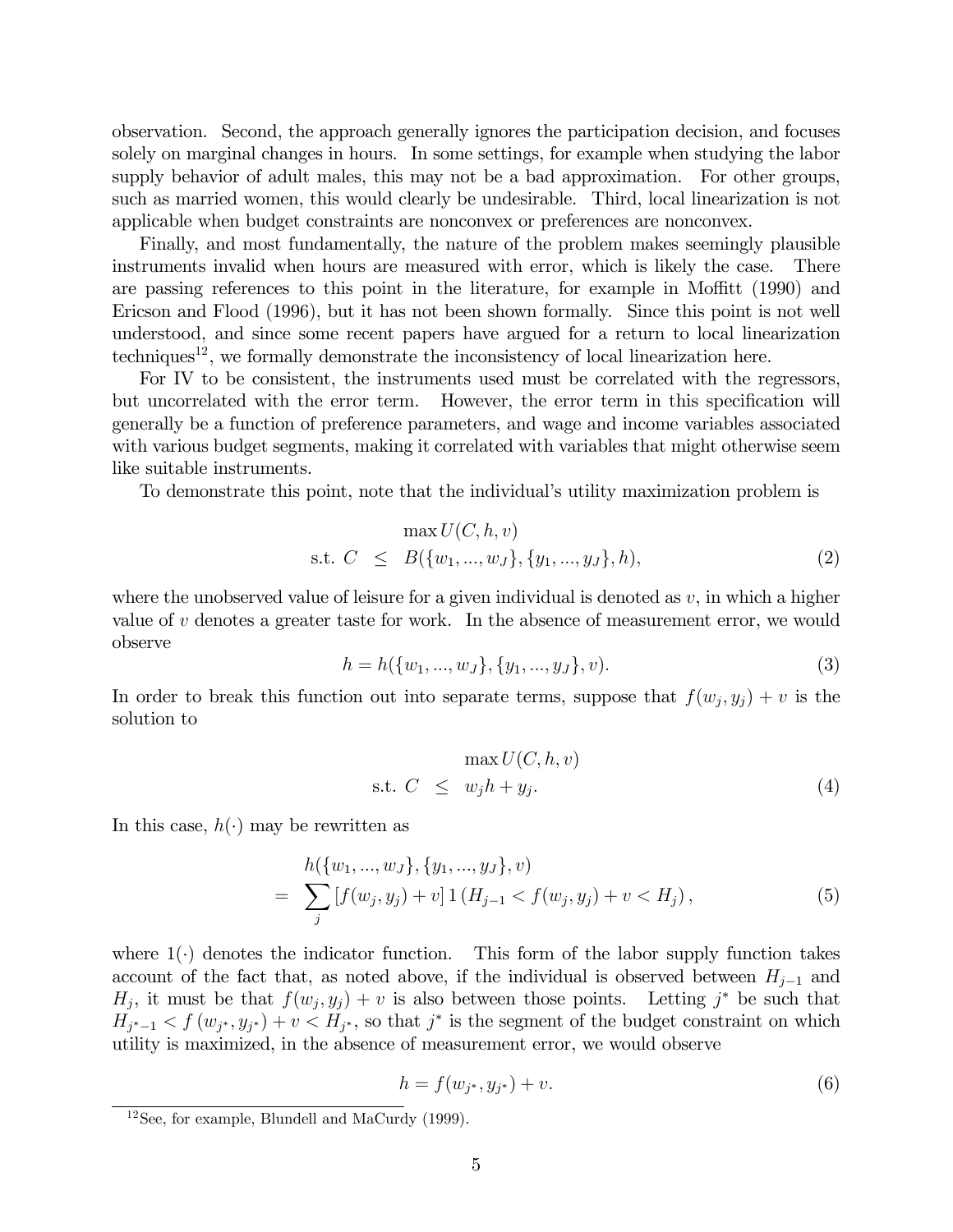On the other hand, if hours observations are contaminated by measurement,  $\varepsilon$ , we observe

$$
h = f(w_{j^*}, y_{j^*}) + v + \varepsilon. \tag{7}
$$

Now, let  $j^{obs}$  be defined as  $H_{j^{obs}-1} < h \leq H_{j^{obs}}$ , so that using local linearization, we would impute the after tax wage and nonlabor income associated with segment  $j^{obs}$  of the budget constraint. Suppose, then, that we use local linearization methods to estimate

$$
h = f(w_{j^{obs}}, y_{j^{obs}}) + u.
$$
\n
$$
(8)
$$

For IV to be consistent, the instruments must be uncorrelated with  $u$ . To examine under which cases this might be so, consider the constituent parts of this error term.

As a point of reference, consider the choice of an individual in the absence of heterogeneity in preferences, where  $v = 0$ . In this case, the individual would choose to work hours  $f(w_{i'}, y_{i'})$ , where  $H_{i'-1} \leq f(w_{i'}, y_{i'}) \leq H_{i'}$ .

Suppose, then, there is heterogeneity in tastes for work, but no measurement error. For a sufficiently large  $v$  in absolute value, the individual's utility maximizing segment will be different from that of an individual with  $v = 0$ , and the larger is the value of v on the real line, the larger is  $j^*$ . Nevertheless, the individual would be observed on the utility maximizing segment, and so  $j^{obs} = j^*$ . As a result, the estimated equation is the form

$$
h = f(w_{j^*}, y_{j^*}) + u,\tag{9}
$$

which can be rewritten as

$$
h = f(w_{j'} + (w_{j^*} - w_{j'}), y_{j'} + (y_{j^*} - y_{j'})) + u.
$$
\n(10)

where the error term  $u$  is of the form

$$
u = v.\t\t(11)
$$

In this case, taste for work will be correlated with  $(w_{j^*} - w_{j'})$  and  $(y_{j^*} - y_{j'})$ . For example, under a progressive tax system, a higher value of v implies that  $(w_{i^*} - w_{i'})$  will be more negative and  $(y_{j^*} - y_{j'})$  will be more positive. As a result,

$$
Cov((w_{j^*}-w_{j'}),v)<0, \ Cov((y_{j^*}-y_{j'}),v)>0,
$$

which implies

$$
Cov((w_{j^*} - w_{j'}), u) < 0, \, Cov((y_{j^*} - y_{j'}), u) > 0. \tag{12}
$$

This is the standard rationale invoked when using instrumental variables. For individuals with greater tastes for work, we will impute a smaller  $w_{j^*}$  and larger  $y_{j^*}$ , and so the error term will be correlated with the regressors.

Suppose we use the gross wage,  $W$ , and gross nonlabor income,  $Y$ , as instruments. Clearly, these instruments would be correlated with  $w_{j^*}$  and  $y_{j^*}$ . In addition, although it will generally be the case that  $E[v|W, Y, w_{j^*}, y_{j^*}] \neq 0^{13}$ , under the assumption that v is distributed independently of W and Y, it will also be the case that  $E[v|W, Y] = 0$  which implies  $E[u|W, Y] = 0$ . Hence, so long as the taste for work is distributed independently of the gross wages and nonlabor incomes, these instruments will be valid.

However, hours of work are likely measured with error.<sup>14</sup> In this case, for a sufficiently

<sup>&</sup>lt;sup>13</sup>In other words, given that desired hours were on a segment with slope  $w_{j^*}$  and intercept  $y_{j^*}$ , the values of W and Y tell us about the range from which v was drawn, and the expectation of v in this range is not necessarily 0.

<sup>&</sup>lt;sup>14</sup>See Bound et al.  $(1994)$  for evidence on the extent to which hours of work are measured with error.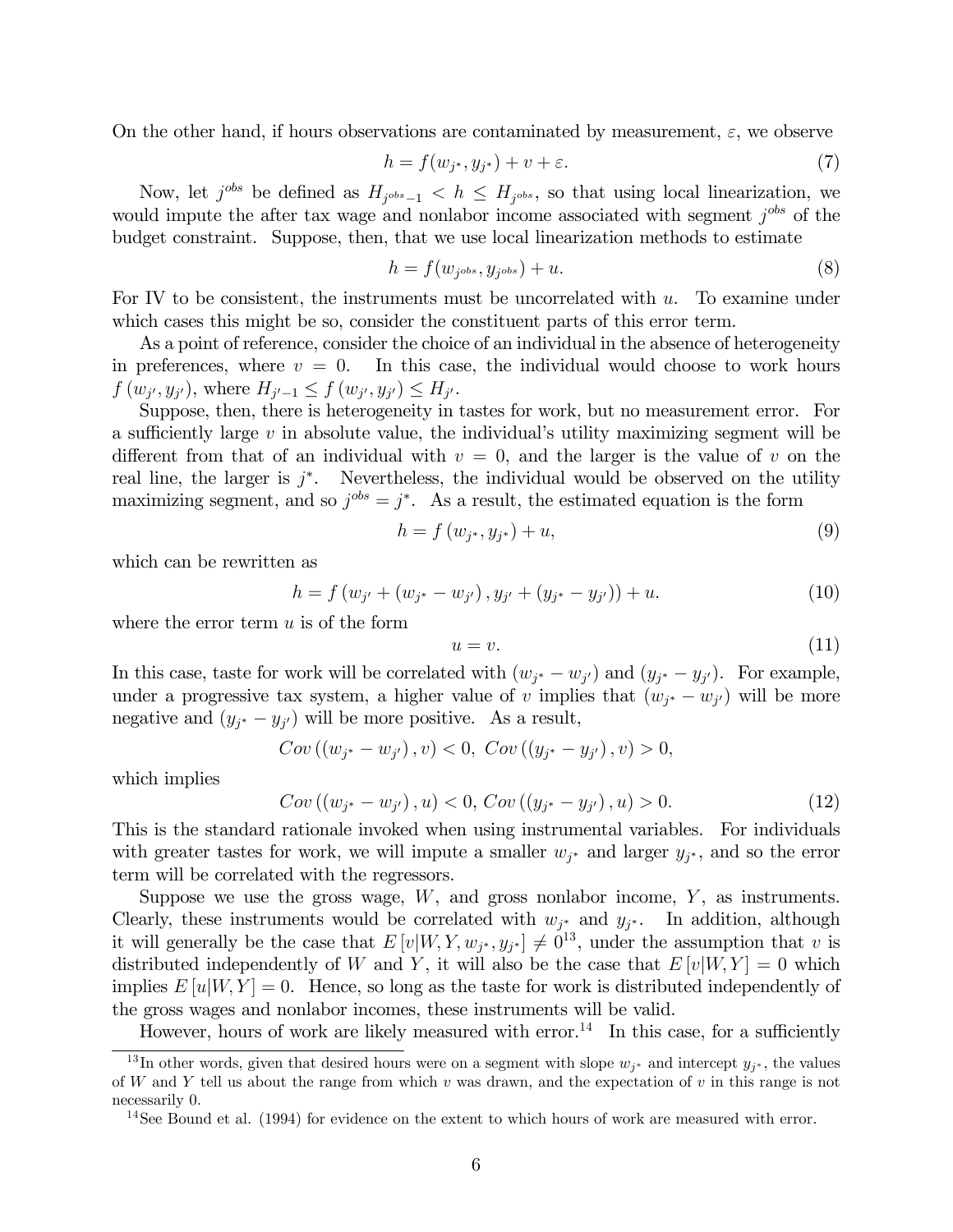large  $\varepsilon$ , an individual will be observed on a segment, j'', which is different from the utility maximizing segment. In this case,  $j^{obs} = j''$ , and the estimated equation is

$$
h = f(w_{j''}, y_{j''}) + u,\tag{13}
$$

which can be rewritten as

$$
h = f(w_{j'} + (w_{j^*} - w_{j'}) + (w_{j''} - w_{j^*}), y_{j'} + (y_{j^*} - y_{j'}) + (y_{j''} - y_{j^*})) + u,
$$
 (14)

The error term, however, is now

$$
u = [f(w_{j^*}, y_{j^*}) - f(w_{j''}, y_{j''})] + v + \varepsilon.
$$
\n(15)

Again, the taste for work will be correlated with  $(w_{j^*} - w_{j'})$  and  $(y_{j^*} - y_{j'})$ . In addition, in this case, measurement error will be correlated with  $(w_{j''}-w_{j^*})$  and  $(y_{j''}-y_{j^*})$ .

Consider again the use of gross wage and nonlabor income as instruments. Again, these instruments will be correlated with  $w_{j''}$  and  $y_{j''}$ . However, these instruments will now generally be correlated with the error term. The reasoning is as follows. Suppose that individuals with higher gross wages tended to have smaller sets of hours within which the after tax wage is the same.<sup>15</sup> Even though the distribution of  $\varepsilon$  is assumed to be the same for all individuals, high wage individuals' observed hours will correspond to a segment other than their utility maximizing segment at a greater rate. Since it will generally be the case that  $f(w_k, y_k) \neq f(w_l, y_l)$  for  $k \neq l$ , and  $[f(w_{j^*}, y_{j^*}) - f(w_{j^{\prime\prime}}, y_{j^{\prime\prime}})]j^{\prime\prime} > j^*$  will generally be different in absolute value from  $[f(w_{j^*}, y_{j^*}) - f(w_{j^*}, y_{j^*})|j'' < j^*]$  thus unlikely<br>to be offsetting. Hence, the greater prevalence of  $j'' \neq j^*$  for higher wage individuals Hence, the greater prevalence of  $j'' \neq j^*$  for higher wage individuals implies that  $[f(w_{i^*}, y_{i^*}) - f(w_{i^{\prime\prime}}, y_{i^{\prime\prime}})]$  will vary systematically with the gross wage, and so  $E[[f(w_{i^*}, y_{i^*}) - f(w_{i''}, y_{i''})] |W| \neq 0$  in general. A similar argument would apply if the tax brackets tended to get bigger or smaller as income increased, or if the changes in the after-tax wage between brackets  $(w_{j+1} - w_j)$  became bigger or smaller. In all cases, it would generally be that  $E[[f(w_{j^*}, y_{j^*}) - f(w_{j''}, y_{j''})] | Y] \neq 0$ . As a result, it will generally be the case that  $E[u|W, Y] \neq 0$ . Hence, such instruments would be invalid, and estimates resulting from such an approach will be inconsistent.

Further, other instruments that have been proposed, including the net wage and virtual income at a fixed point in the budget constraint, or demographic variables, are probably correlated with the gross wage and nonlabor income variables. Hence, these instruments are likely correlated with the error term by the same argument above, and they too are generally invalid.

Thus, in addition to the other problems with local linearization, even in its more sophisticated implementations, local linearization will likely lead to biased and inconsistent estimates. This feature will often make local linearization methods undesirable to use in labor supply estimation.

<sup>&</sup>lt;sup>15</sup>This would be the case, for example, in a tax system like that in the U.S. in which the marginal tax rate is  $t_j$  on net income,  $Wh - Y - D$ , between  $I_{j-1}$  and  $I_j$ , so that  $H_j = \frac{I_j - (Y - D)}{W}$ , where  $I_j$  is the income level at the start of the jth tax bracket and D is deductions. In this case, since  $H_{j+1} - H_j = \frac{I_{j+1} - I_j}{W}$ , the width of each tax bracket on the hours axis is decreasing in W.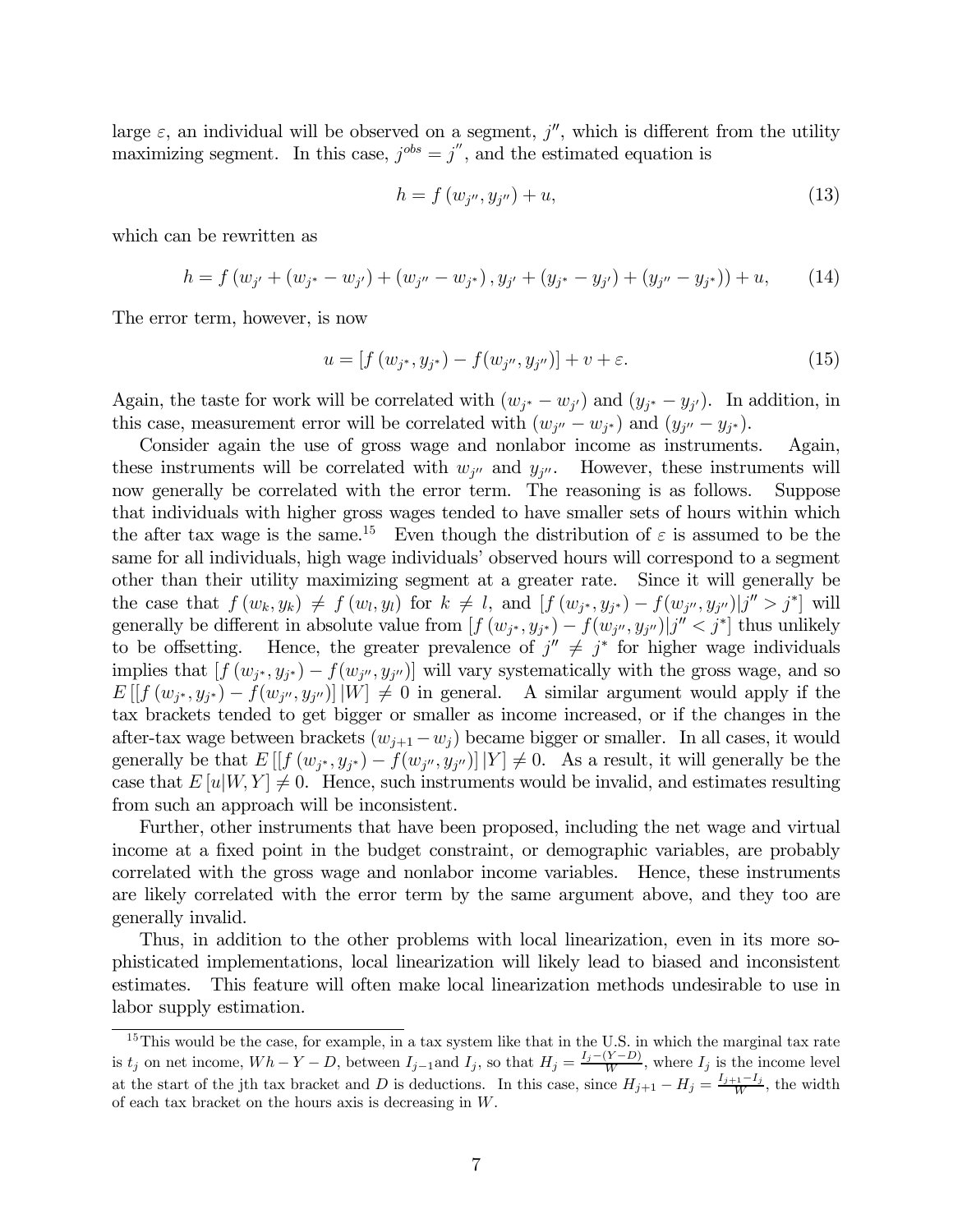## 3 The Hausman Method and the MGP Critique

Unlike local linearization, the Hausman method explicitly controls for the endogeneity of after tax wage rate and virtual income which are functions of the number of hours worked, and takes account of the possibility that an individual's observed hours are not their utility maximizing hours. In this section, then, we discuss the derivation of the Hausman method likelihood function, and review the consumer theory relevant to the assumptions made in the derivation of the likelihood. Given these results from consumer theory, we argue that, in constraining parameters to satisfy Slutsky positivity (as was noted in MaCurdy et al. (1992) and MaCurdy (1990), and which we discuss here), the Hausman method constrained parameters to be consistent with the maximization of convex preferences, an assumption already made in the derivation of the likelihood. Further, these results from consumer theory imply that several attempts in the literature to modify the Hausman method amounted to generalizing the Hausman method to allow estimated parameters to be inconsistent with utility maximization altogether. We argue that other assumptions should be weakened before abandoning utility maximization, and suggest such an assumption in Section 4.

#### 3.1 Derivation of the Hausman Method

The stochastic elements in the Hausman method are posited to consist of two components, a term capturing unobserved heterogeneity in tastes for work, and a measurement error term<sup>16</sup>. The derivation of the likelihood function then exploits the fact that, if preferences are convex, there exists a simple algorithm that identifies the optimal hours of work, given the values of the parameters and the heterogeneity term. Observed hours differ from these optimal hours by the measurement error term.

The algorithm that identifies the optimal hours of work on the budget constraint is important for the discussion that follows, and so it is repeated here. Suppose the budget constraint is as in Figure 1. Let  $v$  denote an unobserved component in preferences, and let  $h_j = h(w_j, y_j, v)$  be the optimal labor supply if an individual with heterogeneity, v, were maximizing utility over consumption and hours of work,  $U(C, h, v)$ , subject to the budget constraint defined by  $C = w_i h + y_i$ .

If preferences are convex, then the following algorithm (using the notation in MaCurdy (1992)) identifies desired hours,  $h^*$ , on the piecewise linear budget set.

 $16$ The second term has also been interpreted as a optimization error term. This interpretation of the second error term would be more complicated than it first seems as one might want to allow individuals to make their choice as to what hours to aim at realizing that they may not achieve their desired hours. We should also note if the measurement error arises because one uses a wage measure defined as total earnings divided by hours. In this latter case, the hours error contaminates the wage measure, and so the budget constraint is measured with error. This is not an insurmountable problem, as the maximum likelihood procedure could be augmented to deal with this problem. However, few (if any) researchers have attempted to make this correction.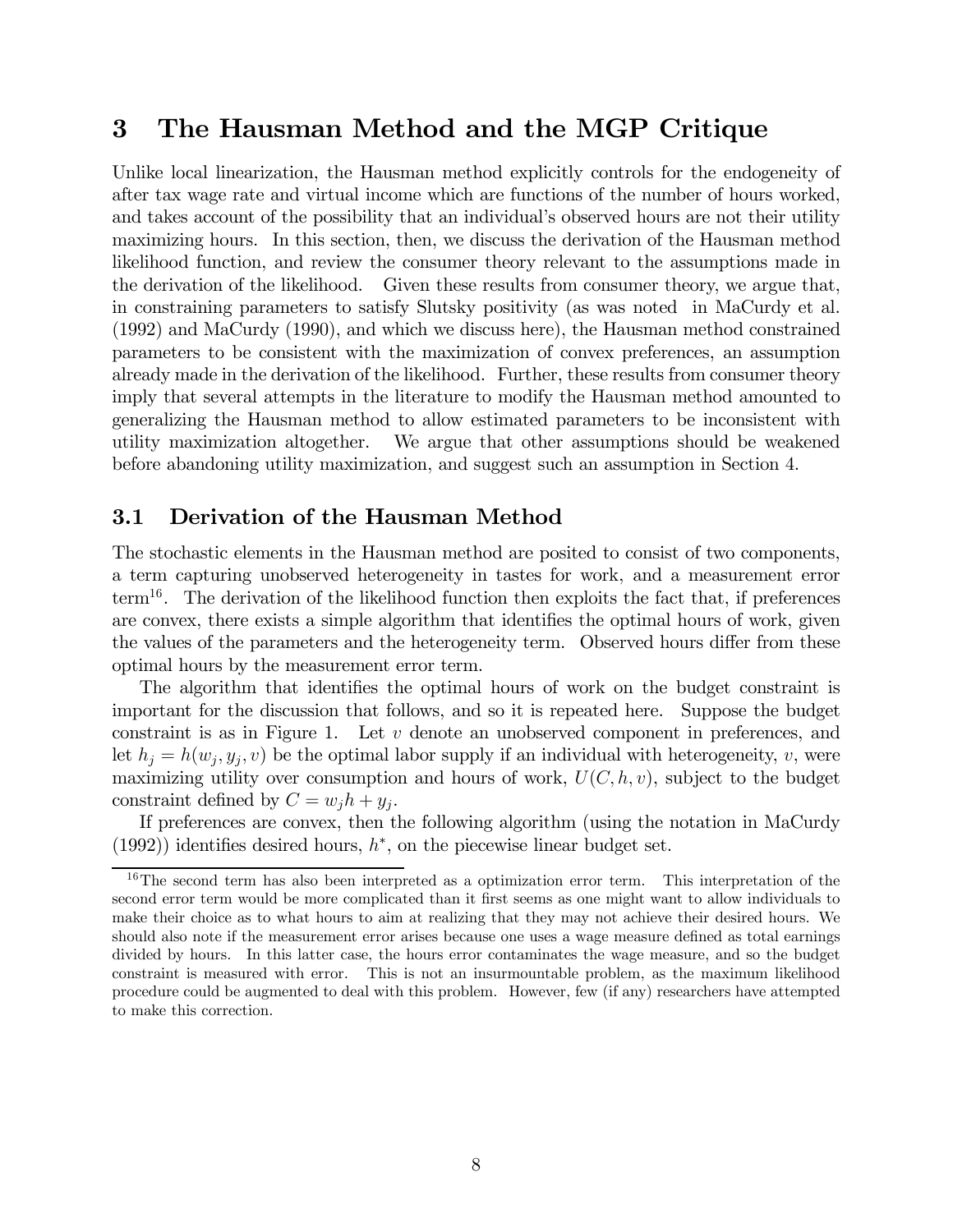$$
h^* = \begin{cases} H_0 & if & h_1 \leq H_0 \text{ (lower limit)} \\ h(w_1, y_1, v) & if & H_0 < h_1 < H_1 \text{ (segment 1)} \\ H_1 & if & h_1 \geq H_1 \text{ and } h_2 \leq H_1 \text{ (kink 1)} \\ h(w_2, y_2, v) & if & H_1 < h_2 < H_2 \text{ (segment 2)} \\ H_2 & if & h_2 \geq H_2 \text{ and } h_3 \leq H_2 \text{ (kink 2)} \\ h(w_3, y_3, v) & if & H_2 < h_3 < H_3 \text{ (segment 3)} \\ H_3 & if & h_3 \geq H_3 \text{ (upper limit)} \end{cases} \tag{16}
$$

Later, in Section 5.1, we discuss the necessity of the assumption that preferences are convex for the Hausman method to be properly specified, in that this algorithm will be certain to identify desired hours only if preferences are convex. Although convexity of preferences is mentioned in some of the Hausman method papers,  $17$  the implications of the approach's fundamental reliance on the assumption is not discussed. However, if preferences are indeed convex, the following derivation of the likelihood follows.

Observed hours are assumed to be  $h_i = h^* + \varepsilon_i$ , where  $\varepsilon_i$  denotes measurement error.<sup>18</sup> The likelihood of observing individual  $i$ , then, is:

$$
P(h_i) = P\begin{bmatrix} h(w_1, y_1, v_i) \le H_0, & \text{Optimal hours} \\ h_i = H_0 + \varepsilon_i \end{bmatrix}
$$
Optimal hours  
\n
$$
+ \sum_{j=1}^3 P\begin{bmatrix} H_{j-1} < h(w_j, y_j, v_i) < H_j, \\ h_i = h(w_j, y_j, v_i) + \varepsilon_i \end{bmatrix}
$$
gptimal hours  
\n
$$
+ \sum_{j=1}^2 P\begin{bmatrix} h(w_j, y_j, v_i) \ge H_j, \\ h(w_{j+1}, y_{j+1}, v_i) \le H_j, \\ h_i = H_j + \varepsilon_i \end{bmatrix}
$$
Optimal hours  
\n
$$
+ P\begin{bmatrix} h(w_3, y_3, v_i) \ge H_3, \\ h_i = H_3 + \varepsilon_i \end{bmatrix}
$$
Optimal hours  
\n
$$
+ P\begin{bmatrix} h(w_3, y_3, v_i) \ge H_3, \\ h_i = H_3 + \varepsilon_i \end{bmatrix}
$$
Observed at  $h_i$   
\n
$$
- P\begin{bmatrix} h(w_3, y_3, v_i) \ge H_3, \\ h_i = H_3 + \varepsilon_i \end{bmatrix}
$$

A popular specification for the hours of work function has been the linear labor supply function, where  $h(w_i, y_i, v) = c + \alpha w_i + \beta y_i + v$ . For ease of exposition, this form will be assumed in the discussion that follows, though the key results are generalized to an arbitrary differentiable labor supply function in Appendix A.

## 3.2 Consumer Theory Related to the Hausman Method and the MGP Critique

In order to understand the MGP critique, it is useful to recall the consumer theory that applies to the critique. In Hurwicz and Uzawa (1971), several theorems on the relationship

<sup>&</sup>lt;sup>17</sup>For example, see Hausman (1979, p. 172) and Hausman (1985a, p.1257). Burtless and Hausman (1978) and Hausman (1981) appear to make no mention about the required form of preferences.

<sup>&</sup>lt;sup>18</sup>This statement is somewhat of a simplification, in that there are often separate conditions under which an individual is observed working 0 hours. These conditions are not important for the discussion that follows, however, and are left out for the sake of simplicity.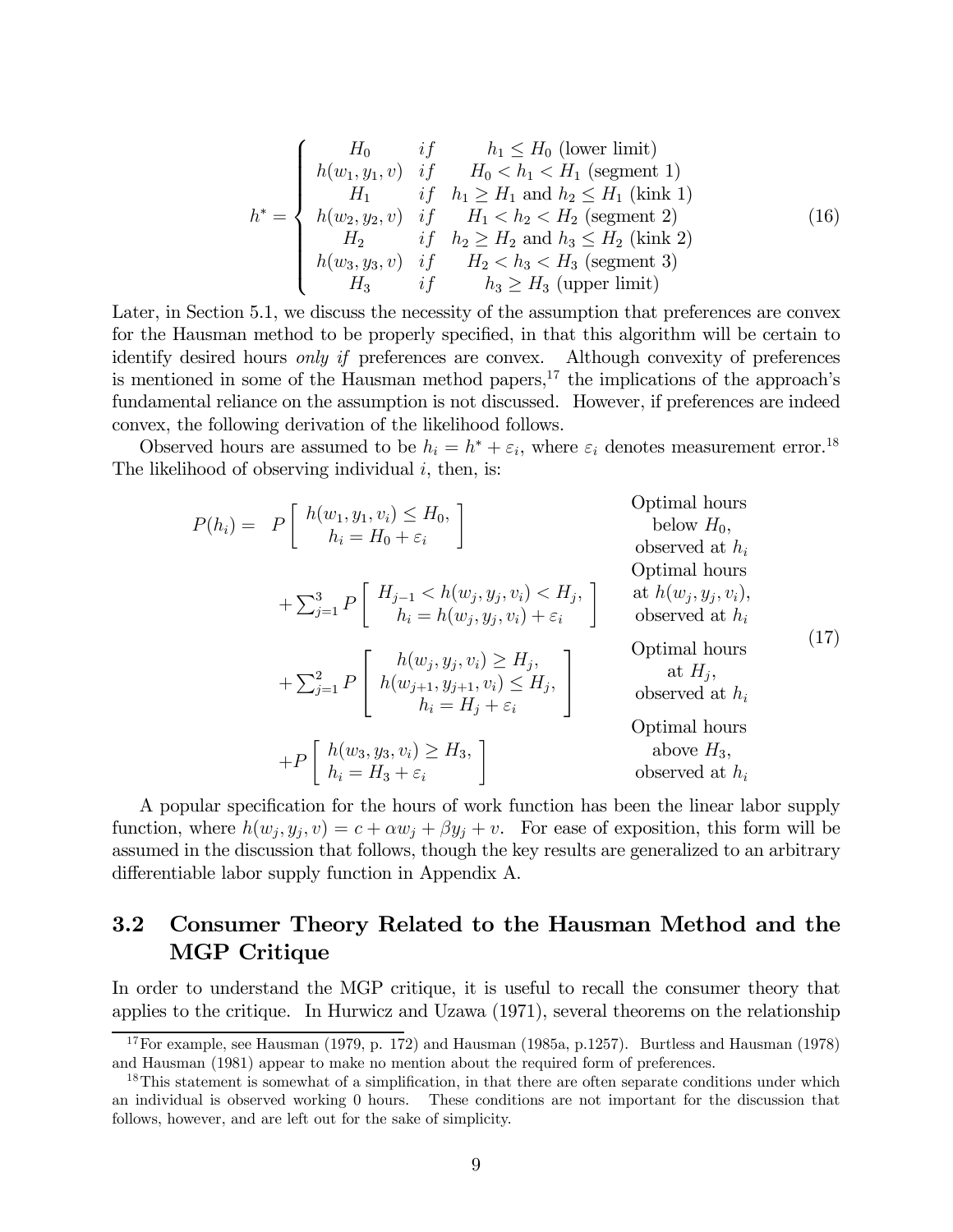between maximization of utility subject to a linear budget constraint and the properties of the demand function are proven. For convenience, they are adapted here to the setting of labor supply choice.

**Theorem 1** Let preferences over consumption, C, and hours of work, h, be complete and transitive, and let  $h(w, y)$  be the solution to the maximization of these preferences subject to  $C \le wh + y$ . If  $C = wh(w, y) + y$ , and  $h(w, y)$  is single valued and differentiable, then the Slutsky substitution term associated with  $h(w, y)$ ,  $\frac{\partial h}{\partial w} - \frac{\partial h}{\partial y}h$ , is positive.

**Proof.** See Hurwicz and Uzawa (1971), p. 119-123  $\blacksquare$ 

The above theorem states that, under certain conditions, any labor supply function generated by maximizing complete and transitive preferences subject to a linear budget constraint will have a positive Slutsky term when evaluated at any hours that could be the utility maximizing choice.<sup>19</sup> Since applications of the Hausman method, along with other methods, invariably assumed a single valued and differentiable labor supply function, for the resulting parameters to be consistent with the assumption of convex preference maximization (or the maximization of any preferences, for that matter), they would need to satisfy Slutsky positivity by Theorem 1.

The next theorem, and the following corollary, show that under certain conditions, if the Slutsky term of a labor supply function is positive, then there exists a utility function representing convex preferences that, when maximized subject to a linear budget constraint, will generate the labor supply function.

**Theorem 2** Let  $h(w, y)$  be single valued and differentiable with bounded derivatives, and let  $C = wh(w, y) + y$ . If the Slutsky substitution term associated with  $h(w, y)$ ,  $\frac{\partial h}{\partial w} - \frac{\partial h}{\partial y}h$ , is positive, then  $\exists U(C, h)$  s.t.  $h(w, y)$  is the solution to

$$
\max U(C, h) \tag{18}
$$
  
s.t.  $C \le wh + y$ 

**Proof.** See Hurwicz and Uzawa (1971), p. 124-130.  $\blacksquare$ 

**Corollary 1** Under the same assumptions as in Theorem 2,  $U(C, h)$  is quasiconcave.

**Proof.** See Hurwicz and Uzawa (1971), p. 131.  $\blacksquare$ 

Again, recall that the Hausman style estimation method involves the estimation of a single valued and differentiable labor supply function. Thus, if the estimated parameters satisfy Slutsky positivity, then they are consistent with the maximization of convex preferences.

It is also useful to note that even if preferences are nonconvex, the corresponding labor supply function will still satisfy Slutsky positivity at points where the labor supply function is continuous. At points of discontinuity, a discrete version of Slutsky positivity will still hold. The following theorem makes this statement precise.

<sup>19</sup>Although the Slutsky term is negative in the case of a consumption bundle choice subject to a linear budget constraint, in the case of labor supply decisions the analogous expression is positive. Hence, in this paper, the condition usually referrred to as Slutsky negativity is denoted as Slutsky positivity.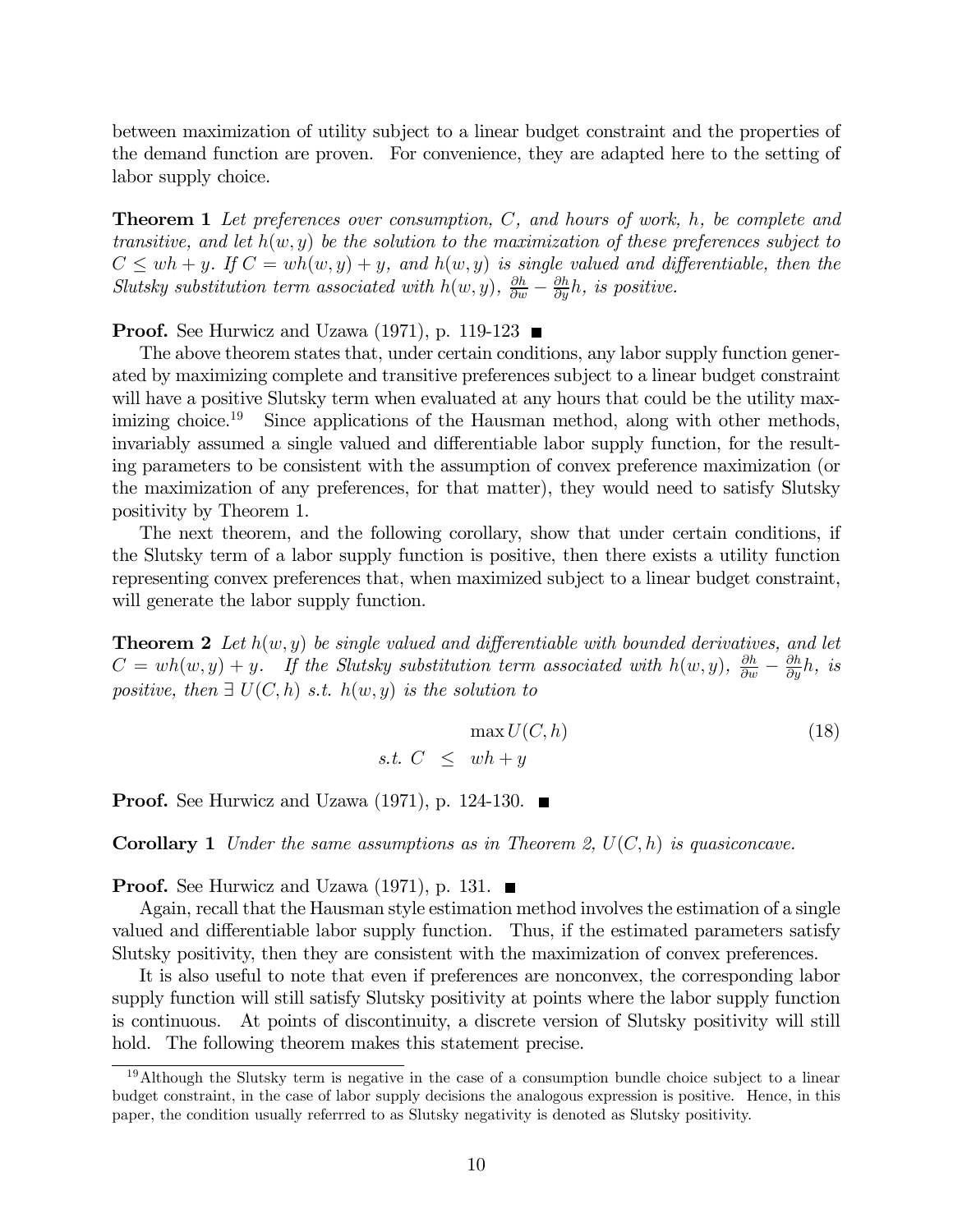**Theorem 3** Let preferences over consumption,  $C$ , and hours of work,  $h$ , be described by the utility function  $U(C, h)$ , and let  $h(w, y)$  be the solution to the maximization of these preferences subject to  $C \le wh + y$ . If  $U(C, h)$  represents preferences that are monotonic, but nonconvex, then where demands are continuous, the Slutsky substitution term,  $\frac{\partial h}{\partial w} - \frac{\partial h}{\partial y}h$ , must be positive, and where demands are discontinuous, a discrete version of the Slutsky substitution term must be positive.

**Proof.** See Appendix B.  $\blacksquare$ 

#### 3.3 The MGP Critique

In two papers, MaCurdy et al. (1990) and MaCurdy (1992), argue that the Hausman method imposes that estimated parameters satisfy Slutsky positivity. The reason for this restriction is straightforward. MaCurdy et al. show that in order for all probabilities in the likelihood function to be nonnegative<sup>20</sup>, for each kink point observed in an individuals budget constraint, the level of hours at which that kink point is located must have a nonnegative probability of being the individual's desired hours.<sup>21</sup>

The reason for this restriction is as follows. Starting with the heuristic for the likelihood above, and assume that  $\varepsilon$  and  $\nu$  are independently distributed and that a given  $\nu$  corresponds to one and only one feasible desired hours choice. Then the term above that corresponds to the optimal hours being at the kink point can be rewritten using the functional form for the labor supply function assumed above  $2^2$ 

$$
\sum_{j=1}^{2} P\left[\begin{array}{c} c + \alpha w_j + \beta y_j + v_i \ge H_j, \\ c + \alpha w_{j+1} + \beta y_{j+1} + v_i \le H_j, \end{array}\right] P\left[h_i = H_j + \varepsilon_i\right]
$$
\n(19)

which can further be rewritten as

$$
\sum_{j=1}^{2} P\left[\begin{array}{c}v_i \ge H_j - c - \alpha w_j - \beta y_j, \\v_i \le H_j - c - \alpha w_{j+1} - \beta y_{j+1},\end{array}\right] P\left[h_i = H_j + \varepsilon_i\right]
$$
(20)

or

$$
\sum_{j=1}^{2} P\left[H_j - c - \alpha w_{j+1} - \beta y_{j+1} \ge v_i \ge H_j - c - \alpha w_j - \beta y_j\right] P\left[h_i = H_j + \varepsilon_i\right] \tag{21}
$$

To implement this likelihood, if  $v_i$  is distributed according to the CDF  $G(v_i)$ , the expression above is typically rewritten as

$$
\sum_{j=1}^{2} P[h_i = H_j + \varepsilon_i] \int_{H_j - c - \alpha w_j - \beta y_j}^{H_j - c - \alpha w_{j+1} - \beta y_{j+1}} dG(v_i)
$$
 (22)

<sup>20</sup>Coherency of the likelihood function also requires that probabilities not exceed 1 and that the union of all events has probability 1. It is the nonnegativity restriction, however, that is the focus of MaCurdy et al.

 $21$  For a dissent to this critique, see Blomquist (1995).

<sup>&</sup>lt;sup>22</sup>The MaCurdy critique generalizes to nonlinear labor supply functions, though the exact restrictions implied depend somewhat on the functional form and stochastic specification assumed. MaCurdy et al. (1990) contains a generalization of this point for any labor supply function, increasing in v, that is derived from the maximization of a quasi-concave utility function. In Appendix A, we generalize the argument used in this section to an arbitrary labor supply function.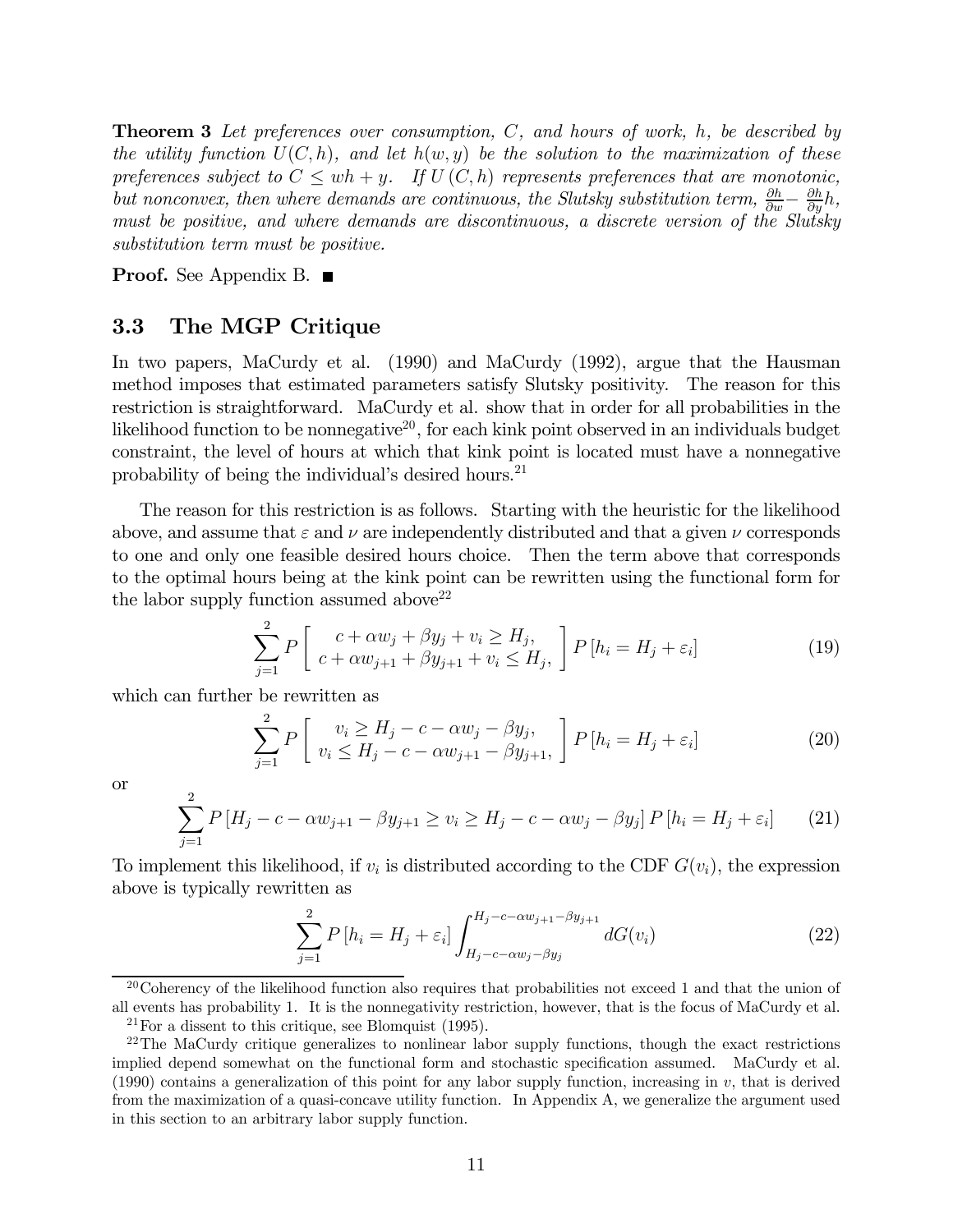MaCurdy et al. then argue that, in order for this probability to be nonnegative, the upper limit of integration must be greater than or equal to the lower limit of integration, and so it must be the case that

$$
H_j - c - \alpha w_{j+1} - \beta y_{j+1} \ge H_j - c - \alpha w_j - \beta y_j \tag{23}
$$

Using that  $y_{j+1} = y_j + (w_j - w_{j+1})H_j^{23}$  (23) can be rewritten to yield

$$
\alpha - \beta H_j \ge 0. \tag{24}
$$

Of course, (24) is just the Slutsky compensated wage effect consistent with a linear labor supply function,  $\frac{\partial h}{\partial w} - \frac{\partial h}{\partial y}h$ , evaluated at the kink point,  $H_j$ . If the likelihood function is undefined when this restriction is violated, all estimates of  $\alpha$  and  $\beta$  must satisfy this restriction.

One might ask why doesn't the term (22) disappear if inequality imbedded in (19) as summarized in (23) does not hold? However, suppose that  $H_j - c - \alpha w_{j+1} - \beta y_{j+1}$  $H_j - c - \alpha w_j - \beta y_j$ . In this case, if  $v_i$  is continuously distributed over  $[-\infty, \infty]$ , which is typically the case for the assumed distribution for  $v_i$ , there exists some  $v_i$  such that

$$
H_j - c - \alpha w_{j+1} - \beta y_{j+1} < v_i < H_j - c - \alpha w_j - \beta y_j
$$

which implies that

$$
H_j - c - \alpha w_j - \beta y_j > v_i,
$$
  

$$
H_j - c - \alpha w_{j+1} - \beta y_{j+1} < v_i
$$

or

$$
c + \alpha w_j + \beta y_j + v_i < H_j,
$$
\n
$$
c + \alpha w_{j+1} + \beta y_{j+1} + v_i > H_j
$$

This last inequality implies that there will be some values of  $v_i$  where both

$$
H_{j-1} < c + \alpha w_j + \beta y_j + v_i < H_j
$$

and

$$
H_{j+1} > c + \alpha w_{j+1} + \beta y_{j+1} + v_i > H_j
$$

If this is the case, a given value of  $v_i$  corresponds to more than one feasible desired hours choice, violating our assumptions. Hence, the conclusion of the MGP critique is still correct, that in order for the likelihood to be coherent, it must be that Slutsky positivity holds at all kink points.

MaCurdy et al. note that there are a number of kinks in each individual's budget constraint, and that the location of these kinks differ across individuals. Hence, the condition above, they argue, amounts to requiring that the parameters are such that Slutsky positivity

<sup>&</sup>lt;sup>23</sup>This equation follows from the definition of the virtual incomes. See MaCurdy (1992, p. 244) for example.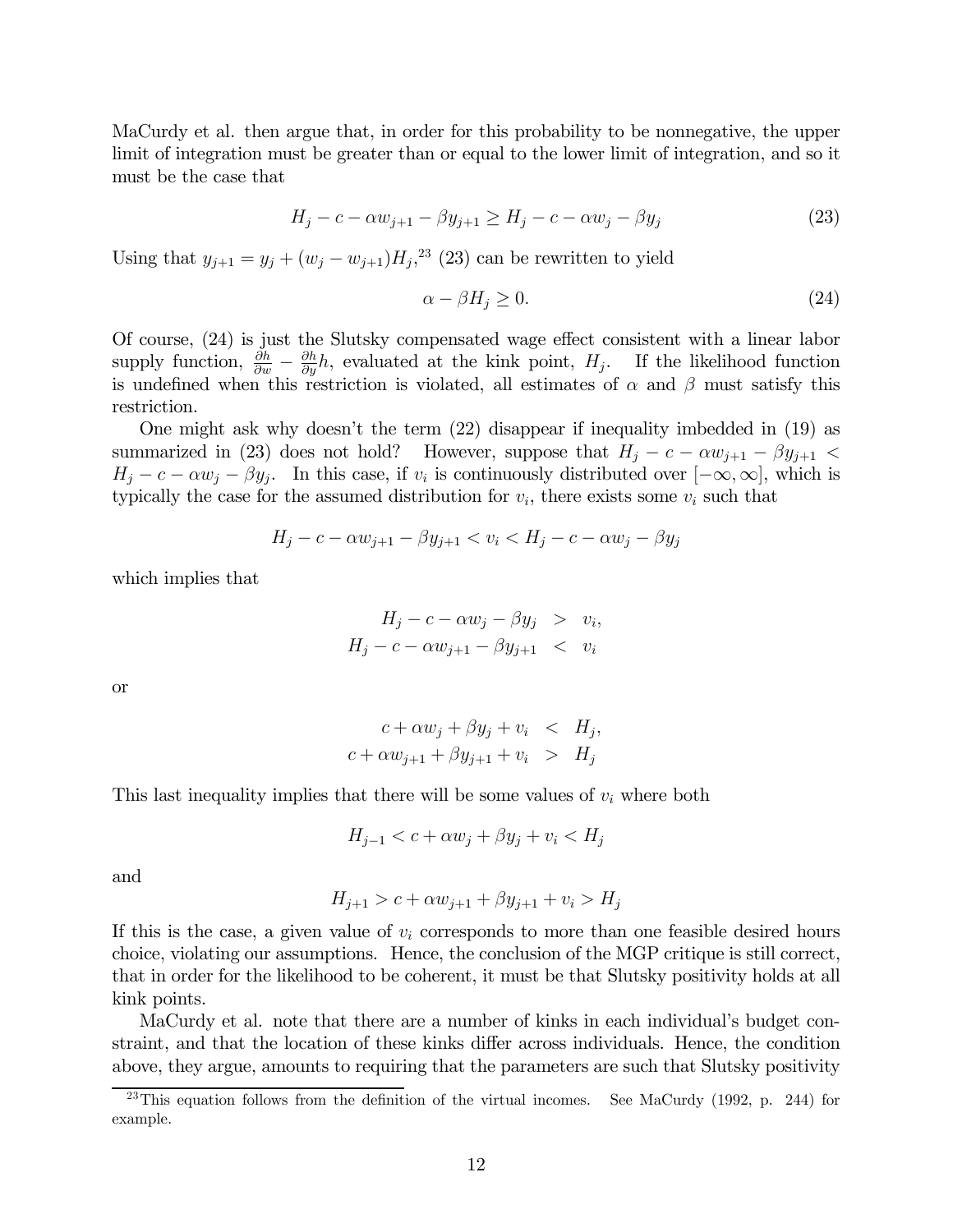is enforced globally, which in the linear labor supply case amounts to constraining  $\alpha > 0$  and  $\beta$  < 0. It is posited in MaCurdy (1992) that such a constraint is a likely explanation for the consistently larger elasticities that were estimated when the Hausman method was used.

However, given the results of Theorems 2 and Corollary 1 above, however, constraining parameters to globally satisfy Slutsky positivity amounts to constraining those parameters to be consistent with the maximization of globally convex preferences. Further, recall that it is assumed in the derivation of the Hausman likelihood function that individuals are maximizing preferences that are globally convex.<sup>24</sup> Hence, the MGP critique essentially points out where in the Hausman likelihood function the assumption of convex preference maximization is enforced on estimated parameters.

It is important to note that the restrictions implied by the MGP critique depend somewhat on the assumed functional form for labor supply and the stochastic specification. For example, in the case of a CES utility function and the stochastic specification given in Appendix E, the Slutsky condition is enforced by construction whenever one only considers kink points less than the maximum possible hours (as one would naturally do). No additional restrictions are imposed on any parameters.

#### 3.4 Relation to Findings in the Literature

Constraining estimates to be consistent with the maximization of globally convex preferences is not necessarily undesirable. For example, if one strongly believes a priori that preferences are convex, one may want to enforce this restriction in estimation. It is troubling, however, if this constraint is found to be binding.

In fact, MaCurdy et al. (1990), as well as Blomquist and Hannson-Brusewitz (1990), Colombino and Del Boca (1990), and Triest (1990) find that, when the Hausman method is used, the statistical constraints are binding on the parameters of interest.<sup>25</sup> Further, MaCurdy et al. (1990) propose an estimation method which relaxes this restriction on the Slutsky term, and find that estimates from this method violate Slutsky positivity.

The method in MaCurdy et al. incorporates the same underlying structural model, and invokes the same assumption of convex preferences, but replaces the true budget constraint with a twice differentiable approximation.<sup>26</sup> In this method, all probabilities in the likelihood function can be nonnegative even when parameters violate Slutsky positivity, as long as the Slutsky term is not too negative. Since this likelihood function is still defined in some cases in which the Slutsky term is negative, then, given Theorem 1 above, the estimated labor supply function is allowed to be inconsistent with utility maximization, even over a

<sup>24</sup>See Footnote 17.

 $25$ There is, however, some controversy as to why MaCurdy et. al. found the constraints to be binding in their estimation. For example, in a recent paper, Eklöf and Sacklén (1999) argue that the wage measure used in MaCurdy et al. is contaminated by division bias, which led to the nonnegativity constraint binding.

<sup>&</sup>lt;sup>26</sup>A weakness of the MaCurdy method is its requirement that the budget set be convex. Convexity of the budget set is required to guarantee that there is a unique level of hours, h, that maximizes utility for a given specification of heterogeneity of preferences, v. This, in turn, implies that the Implicit Function Theorem may be applied to yield v as a function of  $h$ , which is then used in the estimation. Thus, if the actual budget set is nonconvex, the MaCurdy method requires the creation of a convexified approximation to the budget set.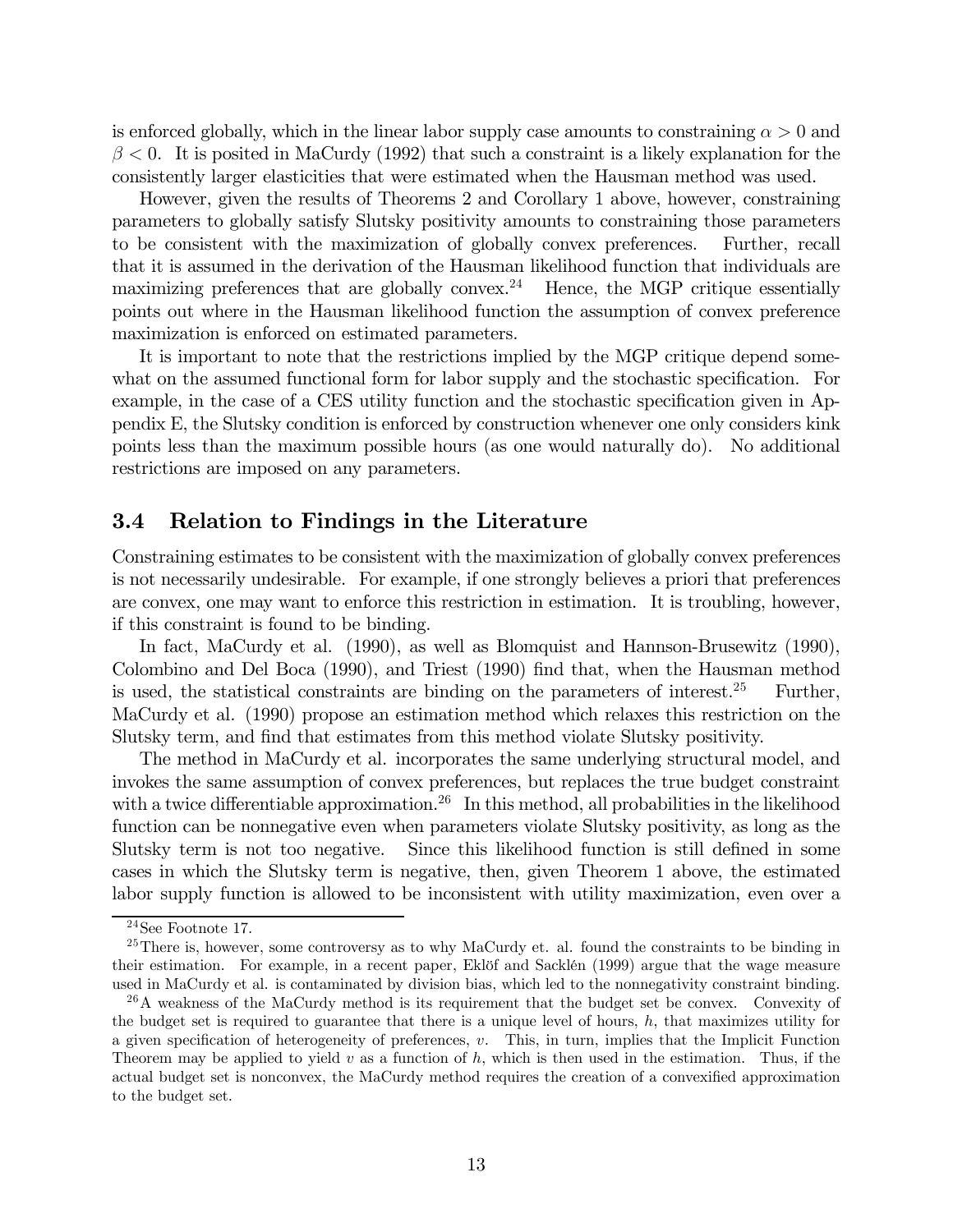range of hours in which data are observed.<sup>27</sup> As such, it allows estimated parameters to be inconsistent with the assumptions that underlie the structural model and assumed data generating process.

Using the same dataset that they used for their Hausman method estimation, MaCurdy et al. then estimate labor supply parameters using their differentiable budget constraint method, and find that the estimated parameters violate Slutsky positivity. Further, estimated parameters satisfy Slutsky positivity only when they are constrained to do so. Hence, MaCurdy et al. use these results to argue that the Slutsky restriction implicit in the Hausman method is a binding restriction in their data, and that parameter estimates from the Hausman method satisfy Slutsky positivity only because they are constrained to do so.

The results in MaCurdy et al., then, demonstrate the presence of the constraint in the Hausman method, and argue that it is binding in practice. However, this result leaves the researcher in a quandary as to how to proceed. The MaCurdy et al. method is really only a generalization of the Hausman method in that it expands the parameter space over which all probabilities are nonnegative to include parameters which are inconsistent with utility maximization. Hence, if the MaCurdy method's unconstrained estimates violate Slutsky positivity, as was found, then they are not useful for welfare calculations and some policy simulations, since they are inconsistent with utility maximizing behavior.

Blomquist and Hannson-Brusewitz (1990) argue that this problem may be rectified by modifying the data generating process to one which is consistent with utility maximizing behavior if Slutsky positivity is satisfied, and is consistent with some form of non-utility maximizing behavior if Slutsky positivity is violated. They then argue that one can interpret observations for which estimated parameters satisfy Slutsky positivity as resulting from the maximization of convex preferences. However, for the portion of the sample for which estimates violate Slutsky positivity, they do not know what behavioral model corresponds to their data generating process, once again rendering the estimates useless in welfare analyses and some policy simulations.

It is important to emphasize, however, that the modifications to the Hausman method suggested in the above papers only generalize the Hausman method by expanding the parameter space to include parameters which violate Slutsky positivity for some observed individuals, and hence are inconsistent with utility maximization altogether. But, since these papers do not address why the constraint in the Hausman method would be binding, the estimation strategies proposed in these papers suggest modifications to the Hausman method to fix a problem whose cause is not fully known. If there are other assumptions that we may be more willing to drop than the assumption of utility maximization, and if the imposition of these other assumptions may cause problems for the Hausman method, then clearly the weakening of these assumptions should be tried first. In the following section, we identify such an assumption.

 $27$ To see this, use the contrapositive of Theorem 3.1 above. If parameters violate Slutsky positivity, then they are not consistent with utility maximization.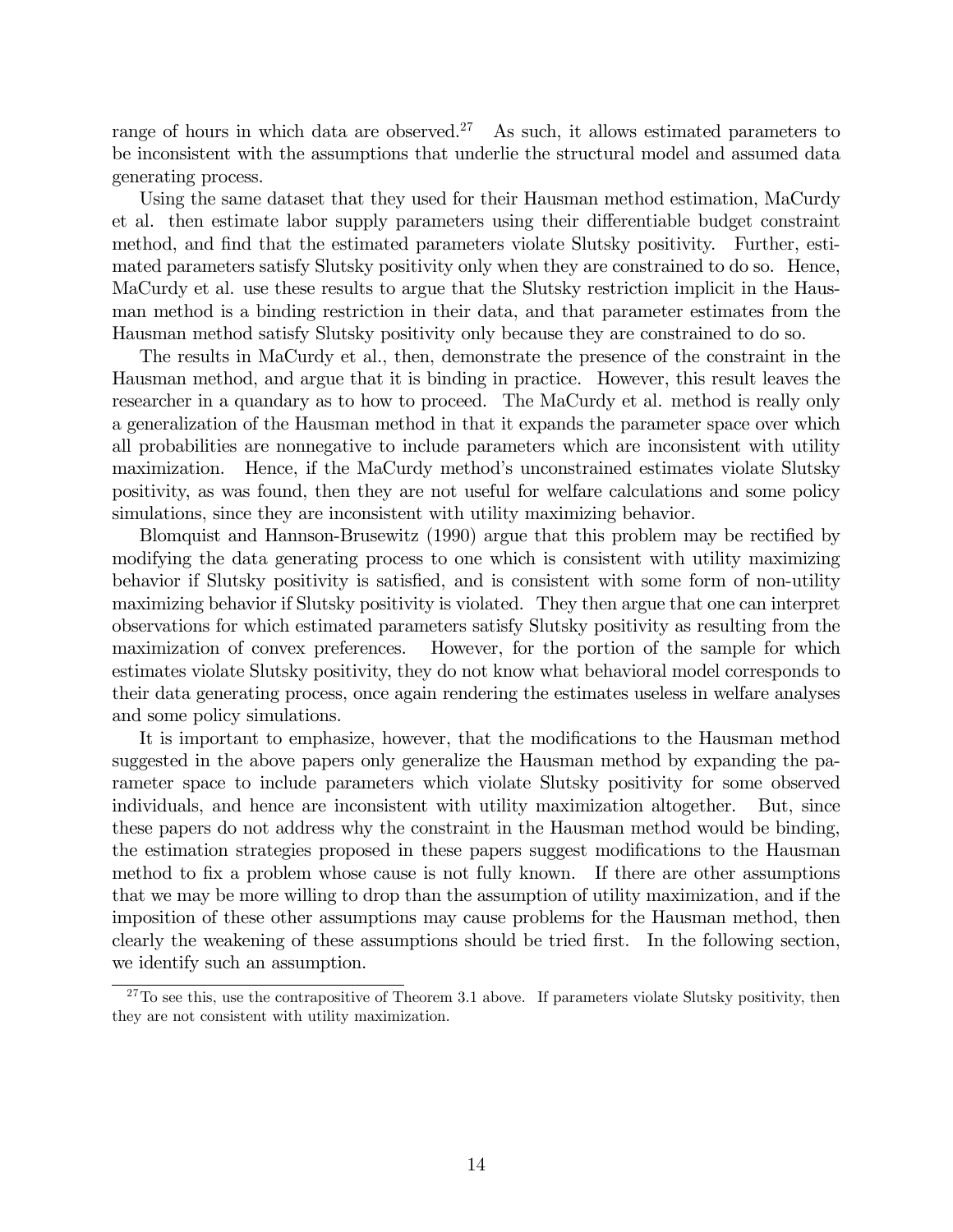## 4 Nonconvexities as a Possible Source of Problems

As noted in the previous section, the MGP critique argues that the Hausman method forces estimates to exhibit Slutsky positivity, and further argues that these restrictions are binding. However, MaCurdy et al. do not have an explanation as to why the constraints are found to be binding.

One possible explanation is offered in Eklöf and Sacklén (1999), who argue that in MaCurdy et al.'s study, the hours variable is measured with error, and this error contaminates the wage measure, which is calculated by dividing annual earnings by annual hours. They argue that this, in turn, biases the wage coefficient downward, which causes the Slutsky constraint to be binding.<sup>28</sup> Although this explanation may be consistent with MaCurdy et al.'s finding that the wage coefficient had to be constrained to be positive to insure nonnegative probabilities, it is inconsistent with results in other studies, such as Triest (1990), which finds that the income coefficient had to be constrained to be negative to insure nonnegative probabilities. Hence, this explanation is not fully satisfactory.

In this section, we argue for an alternative explanation of these results. Namely, we argue that if the data are of a form consistent with individuals maximizing nonconvex preferences subject to a nonlinear budget constraint, but one uses a method such as the Hausman method or local linearization, which estimate the parameters of a labor supply function under the assumption that preferences are convex, such a method may yield estimates which are either constrained to satisfy Slutsky positivity, or which violate Slutsky positivity.

One should be clear at the outset that we are not arguing that if preferences are nonconvex, the Slutsky compensated wage effect is negative; on the contrary, even if preferences are nonconvex, the compensated wage effect will have the usual sign. Rather, we are arguing that data of a form consistent with nonconvex preference maximization may cause the aforementioned methods to yield estimated parameters that either violate Slutsky positivity, and hence wrongly exhibit negative compensated wage elasticities, or be constrained to satisfy Slutsky positivity.

We also hasten to note that we do not, in this paper, give a rationale as to why preferences over consumption and hours of work might appear to be nonconvex. An argument as to why data generating preferences in a structural labor supply model may be nonconvex, as well as the effects of the source of the nonconvexity on identification and policy analyses, are addressed in Heim and Meyer (2003).

With that in mind, the implication of the argument that we make in this section is that assuming convexity of preferences, when false, can lead to estimates that violate the more rudimentary assumption of utility maximization, even when this assumption is actually true. As a result, before considering non-utility-maximizing generalizations of estimation methods, one should allow for the possibility that preferences are nonconvex when estimating labor supply parameters.

<sup>&</sup>lt;sup>28</sup>In a Monte Carlo study of the robustness of the Hausman method to various forms of error, Blomquist (1996) finds that a form of the Hausman method performs quite well when measurement error in the wage rate is present. However, in these experiments, there is no spurious correlation between hours and wages in the simulated data. The contaminated wage rate is used to construct the budget constraint, and used as the wage rate in the estimation, but observed hours come from the uncontaminated data.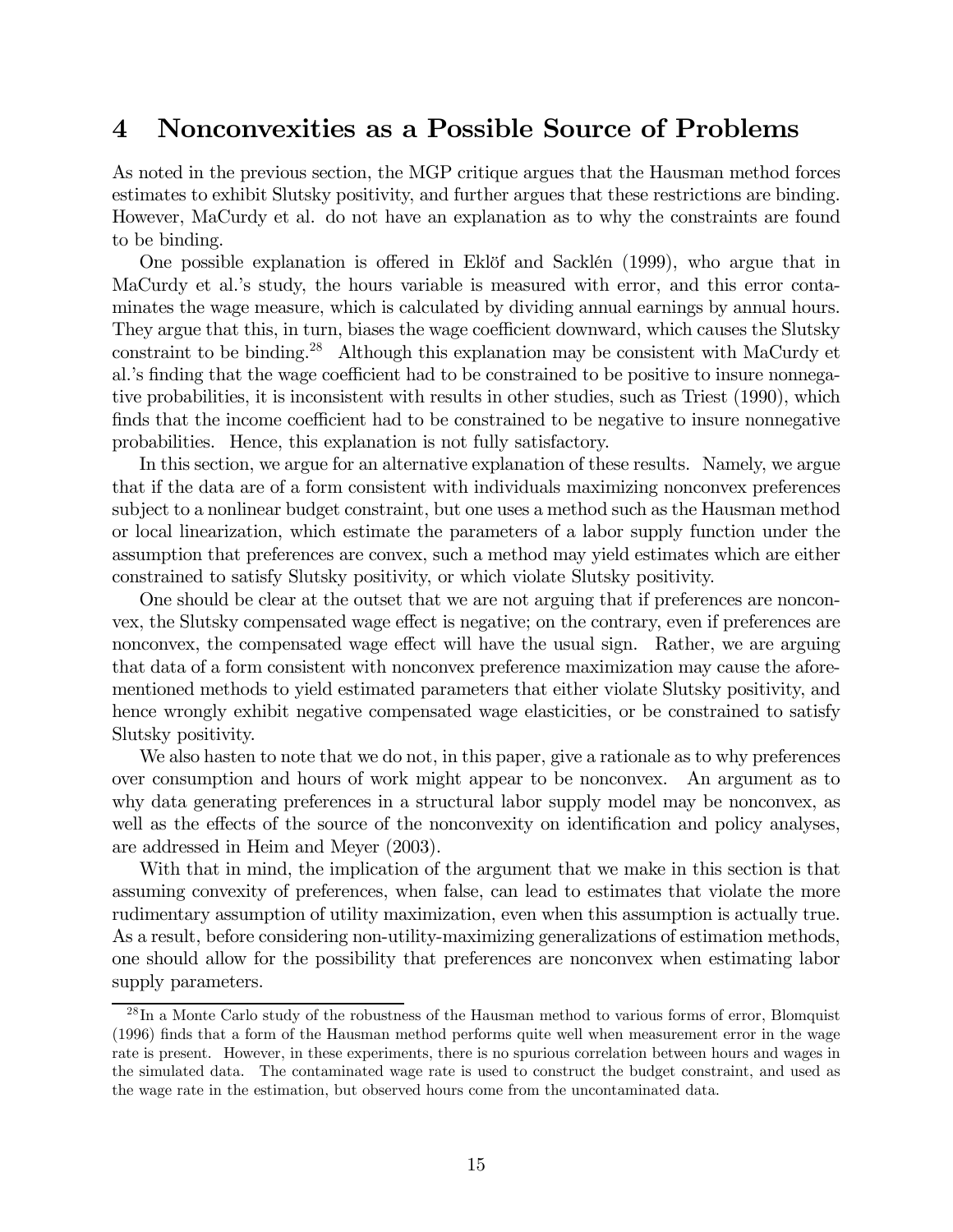

Figure 2: Budget Constraint with One Kink Point for Group g

### 4.1 Model Assumptions

For simplicity, suppose all individuals face a budget constraint of the general type depicted in Figure 2. Let a group of individuals face the same budget constraint that consists of a single kink at  $H_1$ . Let the slope of this budget constraint be  $w_1$  over  $[H_0, H_1]$ , and  $w_2$  over  $[H_1, \overline{H}]$ . Finally, let the virtual income associated with the segment over  $[H_0, H_1]$  be  $y_1$ , and the virtual income associated with the segment over  $[H_1, \overline{H}]$  be  $y_2$ <sup>29</sup> Let individual i who faces this budget constraint be observed working hours  $h_i$ .

Let the labor supply equation that is being estimated be  $h(v) = c + \alpha w + \beta y + v^{30}$ , where c,  $\alpha$ , and  $\beta$  are the parameters to be estimated, and v is the stochastic element. Suppose that we used the following assumptions to infer parameters using the observed distribution of data:

Assumption 1: For *i* s.t. 
$$
h_i < H_1
$$
,  $\frac{1}{c + \alpha w_1 + \beta y_1 + v_i} < H_1$ . (25)

$$
\begin{array}{ll}\n & \text{it must be that} \\
\text{Assumption 2:} & \text{For } i \text{ s.t. } h_i = H_1, \qquad c + \alpha w_1 + \beta y_1 + v_i \ge H_1 \\
 & \text{and } c + \alpha w_2 + \beta y_2 + v_i \le H_1.\n\end{array} \tag{26}
$$

Assumption 3: For 
$$
i
$$
 s.t.  $h_i > H_1$ ,  $\frac{\text{it must be that}}{c + \alpha w_2 + \beta y_2 + v_i > H_1}$ . (27)

Assumption 4 : The distribution of  $v_i$  is continuous (28)

<sup>&</sup>lt;sup>29</sup>This figure is identical to Figure 1 in MaCurdy (1992), with the exception that this figure only incorporates two tax brackets, whereas MaCurdy's incorporates three.

 $30$  For a generalization of this argument to an arbitrary labor supply function, see Appendix A.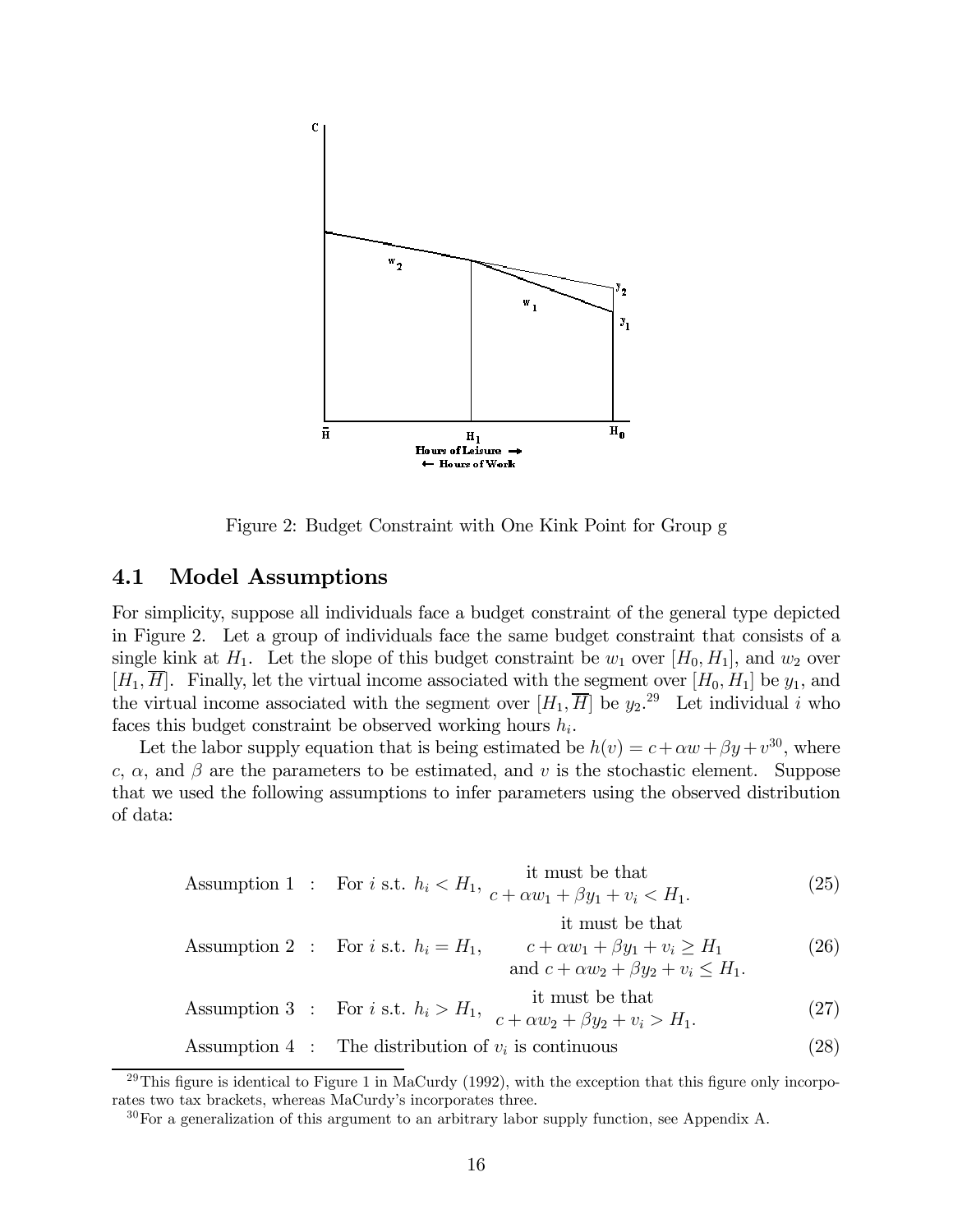

Figure 3: Nonconvex Preferences Maximized Subject to a Budget Constraint with One Kink Point

Note that these assumptions are implicit in the Hausman method when there is no measurement error (See Equation (16) above), and that such assumptions, or variants thereof, are correct if individuals have convex preferences. In such a case, one can interpret  $c + \alpha w_1 + \beta y_1 + v_i$ as the hours of work that the individual would choose on a linearized budget set tangent to the segment below  $H_1$ ,  $c + \alpha w_2 + \beta y_2 + v_i$  as the hours of work that the individual would choose on a linearized budget set tangent to the segment above  $H_1$ , and use the algorithm in Hausman (1979) to find the individual's desired hours on the nonlinear budget constraint.

Suppose, then, that we attempted to infer parameters, c,  $\alpha$  and  $\beta$ , and a distribution for  $v$ , that satisfied Assumptions 1-4, given an observed distribution of data. Obviously, an estimation method does not use such deductive logic to infer estimated parameters, but the parameters obtained in such a thought experiment may be informative as to the type of parameters that would result when using an estimation method that incorporates these assumptions. In the following subsection, then, we examine the implications of these assumptions when analyzing data generated by individuals maximizing nonconvex preferences.

## 4.2 Parameters if the Data are Consistent with Nonconvex Preference Maximization

Suppose that the data are such that for some budget constraints with kink points,  $H_1$ , we observe a bi-modal distribution of hours with most individuals either working hours substantially below or above the kink point. Such data would be consistent with individuals having nonconvex indifference curves of the general form depicted in Figure 3, and with heterogeneity in taste for work shifting those indifference curves so that some individuals would choose to work below the kink point, and others above the kink point, but few individuals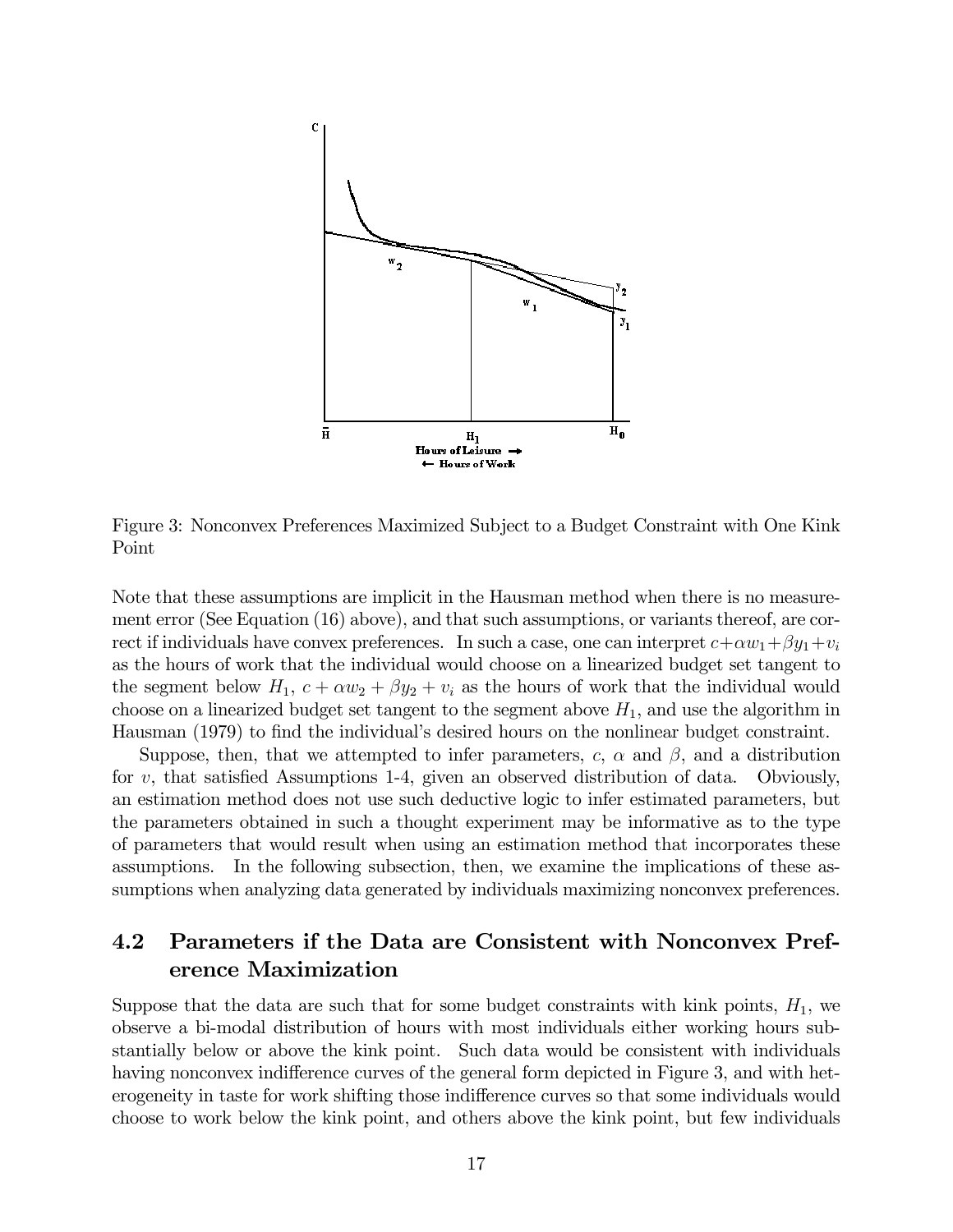would choose to work near the kink point.<sup>31</sup>

Suppose, then, that we used Assumption 1-4 to infer parameters  $c, \alpha, \beta$ , and a distribution for v from such data. To examine the type of parameters that would be consistent with these assumptions, first note that since no individuals are observed at the kink, Assumption 2 does not apply. For individuals working a number of hours hours less than  $H_1$ , the parameters would satisfy  $c+\alpha w_1+\beta y_1+v < H_1$  due to Assumption 1. For individuals observed working a number of hours greater than  $H_1$ , the parameters would satisfy  $c + \alpha w_2 + \beta y_2 + v > H_1$ due to Assumption 3. Given Assumption 4, that the distribution of  $v$  is continuous, there must be some individuals with the same v in both groups.<sup>32</sup> Thus, both inequalities must be satisfied for some  $v$ . As a result, the combination of these conditions implies that parameters would satisfy

$$
c + \alpha w_1 + \beta y_1 + v < c + \alpha w_2 + \beta y_2 + v. \tag{29}
$$

The inequality in (29) can be rewritten as

$$
\alpha(w_1 - w_2) < \beta(y_2 - y_1) \tag{30}
$$

which, again using  $y_2 = y_1 + (w_1 - w_2)H_1$ , may be further rewritten as

$$
\alpha(w_1 - w_2) < \beta(w_1 - w_2)H_1. \tag{31}
$$

Since  $w_1 > w_2$ , parameters would satisfy

$$
\alpha - \beta H_1 < 0. \tag{32}
$$

Thus, in data consistent with individuals maximizing nonconvex preferences, in which individuals are not observed working near a kink point, but are observed working on either side of it, parameters consistent with the assumptions would exhibit a *negative* Slutsky compensated wage effect.

Of course, not all data arising from individuals maximizing nonconvex preferences on a nonlinear budget constraint would be of the form described above. In those cases, parameters consistent with the assumptions above may well satisfy Slutsky positivity.

However, if the data were of the form above, parameters inferred from the data using Assumptions 1-4 would violate Slutsky positivity and, given Theorem 1, be inconsistent with utility maximization. This result suggests the possibility that making the assumption that preferences are convex, implying that behavior can be modelled using an algorithm such as that in Assumptions 1-4, can have unfortunate effects on labor supply parameter estimates if those assumptions are wrong. In particular, if such a method were used on data consistent with nonconvex preference maximization, estimated parameters may be inconsistent with utility maximization altogether, even though utility maximization was indeed what generated the data. Since the assumptions that are described above are implicit in the Hausman method, it is certainly possible that parameters estimated using the Hausman method on

<sup>&</sup>lt;sup>31</sup>Note that if preferences were convex, instead of observing a gap around the kink point, we would expect a mass point in the distribution of observed hours at the kink point.

<sup>&</sup>lt;sup>32</sup>Suppose there are no such individuals. Then there would be a v in between the highest v that satisfies the first inequality and the lowest v that satisfies the second inequality. But, then we would observe such an individual working a level of hours in the gap between the two groups, which we do not.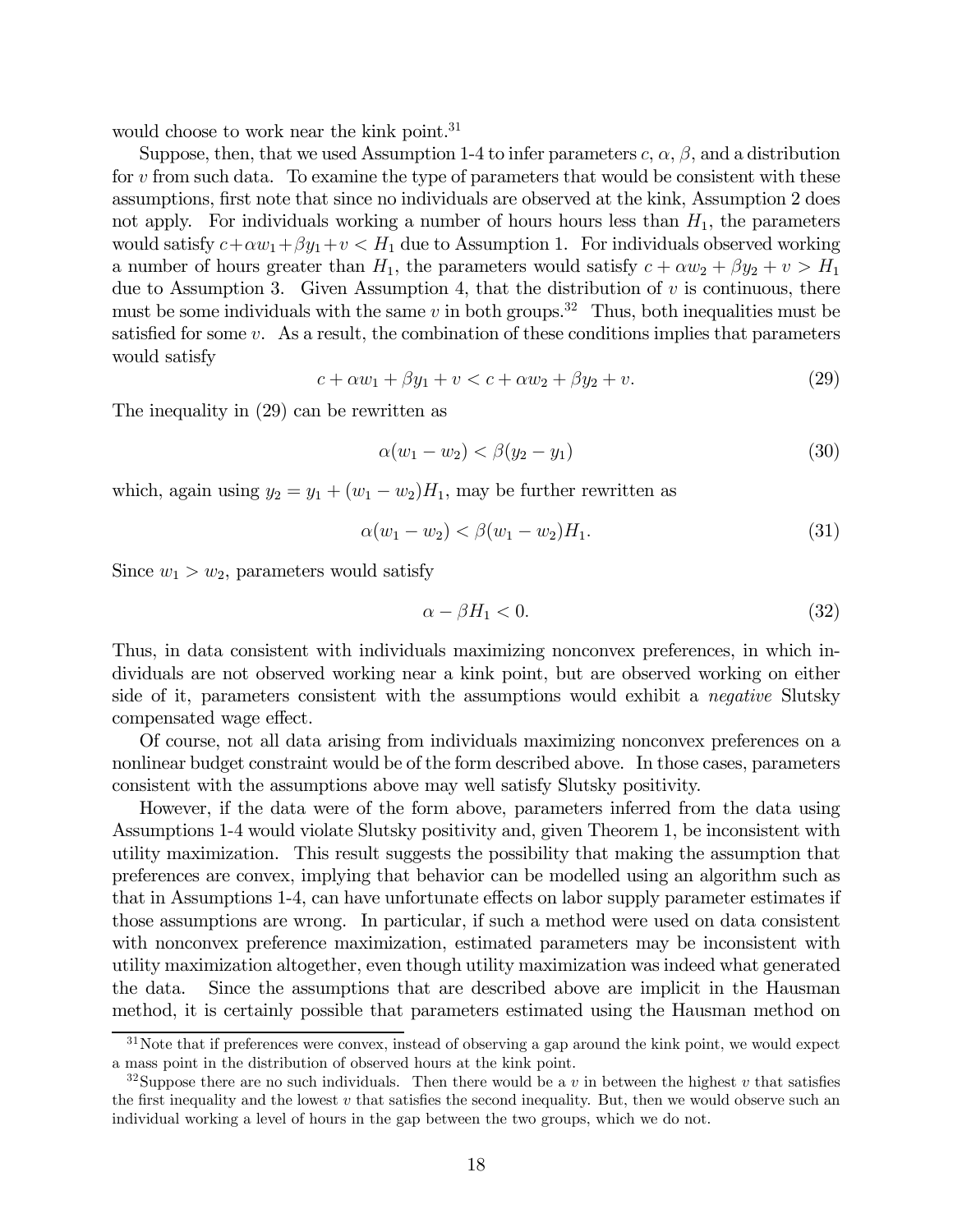such data would either violate (if the constraint wasn't enforced), or be constrained to satisfy, Slutsky positivity. A similar argument could be made for estimates coming from the use of local linearization on such data.

### 4.3 A Numerical Simulation

In this subsection, we present a numerical simulation that illustrates the theoretical argument presented above, which claims that nonconvex data generating preferences can lead the Hausman method to yield parameter estimates that are constrained to satisfy Slutsky positivity.

To keep the numerical example as close as possible to the theoretical argument above, we use a simplified tax system, in which all individuals have only one kink in their piecewise linear budget constraint. As such, we use a tax system in which every individual takes a standard deduction of \$1000, and in which the tax rate is .2 on taxable income up to \$11,500, and .4 thereafter.

We then generate a simulated sample of individuals' wages and incomes. $33$  The mean gross hourly wage in the sample used in Hausman (1981) was approximately \$6, and so the wages in the simulated sample were drawn from a  $N(6, 1.25)$  distribution, truncated at \$0.34 The mean gross nonlabor income in the Hausman sample was approximately \$1400, and so the nonlabor incomes in the simulated sample were drawn from a  $N(1400, 250000)$ distribution, again truncated at \$0. With this sample, the mean individual has a kink point at 1927 hours. Thus, individuals working full time hours would be at a level of hours above the kink point, and individuals working around part time hours or below would be at a level of hours below the kink point.

In order to empirically verify the above result, one must first have some specification for utility for which indifference curves are nonconvex in such a way that there is a "dent" in indifference curves, as is illustrated in Figure 3. Unfortunately, although many functional forms have been used in the economics literature<sup>35</sup>, we could not find a utility function whose indifference curves had the shape desired. Hence, a new functional form had to be developed which has these properties.

To construct such a utility function, we augment a well known utility function, the quadratic utility function, by replacing the leisure argument with a  $(3,2)$  Pade function<sup>36</sup> in hours. Namely, the functional form utilized is

$$
U(C, h, v_i; \beta, \gamma, \delta) = \beta \left( \frac{\delta_3 h^3 + \delta_2 h^2 + \delta_1 h + \delta_0}{\beta_2 h^2 + \beta_1 h + 1} \right)^2 + \gamma C \left( \frac{\delta_3 h^3 + \delta_2 h^2 + \delta_1 h + \delta_0}{\beta_2 h^2 + \beta_1 h + 1} \right) (33) + (\delta + v_i) \left( \frac{\delta_3 h^3 + \delta_2 h^2 + \delta_1 h + \delta_0}{\beta_2 h^2 + \beta_1 h + 1} \right) + C.
$$

<sup>&</sup>lt;sup>33</sup>The reason for simulating a sample, instead of using the data used in the Monte Carlo experiments that are described in Section 7, is that that sample contains observations for which nonlabor income is above \$12,500, and so those individuals would have no kink points in their budget constraints.

<sup>34</sup> In the sample used, no observations required truncation.

<sup>&</sup>lt;sup>35</sup>See, for example, Stern (1986), who summarizes the properties of various functional forms that have been used in labor supply estimation.

 $36A(p,q)$  Pade function consists of a ratio of a polynomial of degree p divided by a polynomial of degree q.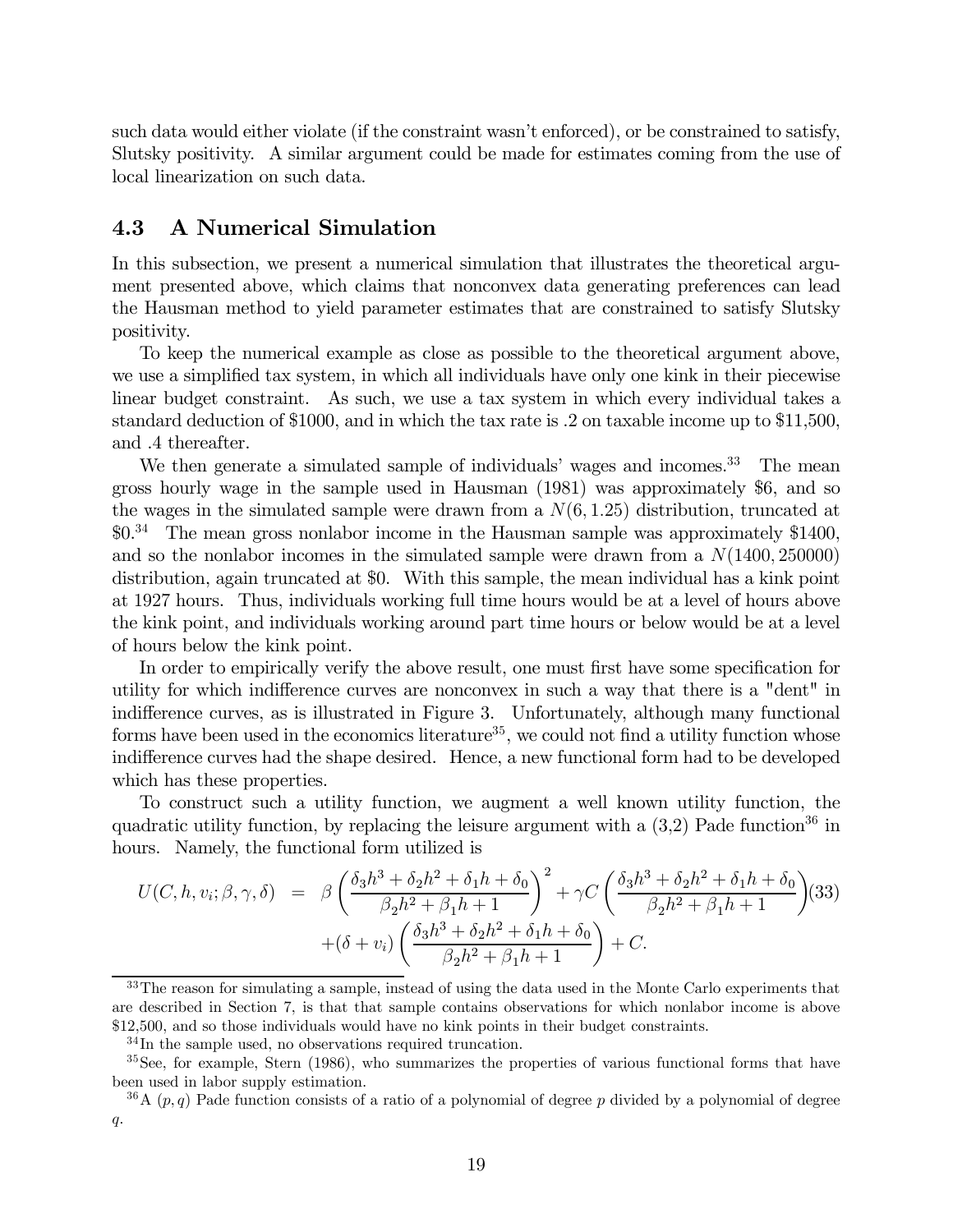where C denotes consumption, h denotes hours of work,  $\eta$ ,  $\rho$ ,  $\overline{C}$ ,  $\delta_3$ ,  $\delta_2$ ,  $\beta_2$ ,  $\beta_1$ ,  $\delta_1$ , and  $\delta_0$ are preference parameters, and  $v_i$  is a term representing unobserved heterogeneity in taste for work.

Although this functional form seems complex at first blush, it does have a straightforward theoretical interpretation. To understand this, note that the above utility function may be rewritten in an equivalent form as

$$
U(C, h, v_i; \beta, \gamma, \delta) = \beta \left( \overline{H} - h - \gamma_1 h - \frac{\alpha_2 h^2 + \alpha_1 h + \alpha_0}{\beta_2 h^2 + \beta_1 h + 1} \right)^2
$$
  
+
$$
\gamma C \left( \overline{H} - h - \gamma_1 h - \frac{\alpha_2 h^2 + \alpha_1 h + \alpha_0}{\beta_2 h^2 + \beta_1 h + 1} \right)
$$
(34)  
+
$$
(\delta + v_i) \left( \overline{H} - h - \gamma_1 h - \frac{\alpha_2 h^2 + \alpha_1 h + \alpha_0}{\beta_2 h^2 + \beta_1 h + 1} \right) + C.
$$

Using the insights and terminology from Heim and Meyer (2003), then, it is easily seen that this functional form is the functional form consistent with observable preferences for an individual with standard quadratic utility preferences facing unobserved time costs of work that take the form  $F_2(h) = \gamma_1 h + \frac{\alpha_2 h^2 + \alpha_1 h + \alpha_0}{\beta_2 h^2 + \beta_1 h + 1}$ .

Depending on the parameterization of the (3,2) Pade function, this functional form can represent standard quadratic utility preferences (if  $\delta_3 = \delta_2 = \beta_2 = \beta_1 = 0$ ,  $\delta_1 = 1$ , and  $\delta_0 = H$ ), augmented quadratic utility preferences that are convex, or augmented quadratic utility preferences that are nonconvex. To see how this specification results in preferences that are nonconvex, and which have "dented" indifference curves, consider the form in (34). In this form, subtracting the ratio of two polynomials has the effect of taking the standard quadratic utility indifference curves and stretching or compressing them along the hours axis, depending on the magnitude and sign of the derivative of this ratio. Over the range of hours in which the ratio increases, the standard quadratic utility indifference curves are compressed, and over the range of hours in which the ratio decreases, the standard quadratic utility indifference curves are expanded.

Although the properties of this utility function can vary greatly depending on the parametrization, here we only note the properties of the parameterization used in the numerical example. So, let  $\alpha_2 > 0$ ,  $\beta_2 > 0$ ,  $\alpha_1 < 0$ , and  $\beta_1 < 0$ . In this case, the numerator of the ratio initially decreases, and then increases, and the denominator of the ratio does the same. Thus, either the ratio increases, then decreases, then increases toward an asymptote, or the ratio first decreases, then increases, then decreases, then increases toward the asymptote. This results in indifference curves that are initially compressed along the hours axis, then expanded, then compressed in the first case, and expanded, then compressed, then expanded, then compressed in the second.

The parameters used in the numerical example fall into this final case. They are  $\beta =$  $-0.0001, γ = -0.001, δ = 0.597, δ<sub>3</sub> = 0.25e - 5, δ<sub>2</sub> = -0.0038, δ<sub>1</sub> = 2.15, δ<sub>0</sub> = 140, β<sub>2</sub> = 0.0001$  $1x10^{-6}$ , and  $\beta_1 = -.0018$ . These indifference curves are depicted in Figure 4. These preferences are such that, given the tax system described above, an individual with the mean wage and nonlabor income could have desired hours either above or below the kink point, depending on their draw of  $v_i$ , but there exists a span of hours around the kink point in which the individual's desired hours could not fall. This condition is also true for many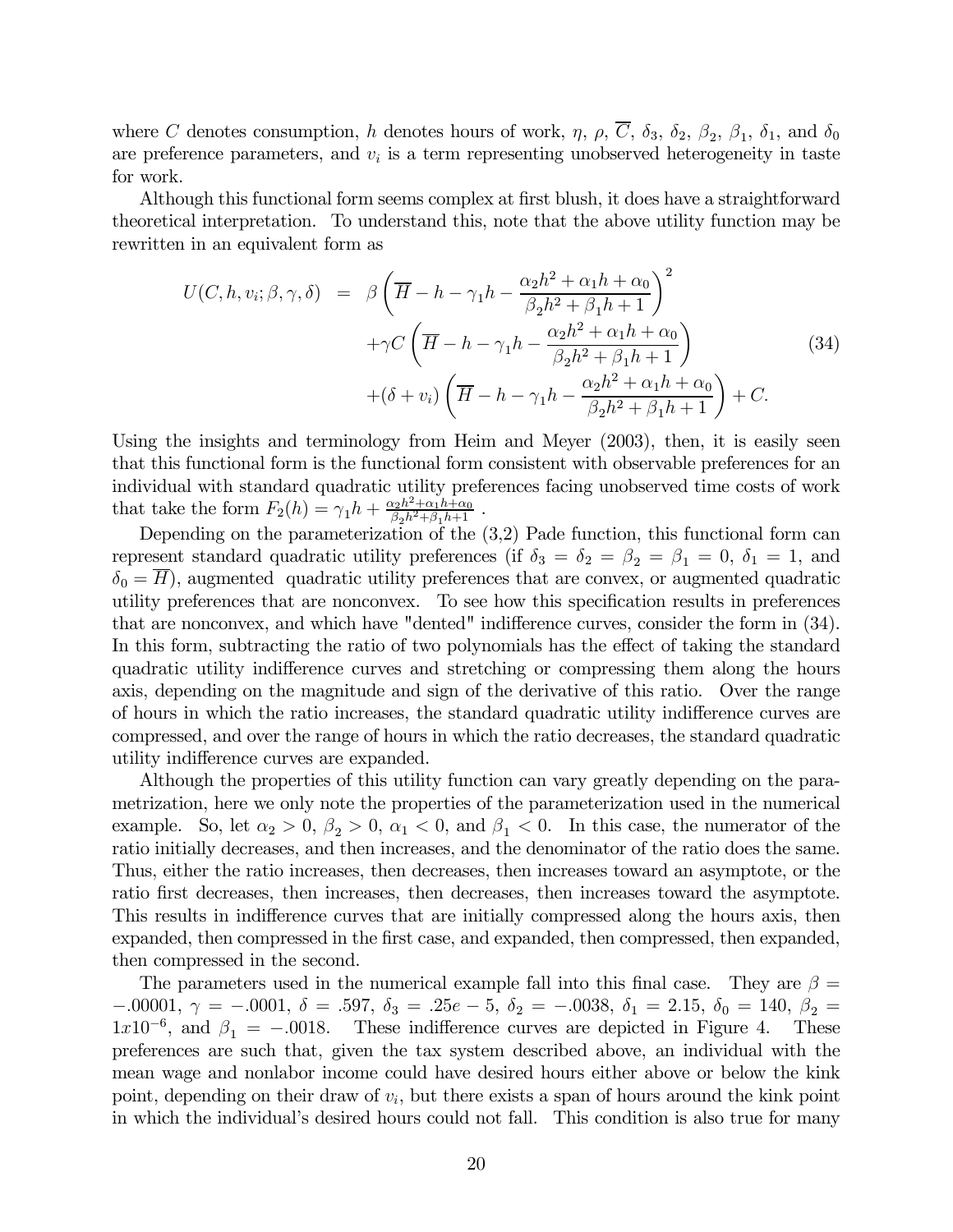

Figure 4: Sample Indifference Curves for the Nonconvex Preferences Used in the Numerical Simulations

other individual's observed in the simulated data, and so these parameters capture the spirit of the argument presented in preceding section.

To generate the data, we drew a value of  $v_i$  for each simulated individual from a  $N(0, \sigma_v^2)$ distribution, and a value of  $\varepsilon_i$  from a  $N(0, \sigma_{\varepsilon}^2)$  distribution. In the base specification, we let  $\sigma_v = .3$  and  $\sigma_{\varepsilon} = 200$ . We check the robustness of these results to the specification of these stochastic parameters below.

We then used a program written in Gauss 4.0 to maximize each simulated individual's utility function subject to their budget constraint, yielding each simulated individual's desired hours.<sup>37</sup> A measurement error term was then added to each of the simulated individual's desired hours to yield their observed hours. Figures 5 and 6 illustrate the distribution of observed hours in the 1976 PSID, which was used in the Hausman and MaCurdy et al. studies, and the simulated observed hours distribution. As can be seen from these figures, the parameters above resulted in an hours distribution with a degree of clumping around 2000 and which looks relatively realistic. Sample statistics from the observed hours distribution are presented in Table 1.

We then read these simulated data into two Hausman style estimation programs written in Stata 7. The first program estimated the labor supply function consistent with the standard quadratic utility function, which is of the form

$$
h_{ij}(v_i, \beta, \gamma, \delta) = \frac{-w_j - \gamma y_j - (\delta + v_i)}{2(\gamma w_j + \beta)}.
$$
\n(35)

 $37$ To solve each individual's utility maximization problem, we first use a grid search with nodes spaced out by 10 hours to bracket the global optimum, and then use a bracketing algorithm (See Judd (1998), p. 95-6) to identify the utility maximizing hours accurate to 4 decimal places.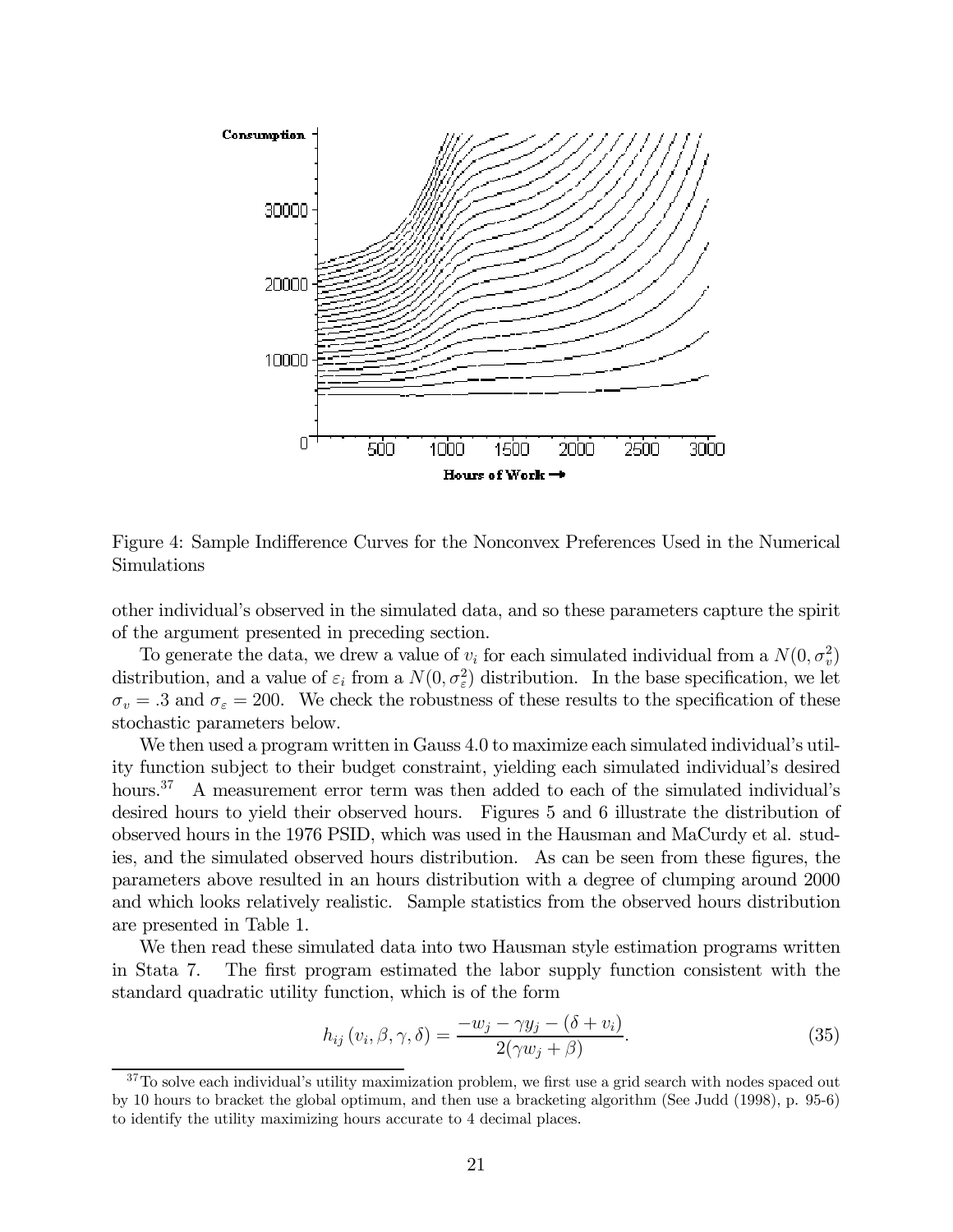

Figure 5: 1976 PSID Prime Age Male Hours Distribution



Figure 6: Simulated Observed Hours Distribtion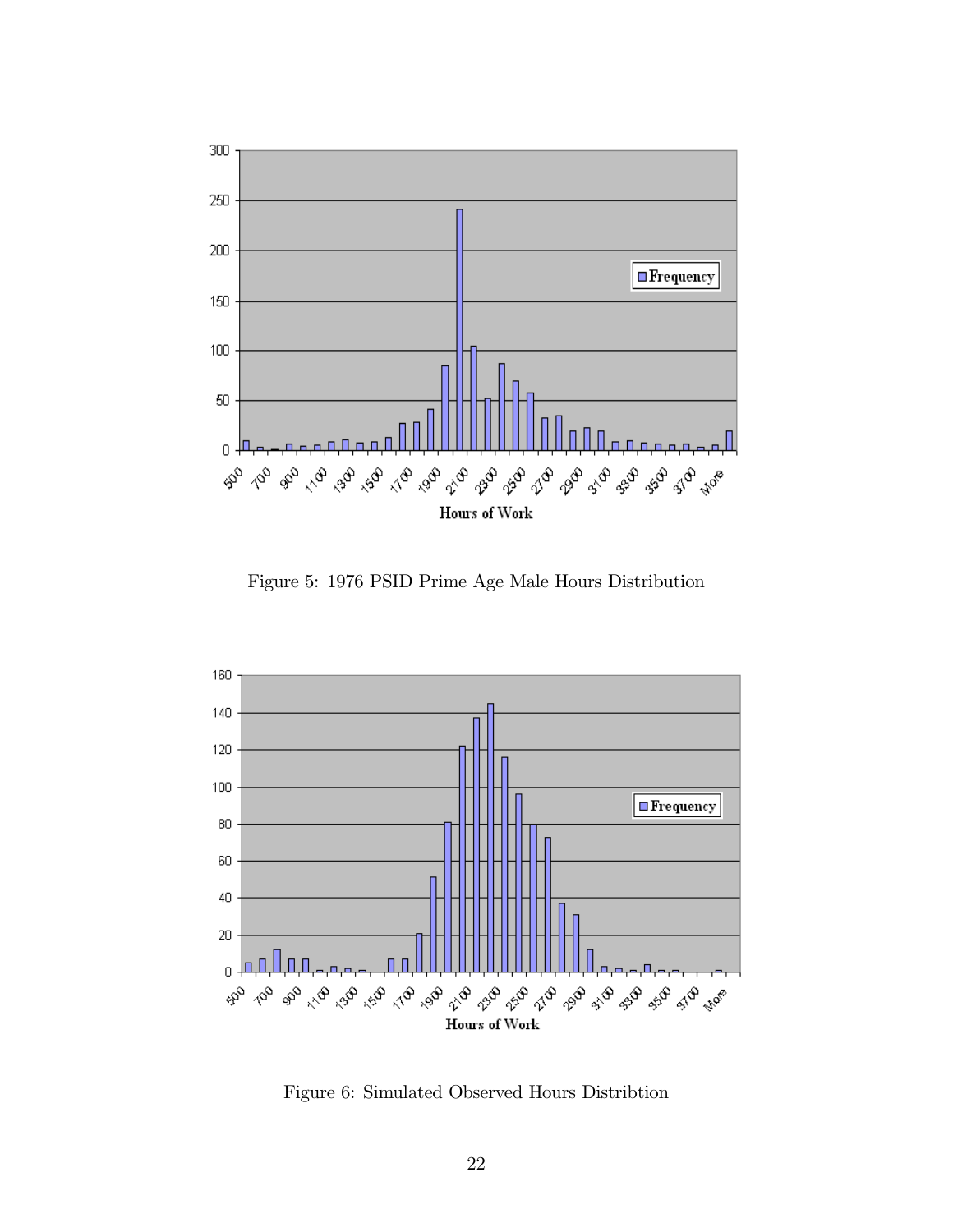Table 1: Sample Statistics - Simulated Sample

| Variable |                    | N Mean Std. Dev. | Min.                   | Max.       |
|----------|--------------------|------------------|------------------------|------------|
|          | W 1074 6.03        | 1.25             |                        | 2.15 10.09 |
|          | Y 1074 1411.54     |                  | 500.10 0 3060.90       |            |
|          | $H_1$ 1074 1927.55 |                  | 464.03 1112.82 5460.62 |            |
|          | hours 1074 2128.58 |                  | 420.44 336.07 3747.39  |            |

Details of this estimation method, and the likelihood function that it employs, are presented in the Appendix E.

The resulting parameter estimates are presented in the first row of the top panel of Table 2, where it can be seen that the estimates in the Hausman style estimation are bound by the Slutsky constraint implicit in this method. To see this, note that in the quadratic utility function specification, if  $\beta$  and  $\gamma$  are negative (which they are in this case), the Slutsky constraint is of the form  $-1 - \gamma H_1 \geq 0$ . Note that, for  $H_1 = 5460.62$ , which is the largest kink point observed in this simulated data,−1− $\hat{\gamma}H_1 \cong 0$ . Hence, the estimated parameters are again bound by the Slutsky constraint, since if  $\hat{\gamma}$  were any more negative, the Slutsky constraint would not be satisfied for at least one individual observed in the simulated data.

In turn, the estimated parameters that are being bound at the constraint suffer from a large bias. For the true parameters, the true uncompensated wage elasticity (evaluated at a wage of \$3.60 and nonlabor income of \$3540, which corresponds to the second segment of the mean individual's budget constraint) is  $-.0350$ , and the income elasticity is  $-.0347^{38}$ For the estimated parameters that were bound to satisfy Slutsky positivity, however, the estimated uncompensated wage elasticity was .1383, and the estimated income elasticity was −.1100. Thus, this constraint has the effect of biasing the uncompensated wage elasticity to a positive and larger (in absolute value) amount, and biasing the income elasticity upwards in absolute value.

To further illustrate this point, we also applied the Hausman method, using a linear labor supply function. The results from this exercise are presented in the first row of the bottom panel of Table 2. Again, the estimated parameters are bound by the Slutsky constraint. To see this, recall that, in order for the Slutsky constraint to be satisfied in this specification, it must be that  $\alpha - \beta H_1 \geq 0$  for all individuals. Note that, for  $H_1 = 1112.82$ , which is the smallest kink point observed in this simulated data,  $\hat{\alpha} - \hat{\beta}H_1 \cong 0$ . Hence, the estimated parameters are again bound by the Slutsky constraint, since if  $\hat{\alpha}$  were any more negative, or  $\beta$  were any less negative, the Slutsky constraint would not be satisfied for at least one individual observed in the simulated data. The estimated parameters imply an uncompensated wage elasticity of −.0831 and an income elasticity of −.0734, both biased downward from the actual elasticities.

We have done some robustness testing to examine whether this result is an aberration, or whether this example is one of a larger set nonconvex preferences that cause the Slutsky constraint to bind in either the quadratic utility or linear labor supply specification when

<sup>&</sup>lt;sup>38</sup>Since these nonconvex preferences do not yield a closed form expression for the labor supply function, these elasticities were calculated numerically by maximizing these preferences subject to several budget constraints, and then using a finite difference method.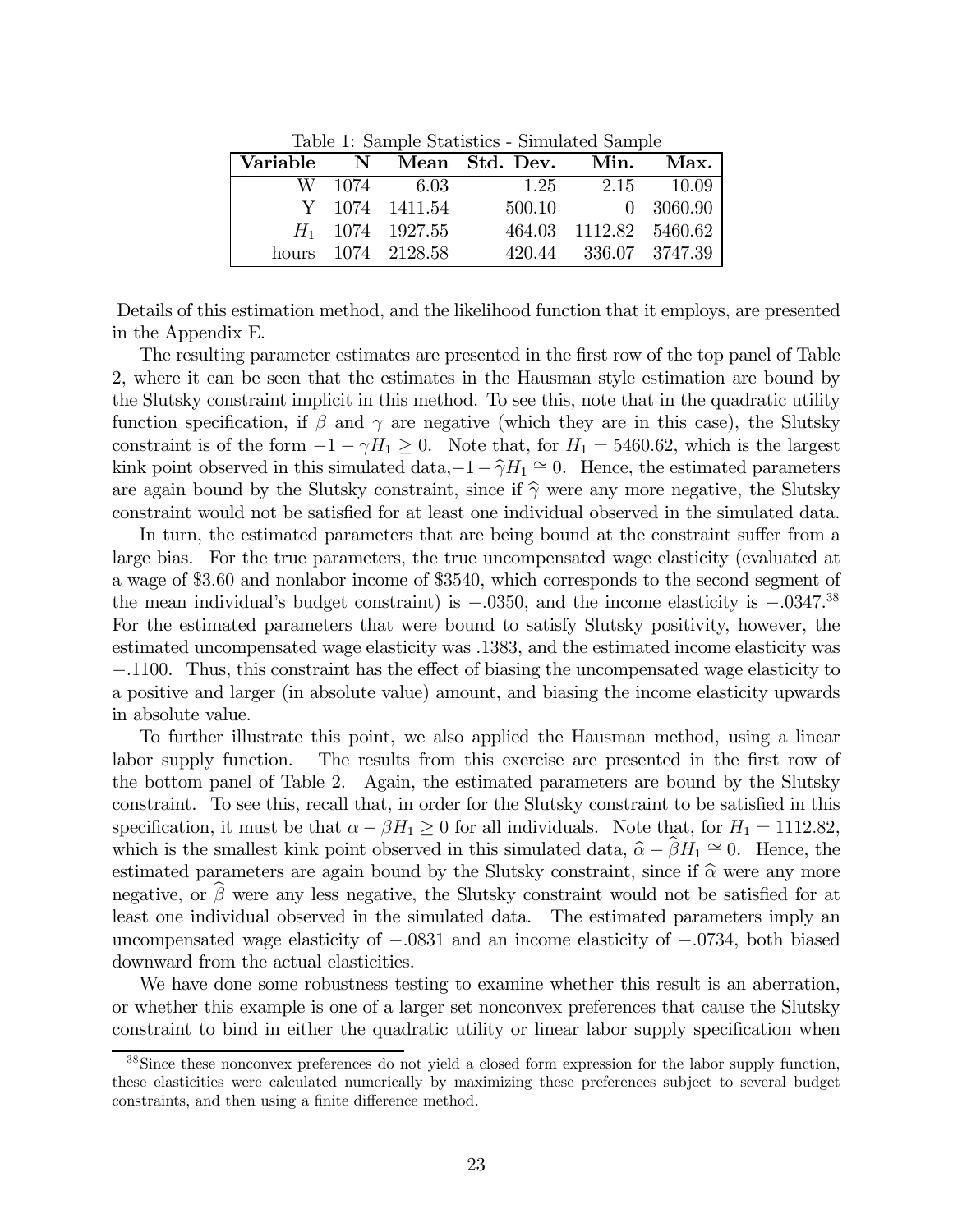|                                                                                                                                 |                                 | % Bias        | $-211%$        | $-219%$      | $-219%$        | $-161%$          | $-216%$      | $-219%$      | $-284%$        | $-242%$          | $-314%$          |                                   | % Bias        | 44%              | 31%         | 21%              | 50%       | 56%       | 31%       | 63%       | 67%              | 94%              |        |
|---------------------------------------------------------------------------------------------------------------------------------|---------------------------------|---------------|----------------|--------------|----------------|------------------|--------------|--------------|----------------|------------------|------------------|-----------------------------------|---------------|------------------|-------------|------------------|-----------|-----------|-----------|-----------|------------------|------------------|--------|
|                                                                                                                                 |                                 | Absolute Bias | $-0.0731$      | $-0.0758$    | $-0.0759$      | $-0.0560$        | $-0.0749$    | $-0.0758$    | $-0.0985$      | $-0.0839$        | $-0.1088$        |                                   | Absolute Bias | 0.0153           | 0.0106      | 0.0074           | 0.0173    | 0.0194    | 0.0106    | 0.0218    | 0.0231           | 0.0327           |        |
|                                                                                                                                 |                                 | Income Elast. | $-0.1078$      | $-0.1105$    | $-0.1106$      | -0.0907          | $-0.1096$    | $-0.1105$    | $-0.1332$      | $-0.1186$        | $-0.1435$        |                                   | Income Elast  | $-0.0194$        | $-0.0241$   | $-0.0273$        | $-0.0174$ | $-0.0153$ | $-0.0241$ | $-0.0129$ | $-0.0116$        | $-0.0020$        |        |
|                                                                                                                                 |                                 | $\%$ Bias     | 495%           | 505%         | 505%           | 433%             | 502%         | 505%         | 588%           | 535%             | 626%             |                                   | % Bias        | $-178%$          | $-245%$     | $-289%$          | $-148%$   | $-119%$   | $-245%$   | $-83%$    | $-65%$           | 72%              |        |
|                                                                                                                                 |                                 |               | Absolute Bias  | 0.1733       | 0.1768         | 0.1769           | 0.1514       | 0.1756       | 0.1768         | 0.2058           | 0.1872           | 0.2191                            |               | Absolute Bias    | $-0.0622$   | $-0.0857$        | $-0.1013$ | $-0.0519$ | $-0.0415$ | $-0.0857$ | $-0.0290$        | $-0.0228$        | 0.0252 |
|                                                                                                                                 |                                 | Wage Elast.   | 0.1383         | 0.1418       | 0.1419         | 0.1164           | 0.1406       | 0.1418       | 0.1708         | 0.1522           | 0.1841           | Linear Labor Supply Specification | Wage Elast.   | $-0.0972$        | $-0.1207$   | $-0.1363$        | $-0.0869$ | $-0.0765$ | $-0.1207$ | $-0.0640$ | $-0.0578$        | $-0.0098$        |        |
|                                                                                                                                 | Quadratic Utility Specification | St Dev e      | 618.90         | 652.14       | 612.76         | 647.83           | 583.76       | 652.14       | 621.29         | 844.85           | 872.65           |                                   | St Dev e      | 418.23           | 180.31      | 397.92           | 527.35    | 852.27    | 180.31    | 717.85    | 1073.37          | 1299.19          |        |
|                                                                                                                                 |                                 | St Dev v      | 0.200          | 0.205        | 0.195          | 0.253            | 1.826        | 0.205        | 1.243          | 1.652            | 2.210            |                                   | St Dev v      | 3.13             | 29.16       | $-0.81$          | 3.62      | 3.28      | 29.16     | 11.72     | 0.88             | $-0.60$          |        |
|                                                                                                                                 |                                 | Delta         | 2.482          | 2.401        | 2.325          | 3.705            | 2.379        | 2.401        | 1.148          | 1.569            | 0.698            |                                   | Beta          | $-0.043$         | $-0.053$    | $-0.060$         | $-0.038$  | $-0.034$  | $-0.053$  | $-0.028$  | $-0.025$         | $-0.004$         |        |
| Estimates from Hausman Method when Data Generating Preferences are Nonconvex<br>Results from Monte Carlo Experiments<br>Table 2 |                                 | Gamma         | $-1.831E-04$   | $-1.831E-04$ | $-1.831E-04$   | $-1.831E-04$     | $-1.831E-04$ | $-1.831E-04$ | $-1.831E-04$   | $-1.831E-04$     | $-1.831E-04$     |                                   | Alpha         | $-47.52$         | $-59.02$    | $-66.63$         | $-42.50$  | $-37.42$  | $-59.02$  | $-31.31$  | $-28.26$         | $-4.80$          |        |
|                                                                                                                                 |                                 | Beta          | $-7.726E - 04$ | $-7.370E-04$ | $-7.362E - 04$ | $-1.042E-03$     | $-7.487E-04$ | $-7.370E-04$ | 4.998E-04      | $-6.416E - 04$   | 4.160E-04        |                                   | Constant      | 2437.01          | 2505.40     | 2567.20          | 2411.53   | 2356.04   | 2505.40   | 2297.82   | 2250.11          | 2095.17          |        |
|                                                                                                                                 |                                 | LogL          | $-8164.411$    | $-8027.964$  | 8129.654       | 8314.647         | -8736.083    | 8027.964     | -8611.311      | -8958.209        | $-9020.784$      |                                   | LogL          | $-8008.575$      | $-7181.438$ | -7936.825        | 8258.194  | -8718.386 | -7181.438 | 8584.835  | 8955.885         | $-9026.183$      |        |
|                                                                                                                                 |                                 | St Dev e      | 200            | $\circ$      | 100            | 400              | 800          | 200          | 200            | 200              | 200              |                                   |               | 200              | $\circ$     | $\overline{100}$ | 400       | 800       | 200       | 200       | 200              | 200              |        |
|                                                                                                                                 | True Parameters                 | St Dev v      | 0.3            | 0.3          | 0.3            | $0.\overline{3}$ | 0.3          | 0.0          | $\sim$         | $0.\overline{8}$ | $\overline{1.0}$ |                                   |               | $0.\overline{3}$ | 0.3         | 0.3              | 0.3       | 0.3       | 0.0       | 6.5       | $0.\overline{8}$ | $\overline{1.0}$ |        |
|                                                                                                                                 |                                 | Specification |                | $\sim$       | $\epsilon$     | 4                | $\sim$       | $\circ$      | $\overline{ }$ | ${}^{\circ}$     | $\circ$          |                                   |               |                  |             | $\sim$           | 4         | $\sim$    | ৩         |           | $\sim$ $\infty$  |                  |        |

Notes: The estimated equation in each replication is the labor supply function associated with the quadratic utility function, or the linear labor supply function. Notes: The estimated equation in each replication is the labor supply function associated with the quadratic utility function, or the linear labor supply function.

24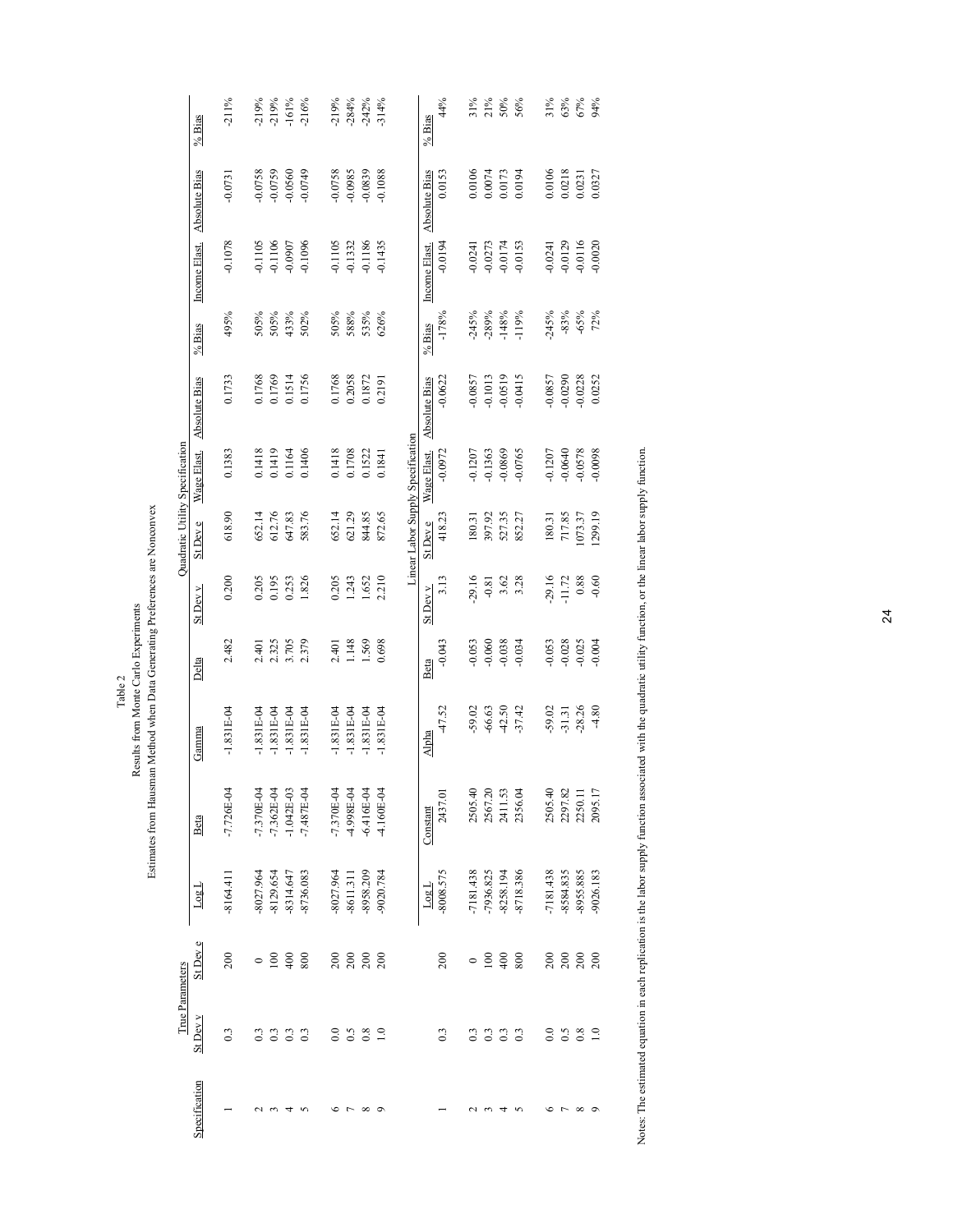using the Hausman method. The results of these experiments suggest that the latter is the case. It turns out that there are other values for the  $\beta's$  and  $\delta's$  that represent nonconvex preferences which, when data are generated in the above described manner, cause the Slutsky constraint to bind. We have evaluated the generality of this result to different measurement error and heterogeneity specifications. Estimated coefficients from these simulations are presented in Table 2. For all values of  $\sigma_{\varepsilon}$ , the Slutsky constraint is binding in the quadratic utility specification of the Hausman method. In addition, the Slutsky constraint binds in all but two of the linear labor supply specifications, with the exceptions being when  $\sigma_{\varepsilon} = 0$ and  $\sigma_{\varepsilon} = 1000$ . The  $\alpha$  coefficients for these specification, however, are still negative. When  $\sigma_v$  is varied, on the other hand, all specifications resulted in binding Slutsky constraints. Thus, it appears that these results are quite robust to the specification of heterogeneity and measurement error distributions. We should also note that wage and income elasticities are subject to substantial biases in many of these specifications.

## 4.4 Implications of Theoretical Argument and Numerical Simulation

In the previous subsections, we argued, both theoretically and with the use of a numerical simulation, that data generated by the maximization of nonconvex preferences can cause the Hausman method to estimate parameters that are constrained to be consistent with Slutsky positivity. Further, in practice, several studies have estimated parameters which violated or were constrained to satisfy Slutsky positivity. Therefore, given the results above, before allowing for the violation of utility maximization in labor supply estimation, as was done in MaCurdy et al. and Blomquist and Hannson-Brusewitz, it seems preferable to instead use an estimation method that does not require the assumption that preferences are convex in its construction, and which allows for the estimation of parameters of both convex and nonconvex preferences.

In the next section, however, we show that the commonly used methods, and further any method that relies on a result by Hall (1973) to estimate the parameters of a labor supply function, cannot be adapted for such a purpose, and so other methods must be employed.

# 5 Unadaptability of Local Linearization, and the Hausman and MaCurdy Methods

The local linearization, Hausman, and MaCurdy methods each utilize the result in Hall (1973), mentioned previously, that in the presence of non-proportional taxation, a person who has convex preferences will choose the same consumption-hours bundle on a nonlinear budget constraint that they would choose if they faced a linear budget constraint tangent to the actual budget constraint at the chosen bundle. As a result, desired labor supply on a nonlinear budget constraint can be written as a function of the set of desired hours of work that would be chosen if the worker faced various linear budget constraints tangent to the nonlinear budget constraint, and the likelihood function or regression model can be written in terms of such a labor supply function.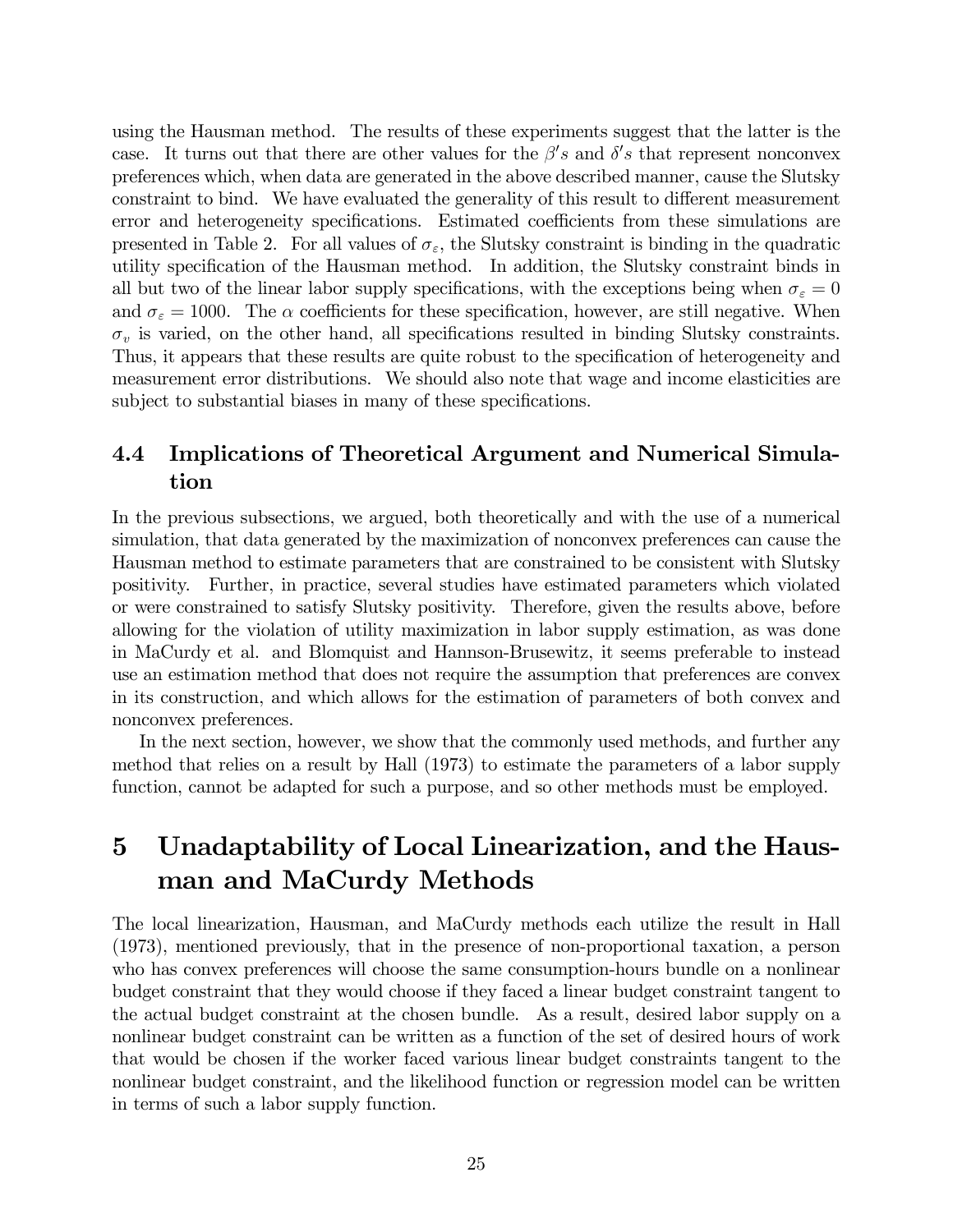

Figure 7: Graphical Demonstration of Proposition 1

In this section, however, we show that the result used in Hall does not always apply when preferences are nonconvex. This stems from the fact that when preferences are nonconvex, but the budget constraint is nonlinear, the optimal consumption-leisure bundle may lie in the interior of the convex hull of the upper contour set. The following propositions, then, examine under what conditions on the utility function,  $U(C, h)$ , the Hall result holds, and thus can be applied to infer the desired hours of work on a nonlinear budget constraint.

Formally, let  $(C^*, h^*) = \arg \max_{C,h} \{U(C, h) : C \leq f(W, Y, h)\}$ , where C is a composite consumption good, h is hours of work, w is the wage, y is nonlabor income, and  $f(\cdot)$  denotes a nonlinear budget constraint. Let  $w^*$  be the wage and  $y^*$  be the level of virtual income, defined such that  $w^* = \frac{\partial f(h^*)}{\partial h}$  and  $y^* = C^* - w^* h^*$ . The following proposition shows that if preferences are continuous, locally non-satiated, and strictly convex<sup>39</sup>, then the result used in Hall holds, and hence the estimation methods commonly used are applicable.

**Proposition 1.** Let  $U(C, h)$  represents continuous, locally non-satiated, convex preferences over consumption and hours of work. Then for  $(C', h')$  such that

$$
(C', h') = \arg \max_{C, h} \{ U(C, h) : C \le w^* h + y^* \},
$$

 $(C', h') = (C^*, h^*).$ **Proof.** See Appendix C. ■

For the intuition behind Proposition 1, see Figure 7. Clearly, since all portions of the

<sup>&</sup>lt;sup>39</sup>Although Hausman (1981) and MaCurdy et. al. (1990) assume strict convexity of preferences (or, equivalently, strict quasiconcavity of the utility function), generalized versions of these results hold for the case of weakly convex preferences.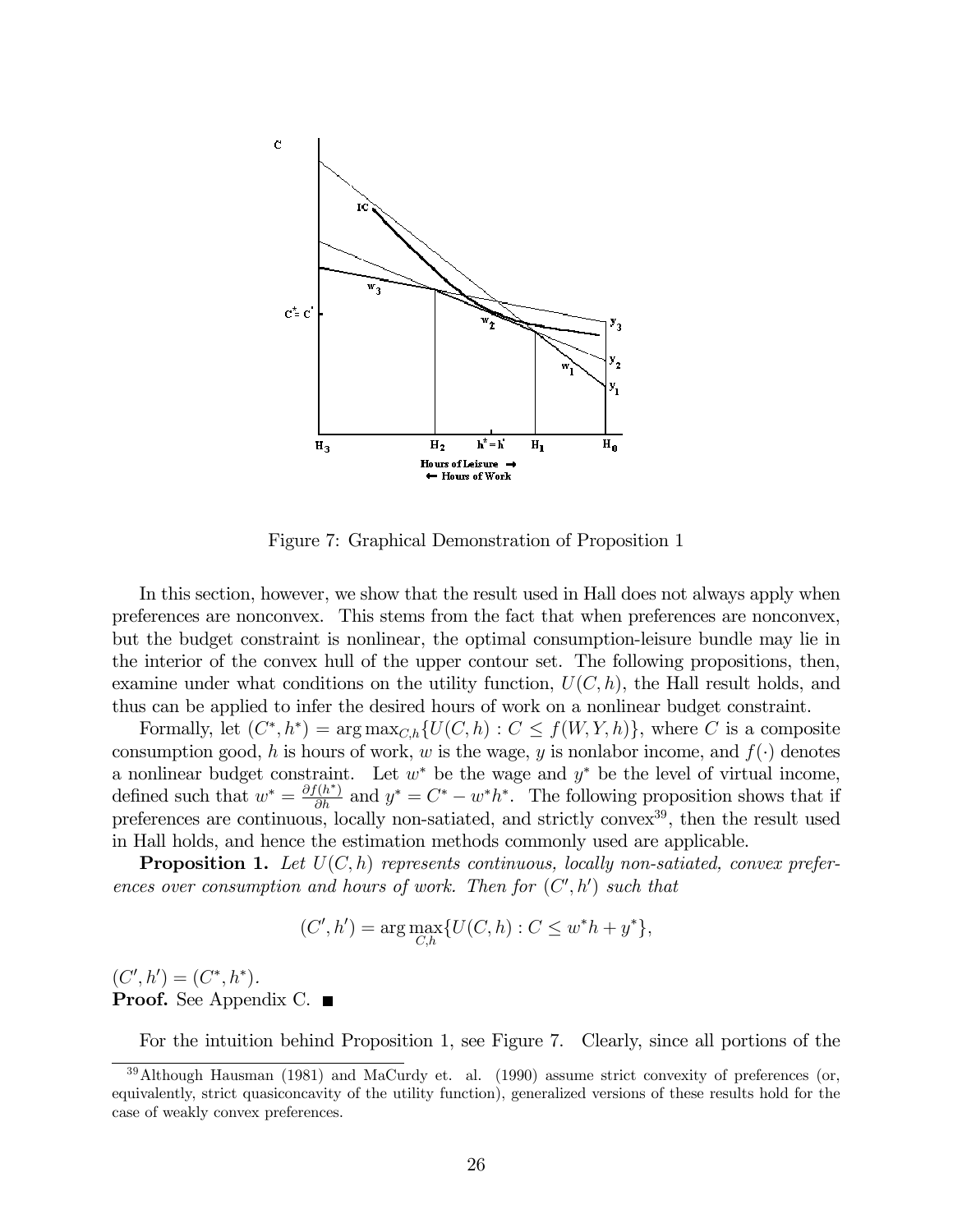

Figure 8: Graphical Demonstration of Proposition 2

actual budget constraint are tangent to or below the linearized budget constraint, and all portions of the highest indifference curve are above the linearized budget constraint, the optimal hours of work will be the same for both.

Thus, if preferences are strictly convex, the application of the Hall result is a valid one. Furthermore, if preferences are nonconvex, but the chosen consumption-hours bundle on the nonlinear budget constraint lies on the boundary of the convex hull of the upper contour set, it is easy to see that the result in Hall once again applies.

If, however, preferences are nonconvex, and the optimal consumption-hours bundle with the nonlinear budget constraint is not on the convex hull of the upper contour set, then the result used in Hall does not apply.

**Proposition 2.** Let  $U(C, h)$  represents continuous, locally non-satiated, nonconvex preferences over consumption and leisure, but let  $(C^*, h^*)$  defined above lie inside the boundary of the convex hull of  $\{(C, h) : U(C, h) \geq U(C^*, h^*)\}$ . Then for  $(C', h')$  such that  $(C', h') = \arg \max \{U(C, h) : C \leq w^*h + y^*\}, (C', h') \neq (C^*, h^*)$ . **Proof.** See Appendix C.  $\blacksquare$ 

The intuition behind this proposition can be seen in Figure 8. Since part of indifference curve  $IC^*$  lies below the linearized budget constraint, this indifference curve is not the highest feasible indifference curve. Instead, utility will be maximized along  $IC'$ , where the choice of hours is different than on  $IC^*$ , and hence  $h^* \neq h'$ .

Thus, if preferences are nonconvex, it is not necessarily true that the consumption-hours bundle chosen on the actual nonlinear budget constraint is the same as that which would be chosen if the individual faced a linear budget constraint tangent to the actual budget constraint. Since local linearization methods, the Hausman method, and the MaCurdy method all rely on the Hall result holding, the result of Proposition 2 suggests that these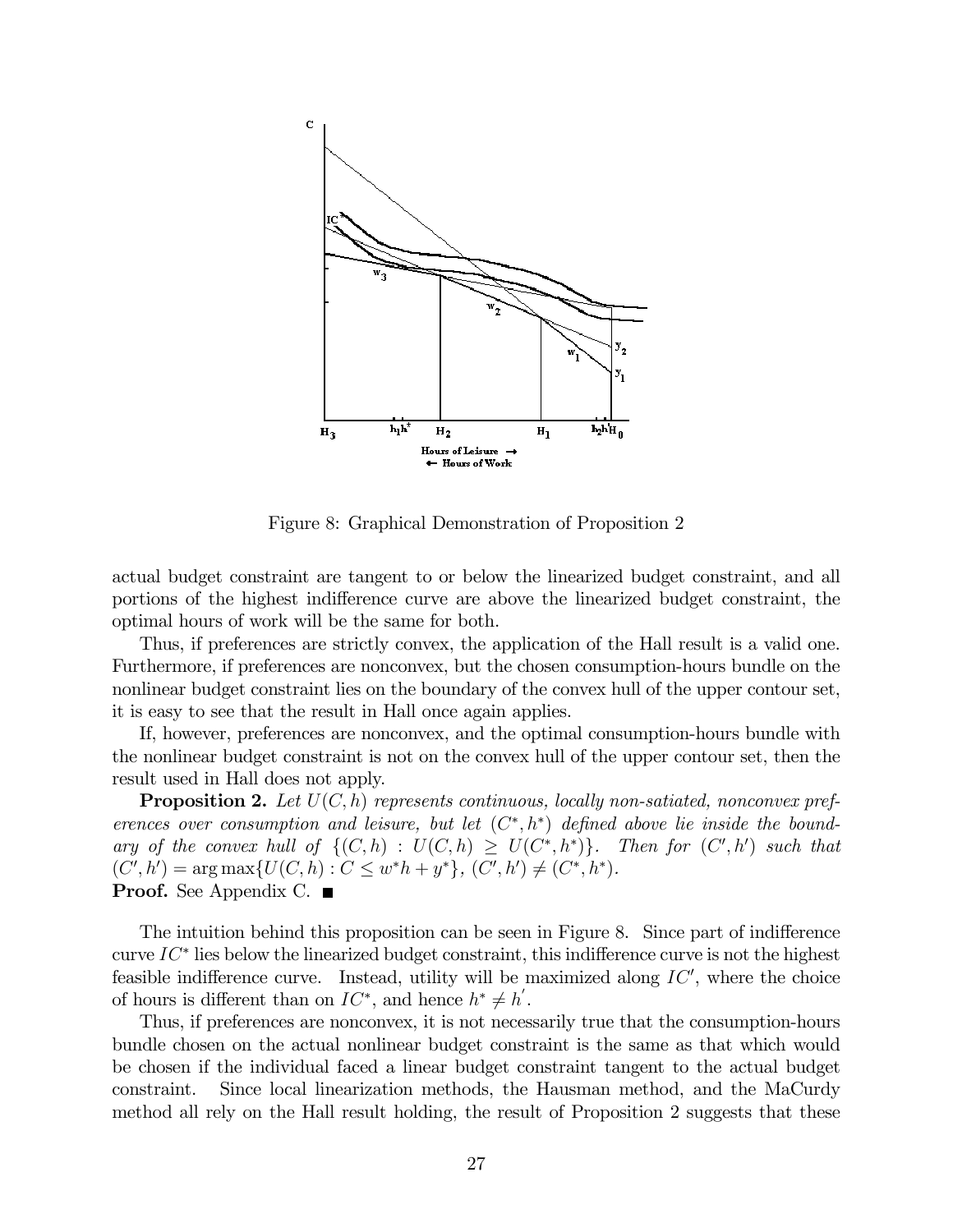methods will not be adaptable to the case of nonconvex preferences.

The unadaptability of local linearization is straightforward. An individual with nonconvex preferences would not necessarily choose the same hours of work on the actual budget constraint as they would choose if they were faced with a linear budget constraint tangent to the actual budget constraint at their observed hours of work. As a result, no simple function of only the observed after tax wage and virtual income could possibly determine the desired hours of work for the individual.

The Hausman and MaCurdy methods are more complex in their use of the Hall result, but the inapplicability of the Hall result in some cases when preferences are nonconvex also renders them unable to estimate parameters consistent with nonconvex preferences. For the Hausman method, the result in Proposition 2 implies that the Hausman algorithm, which identifies the desired hours on a nonlinear budget constraint, may fail when preferences are nonconvex. In the MaCurdy method, the result in Proposition 2 implies that an equation using an implicit function relied upon in the derivation of the likelihood may fail to hold when preferences are nonconvex. These claims are proven in Appendix D.

Furthermore, although the discussion in this section has dealt with specific estimation methods, it is clear that any method that attempts to apply the Hall result when formulating an estimation method will not be adaptable to the case of nonconvex preferences, and that this is true regardless of how flexibly one specifies the labor supply equation. For example, the recent work of Blomquist and Newey (2000) applied nonparametric techniques to labor supply estimation in this setting, but since their method also invoked the Hall result, it too cannot be used to estimate parameters consistent with nonconvex preferences.

# 6 Relaxing the Assumption of Convexity by Estimating a Direct Utility Function

In this section, we outline a method that can be used to estimate labor supply parameters in the presence of a nonconvex budget set without appealing to the Hall result.

To do so, instead of specifying the labor supply function, we specify a direct utility function. Since we are working with the direct utility function, we need not appeal to the Hall result in order to identify an individual's desired hours on the actual budget set, but must simply find the hours choice that maximizes utility. Of course, the parameterization of the utility function must be flexible enough so that it may represent either convex or nonconvex preferences, but given such a specification, an estimation method may be constructed in a straightforward manner.

One way of implementing such a method would be a straightforward adaptation of the methods in Keane and Moffitt (1998) or Hoynes (1996), as was done in a recent paper by van Soest et al.  $(2002)$ <sup>40</sup> Suppose that there exists a sufficiently flexible specification of the utility function,  $U(C, h; \beta)$ , so that parameters,  $\beta$ , could make the utility function represent either convex or nonconvex preferences. For example, one could use the functional form

 $^{40}$ Neither Keane and Moffitt (1998) nor Hoynes (1996) note the possibility to extending their estimation methods to allow preferences to be nonconvex, but there is nothing inherent in the methods that precludes them from doing so.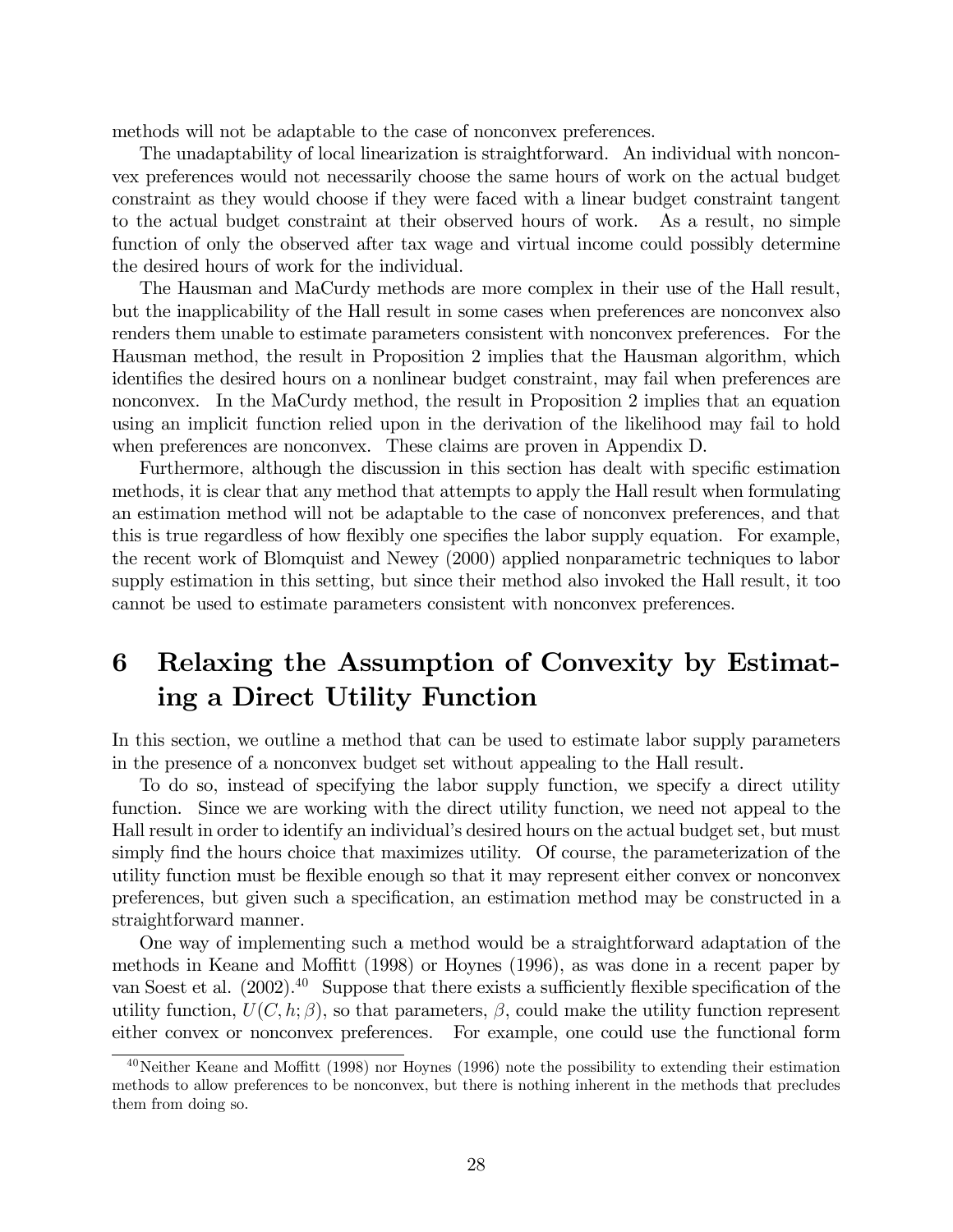described above in Section 4. Approximate individual  $i$ 's budget constraint by a set of discrete consumption and hours pairs,  ${C_{ik}, h_{ik}}_{k=1}^K$ . The utility of each discrete point, then, is this level of utility plus a random term,  $\varepsilon_{ik}$ , so that

$$
U_i(C_{ik}, h_{ik}; \beta) = U(C_{ik}, h_{ik}; \beta) + \varepsilon_{ik}
$$
\n(36)

The probability of observing the individual working  $h_{ik}^*$  hours, then, is

$$
P(h_{ik}^*) = P\left[U(C_{ik}, h_{ik}^*; \beta) + \varepsilon_{ik} > U(C_{ij}, h_{ij}; \beta) + \varepsilon_{ij} \ \forall \ j \neq k\right]
$$
\n
$$
\tag{37}
$$

The parameters,  $\beta$ , are then be chosen to maximize the likelihood of observing the sample.

There are some problems with this approach. First, this method requires that the labor supply choice be discretized, when clearly this is a simplification. More importantly, however, in order for such a model to be computationally feasible, the assumption is often made that the errors are distributed i.i.d. However, this assumption quickly becomes untenable as the number of hours choice increases. On the other hand, modelling the dependence between error terms probably makes the model computationally infeasible.

Instead, we follow a different approach. The approach that we use does not require that one use a discrete approximation to the budget constraint, nor that the budget constraint be piecewise linear or twice differentiable. This method does, however, involve the execution of a computationally intensive maximization procedure.

Again, suppose there exists a specification of the utility function,  $U(C, h; \beta)$ , so that the utility function may represent both convex and nonconvex preferences, and where  $v_i$  is a term that reflects unobservable heterogeneity in tastes for leisure. Let the budget constraint be given by  $C \leq B(h, W, Y)$ , where C is consumption, h are hours of work, W is the wage, Y is unearned income,  $B(\cdot)$  is an arbitrary budget set, and  $\beta$  are the parameters of interest. Let  $v_i$  have a cumulative distribution function, known up to parameters  $\sigma_v$ , of  $G(v_i; \sigma_v)$ .<sup>41</sup> Individual i now solves

$$
\max U(C, h, v_i; \beta) \tag{38}
$$
  
s.t.  $C \leq B(W_i, Y_i, h)$ 

Desired hours for individual i, given parameters  $\beta$ , are now represented by

$$
h_i^*(v_i; \beta) = \arg \max_{h_i} U(B(W_i, Y_i, h), h, v_i; \beta)
$$
\n(39)

In this case, observed hours are related to desired hours in the manner

$$
h_i = \begin{cases} h_i^*(v_i; \beta) + \varepsilon_i & \text{if } h_i^*(v_i, \beta) > 0 \text{ and } h_i^*(v_i, \beta) + \varepsilon_i > 0\\ 0 & \text{if } \begin{cases} h_i^*(v_i, \beta) = 0\\ \text{or } h_i^*(v_i, \beta) > 0 \text{ and } h_i^*(v_i, \beta) + \varepsilon \le 0. \end{cases} \end{cases}
$$
(40)

and the likelihood for individual  $i$  is now

$$
l_i = \int_{v_i} \left\{ \begin{array}{l} 1\left(h_i^*(v_i; \beta) = 0\right) \\ +1\left(h_i^*(v_i; \beta) > 0\right) [1 - F(h_i^*(v_i; \beta); \sigma_{\varepsilon})] \\ \times [f(h_i - h_i^*(v_i; \beta); \sigma_{\varepsilon}) 1\left(h_i^*(v_i; \beta) > 0\right)]^{1(h_i > 0)} \end{array} \right. dG(v_i; \sigma_v) \tag{41}
$$

<sup>41</sup>To aid in computation,  $G(v_i; \sigma_v)$  may be a discrete distribution.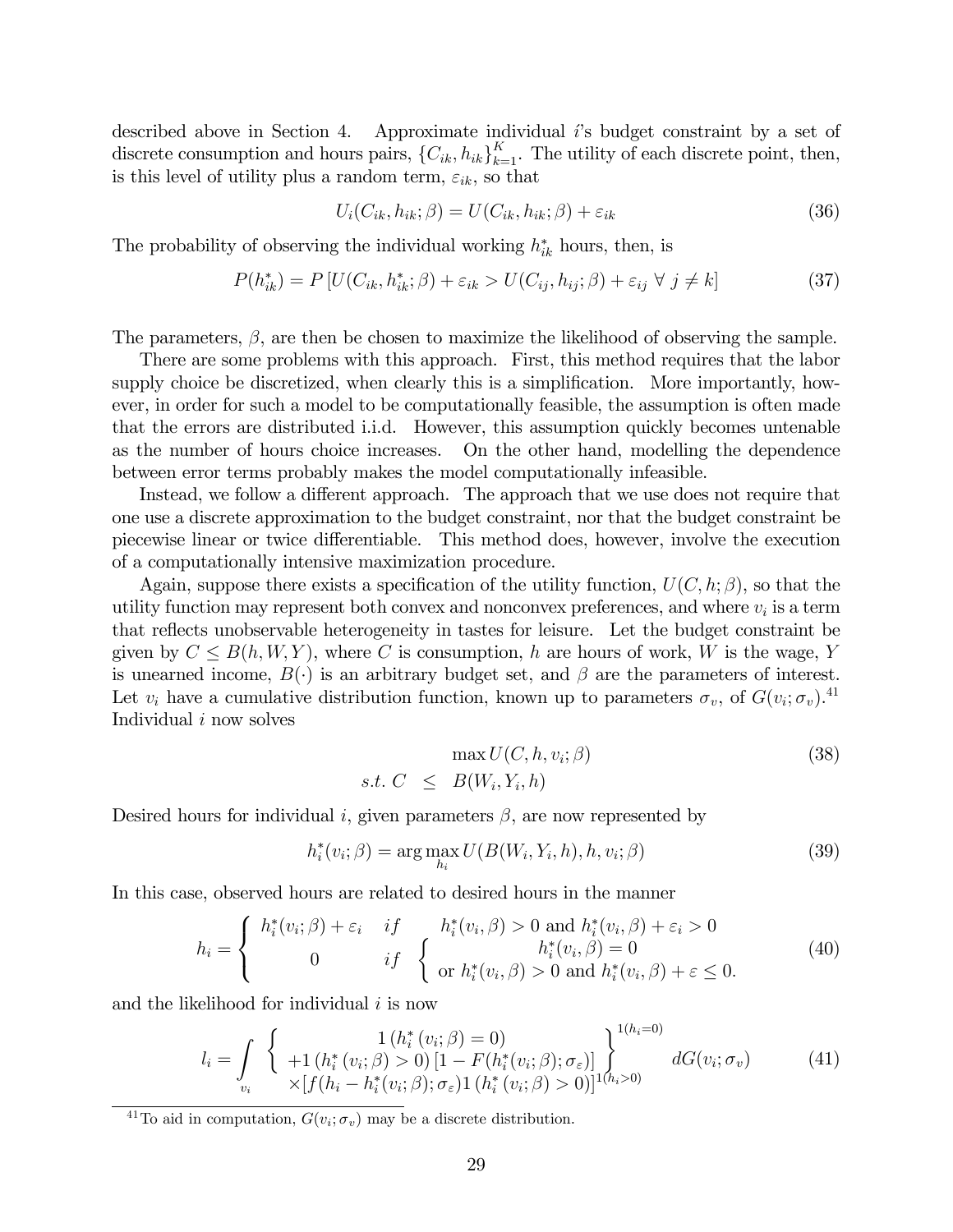where  $1(\cdot)$  denotes the indicator function.

It is possible to make this approach computationally feasible by employing two numerical methods. First, to perform the integration in  $(41)$  over the distribution of  $v_i$ , one can use Gaussian quadrature techniques, which approximate the likelihood with a weighted sum. Second, to solve for  $h_i^*(v_i; \beta)$ , which now must only be evaluated at discrete points, one can perform a line search over  $[0, H]$  by first using a grid search method to bracket the utility maximizing hours, and then use a bracketing technique to solve for  $h_i^*(v_i; \beta)$  accurate to four decimal places.

# 7 Monte Carlo Comparison of the Hausman Method to a Method that Estimates Parameters of a Direct Utility Function

In order to compare the performance of the Hausman method and the method described above, we perform Monte Carlo Experiments for the two methods using two specifications. All of these Monte Carlo experiments take place in a setting that is generally favorable to the Hausman method, in which the assumed and true data generating processes are the same, preferences are convex over the hours range in which data are observed, and the true budget constraint is piecewise linear and convex.

In the first set of experiments, the data generating preferences are those consistent with a linear labor function. Since many of the papers reviewed in Hausman (1985b) and Blundell and MaCurdy (1999) use a linear labor supply specification when using the Hausman method, it is clearly important to examine how the method describe above compares to the Hausman method under this specification. This specification exhibits the bias that may result from the Hausman method due to its requirement that parameters satisfy Slutsky positivity at all kink points, but also shows that a method that estimates parameters of a direct utility function may suffer from a similar bias, not due to any constraint in the likelihood that parameters must satisfy Slutsky positivity, but rather due to peculiarities of the utility function consistent with a linear labor supply function. These experiments illustrate the importance of functional form choice, even when the direct utility function is being estimated.

In the second set of experiments, the data are assumed to be generated by a quadratic utility function. This specification is one that has gained in popularity recently (see, for example, Ransom (1987), Lacroix and Fortin (1992), Keane and Moffitt (1998), Blundell et al. (1999) and others). It turns out that this specification demonstrates a clear bias that results from the Hausman method's requirement that parameters satisfy Slutsky positivity at all kink points observed in the data. This problem arises if one makes the common assumption that the support of the heterogeneity term is infinite, that desired hours increase with the heterogeneity term linearly over the entire range of hours, and that the hours endowment can take an arbitrary value. In this case, estimating a direct utility function does not suffer from such a large bias, because, as will be seen, this method prohibits desired hours from increasing linearly with the heterogeneity term if such hours lie in a range where preferences are nonmonotonic or nonconvex. These experiments, then, illustrate that the choice of stochastic specification and hours endowment are not inconsequential choices, but rather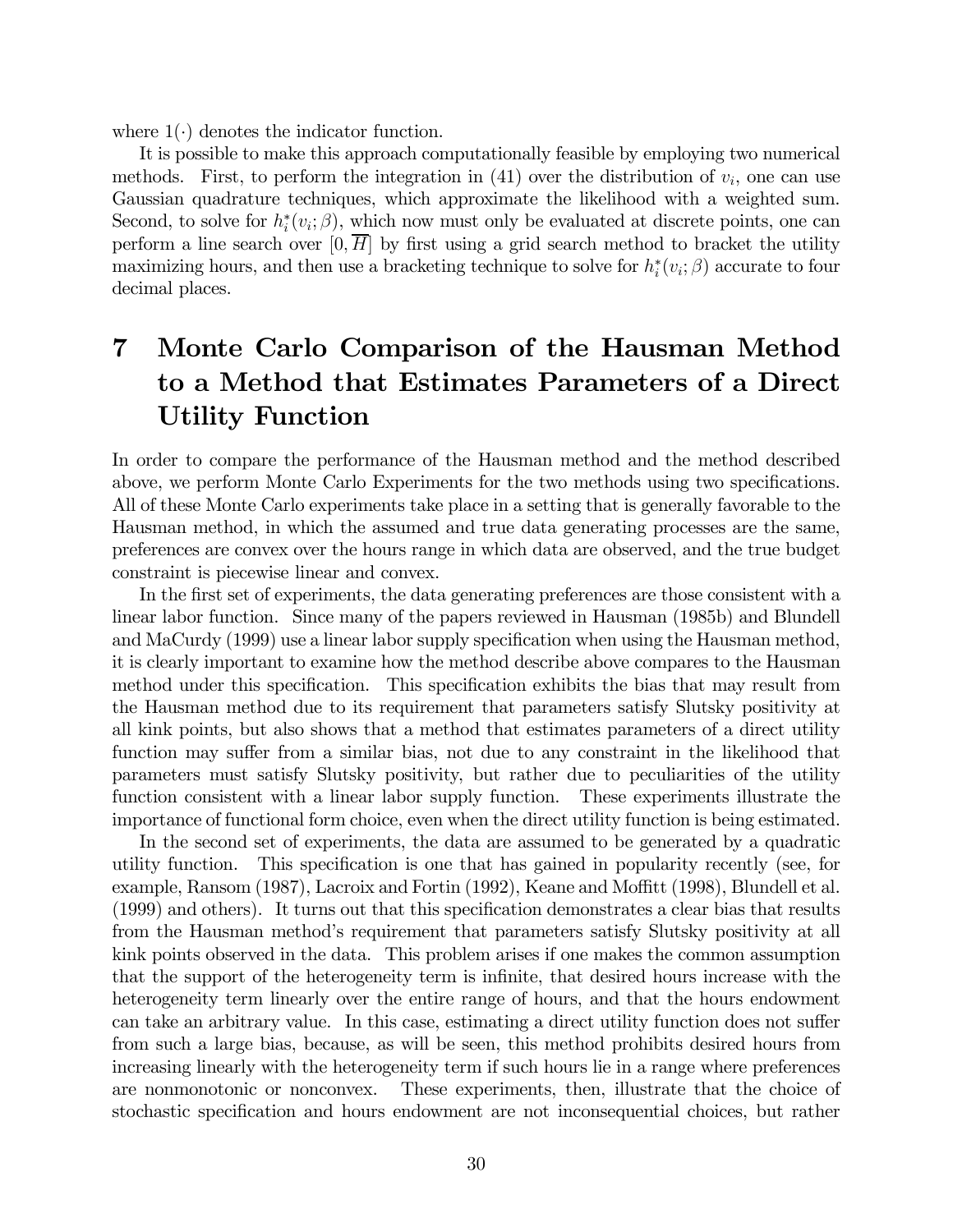| Table 5: Sample Statistics: Hausman (1901) Sample |       |              |                     |                |          |  |  |  |  |  |  |
|---------------------------------------------------|-------|--------------|---------------------|----------------|----------|--|--|--|--|--|--|
| Variable                                          | N     |              | Mean Std. Dev. Min. |                | Max      |  |  |  |  |  |  |
| Annual Hours of Work 1084 2148.54                 |       |              | 584.57              | 0.00           | 5096.00  |  |  |  |  |  |  |
| Nonlabor Income                                   |       | 1084 1387.54 | 1618.69             | $0.00^{\circ}$ | 29120.00 |  |  |  |  |  |  |
| Gross Wage                                        | 1082. | 6.27         | 184                 | 0.67           | 9.99     |  |  |  |  |  |  |

Table 3: Sample Statistics: Hausman (1981) Sample

|                      | rapie 4: 1970 income fax fapie                |           |
|----------------------|-----------------------------------------------|-----------|
|                      | Standard Deduction for Married Filing Jointly | \$1,900   |
|                      |                                               |           |
| Marginal Tax Rate is | on Net Income Above                           | But Below |
| 14%                  | \$0                                           | \$1,000   |
| 16%                  | \$1,000                                       | \$4,000   |
| 19%                  | \$4,000                                       | \$8,000   |
| 22\%                 | \$8,000                                       | \$12,000  |
| 25\%                 | \$12,000                                      | \$16,000  |
| 28\%                 | \$16,000                                      | \$20,000  |
| 32%                  | \$20,000                                      | \$24,000  |
| 36\%                 | \$24,000                                      | \$28,000  |
| 39%                  | \$28,000                                      | \$32,000  |
| 42\%                 | \$32,000                                      | \$36,000  |
| 45\%                 | \$36,000                                      | \$40,000  |
| 48\%                 | \$40,000                                      | \$44,000  |
| 50%                  | \$44,000                                      |           |

Table 4: 1975 Income Tax Table

can have large effects on the resulting estimated parameters.

### 7.1 Source of Wage and Income Data, Parameters, and Generation of Simulated Data

Data for the wages and non-labor incomes in these Monte Carlo experiments come from the 1975 and 1976 Panel Study of Income Dynamics. In order to closely match the samples that have been previously used, we attempt to replicate the sample used in Hausman (1981) by using the sample selection criteria outlined in Eklöf and Sacklén (2000). Sample statistics are presented in Table 3. We also follow Hausman's method for creating hours, wage and income variables. As such, hours worked are defined as reported average hours per week times weeks per year. The gross wage comes from a direct report of the wage rate, with topcoded and missing wages replaced by predicted wages from a Tobit wage equation. Finally, the nonlabor income variable is constructed by attributing an eight percent return to housing equity.

For each individual in a given sample, using their gross wage and nonlabor income variables, we calculate parameters of each individual's piecewise linear budget constraint using the federal income tax schedule for tax year 1975, which is summarized in Table 4. Taking account of only federal taxes not only simplifies the programming in these simulations, but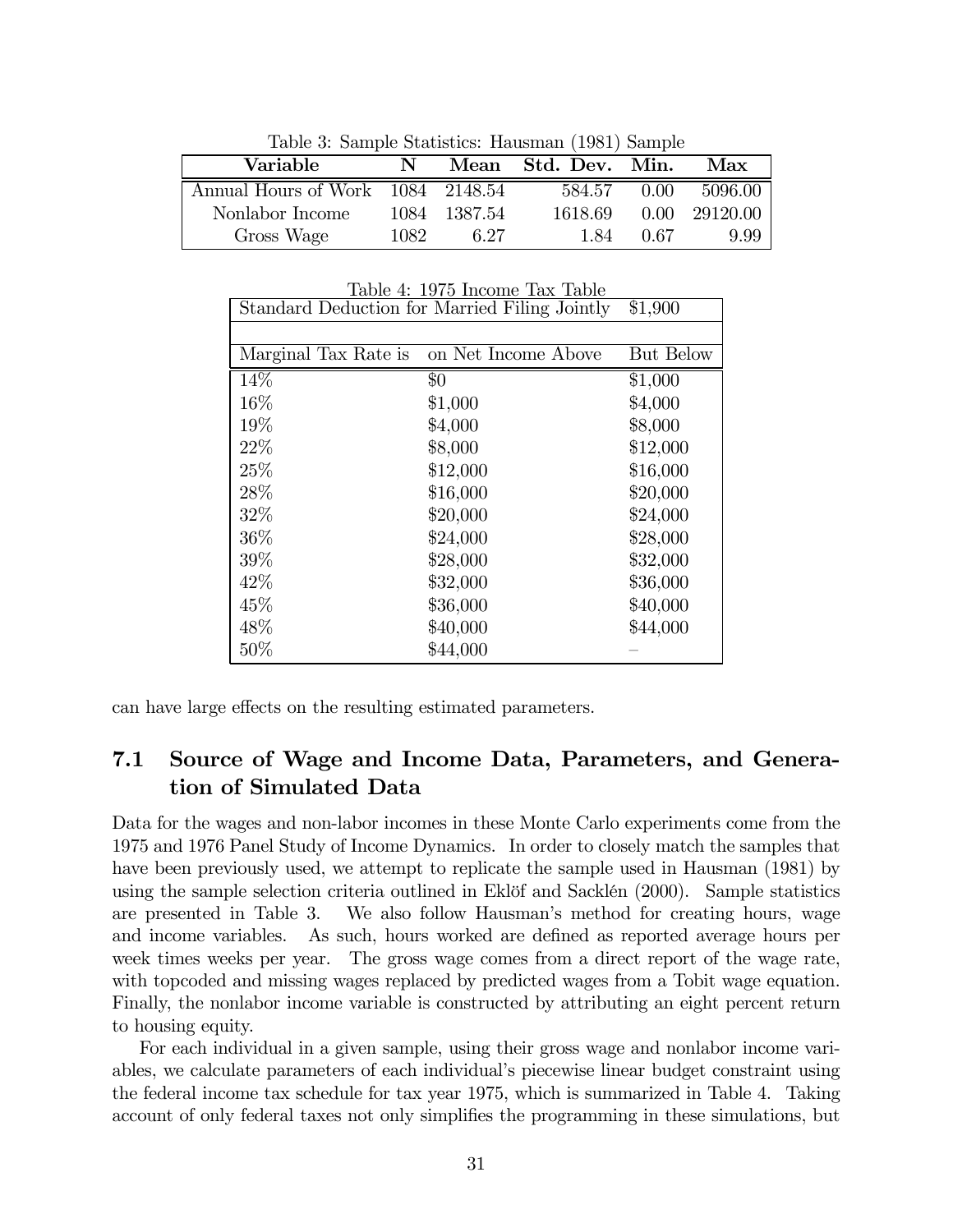also ensures that the budget constraint is convex due to the progressive nature of the income tax schedule, which greatly simplifies implementation of the Hausman method.

Data are generated as follows. For each individual, a value of  $\varepsilon_i$  and  $v_i$  are drawn from their respective distributions. The individual's simulated desired hours,  $h_i^*$ , and observed hours, are then derived using the relevant algorithms outlined in Appendix E.

We perform simulations of each of the methods using a variety of parameters to examine the behavior of each of the methods under various conditions. We initially attempt to use, with some modifications due to the differing models that are being estimated, the parameters estimated in Hausman (1981). We also draw from the results of other studies in order to examine whether the results differ depending on the parametrization.

For the linear labor supply function specification, the estimated labor supply function is

$$
h = c + \alpha w + \beta y + v,\tag{42}
$$

and the corresponding utility function used in the method that estimates a direct utility function is

$$
U(C,h) = \frac{1}{\beta} \left( h - \frac{\alpha}{\beta} \right) \exp \left[ 1 + \frac{\beta \left( C + \frac{c+v}{\beta} - \frac{\alpha}{\beta^2} \right)}{\frac{\alpha}{\beta} - h} \right].
$$
 (43)

Since  $\alpha$  is simply the uncompensated wage effect in this specification and  $\beta$  is simply the income effect, we are able to use estimates of wage and income effects directly when specifying the parameters used in the experiments.

To choose these parameter values, we draw from various sources. Hausman (1981) used a linear specification for the labor supply function of the form and estimated the constant to be 2, 419.5, the uncompensated wage effect to be .2, and a distribution of the income effect with a mean of  $-.166$  and a median of  $-.120$ . In comparison, in a summary of related studies in Blundell and MaCurdy (1999), the authors compile results from various studies which report uncompensated wage elasticities ranging from 0 to .25, with a mean of .085 and a median of .08. These values translate in our sample to uncompensated wage effects ranging from 0 to 85.6, with a mean of 29.1 and a median of 27.4. The total income elasticities (defined as  $\frac{\partial h}{\partial y}(\overline{w})$ ) that are reported, on the other hand, range from 0 to -1.03, with a mean of −.158 and a median of −.07. Again, for our sample, these values translate to income effects ranging from 0 to  $-.166$ , with a mean of  $-.025$  and a median of  $-.011$ . As such, we use values of  $\alpha$  ranging from 0.2 to 100, and values of  $\beta$  ranging from  $-.0166$  to  $-.166$ . For c, we use the Hausman estimated value of 2419.5. To complete the specification of the data generating process, however, we must identify values to use for the standard deviations of the heterogeneity and measurement error distributions. For these, we turn to Triest (1990), who, in estimating the linear labor supply specification, obtains estimates of  $\sigma_v = 234.5$  and  $\sigma_{\varepsilon} = 498.5.$ 

For the quadratic utility specification, when using the method that estimates parameters of the direct utility function, the estimated utility function is

$$
U(C,h) = \beta h^2 + \gamma Ch + (\delta + v)h + C.
$$
\n(44)

The corresponding labor supply function estimated when using the Hausman method takes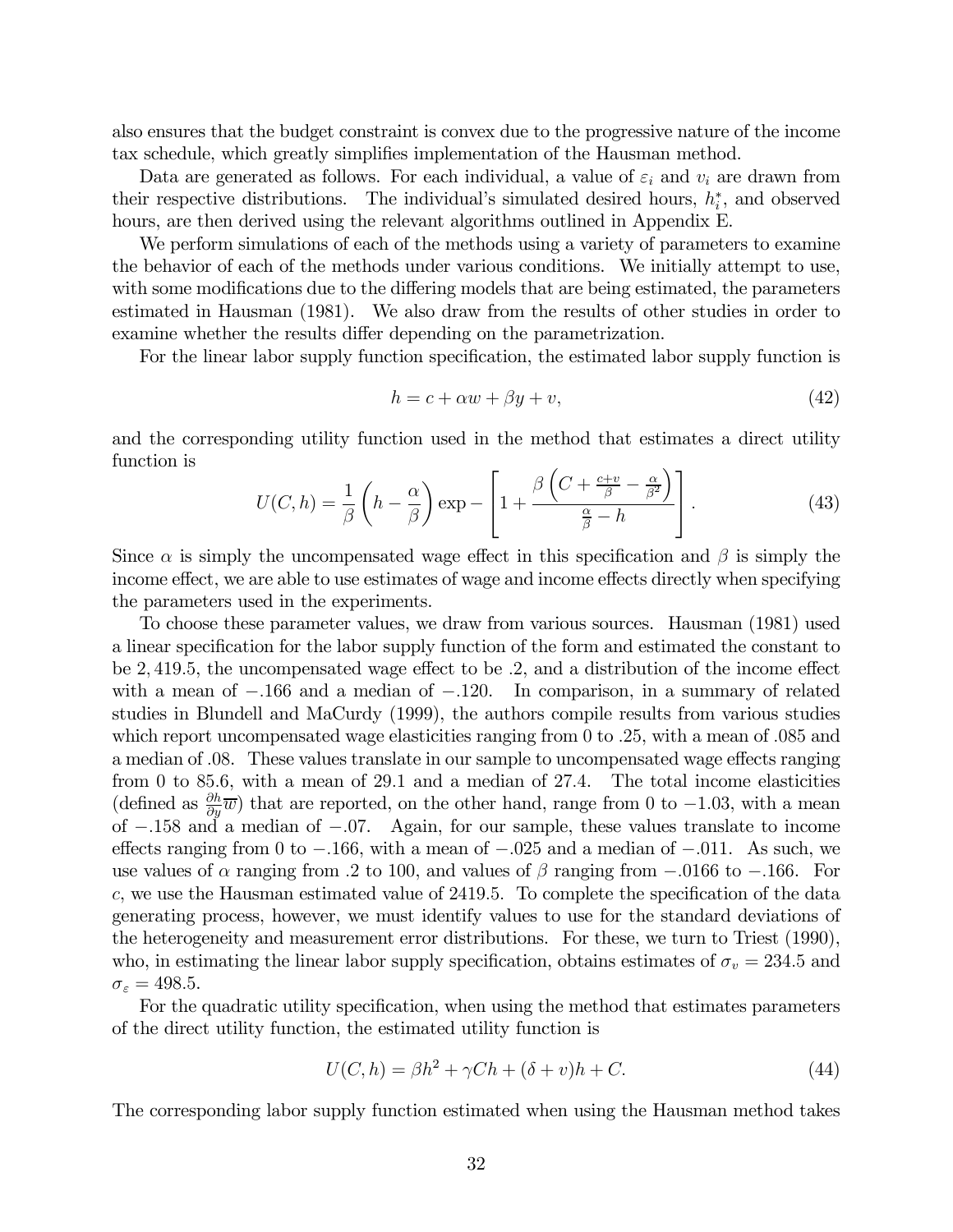the form

$$
h = \frac{-w - \gamma y - (\delta + v)}{2(\gamma w + \beta)}.
$$
\n(45)

Therefore, we must translate the wage and income effects listed above into the parameters of this function. To do this translation, we solve for parameters such that, when evaluated at a wage of \$4.50 (approximately the mean after tax wage) and a nonlabor income of \$2200 (approximately the mean virtual income across all budget constraints), the uncompensated wage effect ranges from .2 to 100, and the income effect ranges from  $-.0166$  to  $-.12^{42}$ . To remain consistent with the linear labor supply specification, the value of  $\sigma_v$  is chosen so that the effect of  $v$  measured in hours in the labor supply equation in  $(45)$  has a standard deviation of 234.5 when evaluated at a wage of 4.5 and the relevant parameters.<sup>43</sup> Finally, we use the value of  $\sigma_{\varepsilon} = 498.5$  estimated by Triest.

The likelihood functions used in these experiments, as well as the numerical methods used to make estimation of a direct utility function computationally feasible, are described in more detail in Appendix E. In all of the experiments, we constrain all terms of the likelihood functions to be nonnegative.

#### 7.2 Results

#### 7.2.1 Linear Labor Supply

In Table 5, we present the results of Monte Carlo experiments examining the behavior of the Hausman method and the alternative method under the linear labor supply specification.

The first row of each group of results reports the true data generating parameters for the group. The second row presents results from the Hausman method Monte Carlo experiments in which the sample size is increased by a factor of 10 by replicating the sample described above and drawing different stochastic elements for each replicated individual. This row, then, provides evidence on the behavior of the Hausman method when the sample is considerably larger than samples previously used in this literature. The third row of each group presents results from Hausman method Monte Carlo experiments using the original sample of 1074 individuals. This row can be used to examine the small sample properties of the Hausman method. In the fourth and last row of each group, we present the results when we estimate parameters of the direct utility function using Gaussian quadrature and line search techniques.

From these Monte Carlo experiments, it is clear that when the true uncompensated wage elasticity is small, there is considerable small sample bias in both methods. For example, using the original sample of 1074 individuals, when the true uncompensated wage elasticity is .0005 in Specification 1, the estimated uncompensated wage elasticity displays a bias that is between .023 and .015 in the two methods. When the true uncompensated

$$
234.5 = \frac{\sigma_v}{2(4.5\gamma + \beta)}.
$$

 $^{42}$ Note that we do not use an income effect of  $-166$  due to the peculiar shape that indifference curves take under the quadratic utility function specification when the income effect is this large.

<sup>&</sup>lt;sup>43</sup>In other words, we solve for  $\sigma_v$  in the equation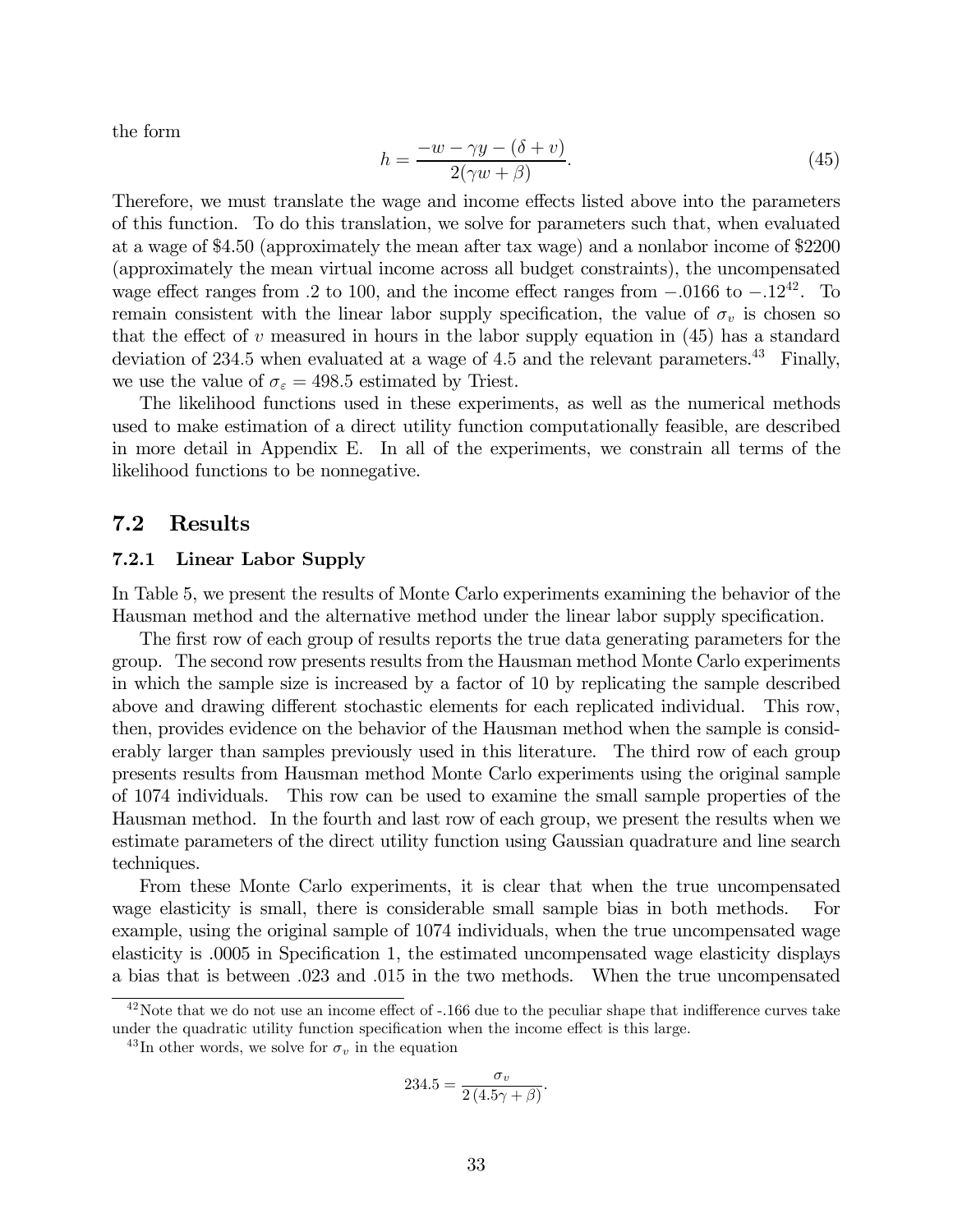| $%$ Constrained           | 10%<br>27%                                                          | 30%<br>23%                                                       | 30%<br>22%                                                       | 30%<br>21%                                                       | $\frac{8}{2}$ %                                                  |
|---------------------------|---------------------------------------------------------------------|------------------------------------------------------------------|------------------------------------------------------------------|------------------------------------------------------------------|------------------------------------------------------------------|
| Wage Elast. Income Elast. | $-0.0109$<br>$-0.0116$<br>0.0098<br>$-0.0123$                       | $-0.1126$<br>$-0.1136$<br>$-0.1156$<br>$-0.1154$                 | $-0.0106$<br>$-0.0122$<br>$-0.0097$<br>$-0.0116$                 | -0.1121<br>-0.1130<br>-0.1150<br>-0.1152                         | $-0.0094$<br>$-0.0103$<br>$-0.0111$                              |
|                           | 0.0159<br>$\begin{array}{c} 0.0005 \\ 0.0063 \\ 0.0237 \end{array}$ | 0.0006<br>0.0070<br>0.0274<br>0.0244                             | 0.0236<br>0.0052<br>0.0094<br>0.0263                             | 0.0108<br>0.0296<br>0.0060<br>0.0281                             | 0.0508<br>0.0506<br>0.0630<br>0.0593                             |
| St Dev e                  | 498.5<br>448.94<br>460.31<br>497.77                                 | 498.5<br>476.98<br>482.89<br>496.20                              | 446.42<br>453.40<br>497.86<br>498.5                              | 477.49<br>477.49<br>484.30<br>497.37                             | 498.50<br>463.45<br>440.22<br>494.80                             |
| St Dev v                  | 226.13<br>234.50<br>264.02                                          | 234.50<br>275.00<br>223.89<br>234.25                             | 234.50<br>273.87<br>233.03<br>232.90                             | 234.50<br>274.04<br>220.10<br>230.71                             | 234.50<br>210.33<br>231.38<br>235.41                             |
| Beta                      | -0.01970<br>$-0.01660$<br>$-0.01851$<br>$-0.02091$                  | $-0.16600$<br>$-0.16757$<br>$-0.17047$<br>$-0.17024$             | $-0.01802$<br>0.01979<br>$-0.01660$                              | $-0.16730$<br>$-0.17030$<br>$-0.17058$<br>0.16600                | $-0.01660$<br>$-0.01749$<br>$-0.01945$<br>$-0.01814$             |
| Alpha                     | 0.200<br>2.389<br>9.025<br>6.059                                    | $0.200$<br>$2.304$<br>$9.034$<br>8.057                           | 2.000<br>3.593<br>10.015<br>9.008                                | 2.000<br>3.567<br>9.802<br>9.318                                 | 20.000<br>19.938<br>24.789<br>23.324                             |
| Constant                  | 2416.15<br>2391.53<br>2402.12<br>2419.50                            | 2419.50<br>2416.24<br>2390.94<br>2395.37                         | 2419.50<br>2417.61<br>2394.79<br>2397.37                         | 2418.16<br>2419.50<br>2395.34<br>2397.71                         | 2423.95<br>2407.29<br>2419.50<br>2410.49                         |
| $\mathsf{z}$              | 0740<br>1074<br>1074                                                | 0740<br>1074<br>1074                                             | 0740<br>1074<br>1074                                             | 0740<br>1074<br>1074                                             | 0740<br>1074<br>1074                                             |
| Reps                      | $\Xi$<br>100<br>100                                                 | 100<br>$\Xi$<br>100                                              | $\equiv$<br>100<br>100                                           | $\equiv$<br>100<br>100                                           | 100<br>100<br>$\Xi$                                              |
| Method                    | Direct Utility Function<br>True Parameters<br>Hausman<br>Hausman    | Direct Utility Function<br>True Parameters<br>Hausman<br>Hausman | Direct Utility Function<br>True Parameters<br>Hausman<br>Hausman | Direct Utility Function<br>True Parameters<br>Hausman<br>Hausman | Direct Utility Function<br>True Parameters<br>Hausman<br>Hausman |
| Specification             |                                                                     | $\mathbf{\Omega}$                                                | 3                                                                | 4                                                                | 5                                                                |

Notes: The estimated equation in each replication is the linear labor supply function, or its associated utility function. The first row presents the true Notes: The estimated equation in each replication is the linear labor supply function, or its associated utility function. The first row presents the true parameters for the group of Monte carlo experiments. The second row of each group presents results from Hausman method replications when the parameters for the group of Monte carlo experiments. The second row of each group presents results from Hausman method replications when the sample size is increased by a factor of 10. The third row presents results from all replications of the Hausman method when the original sample is sample size is increased by a factor of 10. The third row presents results from all replications of the Hausman method when the original sample is used. The fourth row presents results from a method that estimates parameters of the corresponding direct utility function. used. The fourth row presents results from a method that estimates parameters of the corresponding direct utility function.

Results from Monte Carlo Experiments Results from Monte Carlo Experiments Table 5

Comparison of Hausman Method and Estimating Parameters of a Direct Utility Function - Linear Labor Supply Specification Comparison of Hausman Method and Estimating Parameters of a Direct Utility Function - Linear Labor Supply Specification

34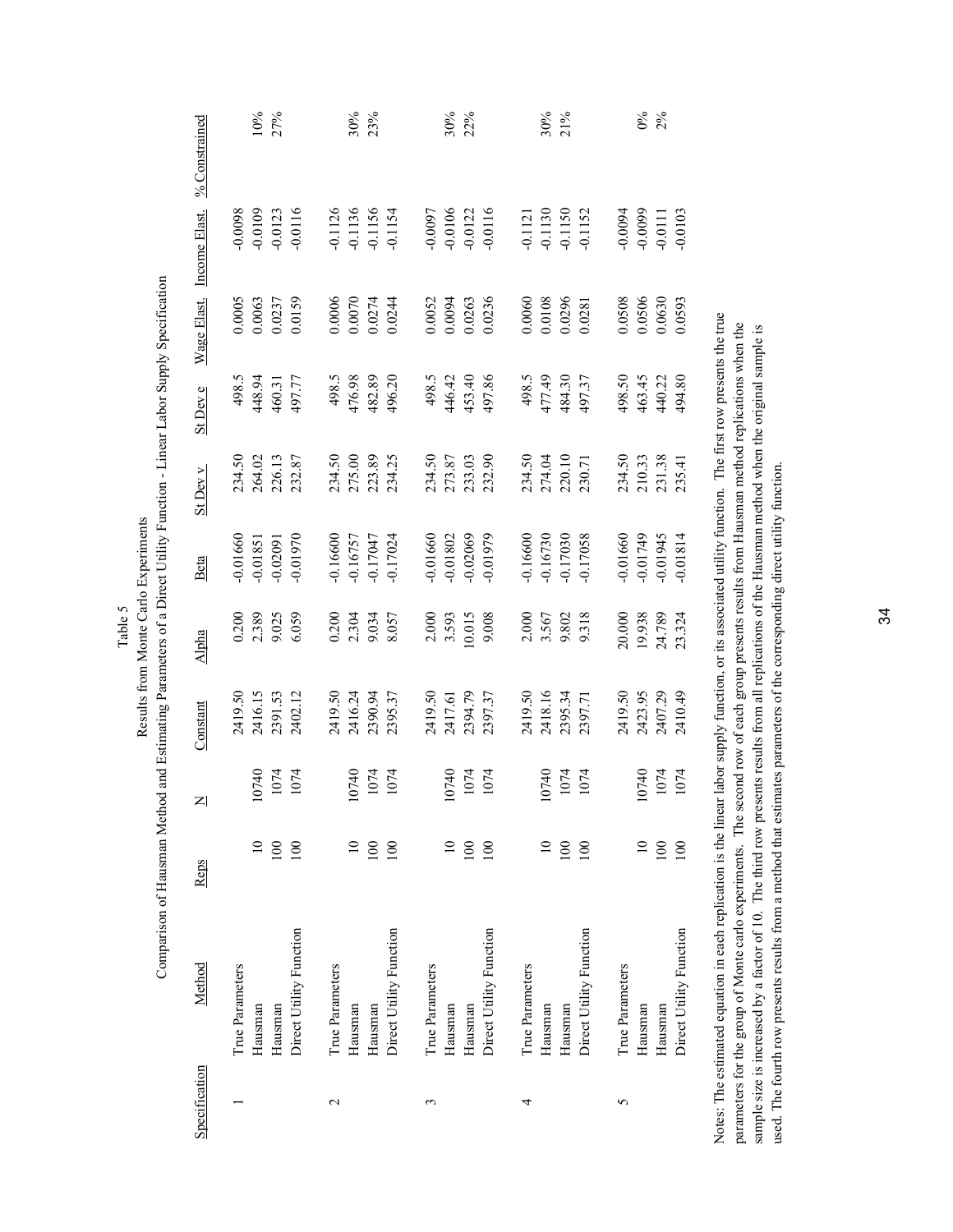| $%$ Constrained           | $0\%$<br>$11\%$                                                  | $0\%$<br>$0\%$                                                   | $\delta^{\circ}$<br>$0\%$                                        | $\frac{6}{6}$                                                    | $\frac{6}{6}$                                                    |
|---------------------------|------------------------------------------------------------------|------------------------------------------------------------------|------------------------------------------------------------------|------------------------------------------------------------------|------------------------------------------------------------------|
|                           | $-0.1087$<br>$-0.1098$<br>$-0.1103$<br>$-0.1084$                 | $-0.0090$<br>$-0.0095$<br>$-0.0105$<br>$-0.0100$                 | $-0.1024$<br>$-0.1027$<br>$-0.1034$<br>$-0.1035$                 | $-0.0102$<br>$-0.0108$<br>$-0.0117$<br>$-0.0114$                 | $-0.1028$<br>$-0.1032$<br>$-0.1042$<br>$-0.1024$                 |
| Wage Elast. Income Elast. | 0.0678<br>0.0686<br>0.0582<br>0.583                              | 0.1206<br>0.1212<br>0.1320<br>0.1275                             | 0.1378<br>0.1375<br>0.1461<br>0.1463                             | 0.2756<br>0.2754<br>0.2885<br>0.2861                             | 0.2756<br>0.2756<br>0.2844<br>0.2880                             |
| St Dev e                  | 480.39<br>500.37<br>498.50<br>471.11                             | 498.50<br>419.45<br>444.50<br>497.02                             | 498.50<br>496.77<br>486.74<br>467.23                             | 498.50<br>447.51<br>435.52<br>500.08                             | 498.50<br>486.18<br>482.72<br>496.74                             |
| St Dev v                  | 240.01<br>210.82<br>267.81<br>234.50                             | 234.50<br>281.28<br>206.59<br>231.91                             | 234.50<br>255.93<br>247.42<br>226.87                             | 234.50<br>307.10<br>239.51<br>223.16                             | 265.38<br>229.39<br>234.50<br>228.59                             |
| Beta                      | $-0.16643$<br>$-0.16813$<br>$-0.16894$<br>0.16600                | $-0.01660$<br>$-0.01764$<br>$-0.01950$<br>$-0.01851$             | $-0.16600$<br>$-0.16653$<br>$-0.16766$<br>$-0.16773$             | $-0.01660$<br>$-0.01744$<br>$-0.01891$<br>$-0.01852$             | $-0.16665$<br>$-0.16721$<br>$-0.16897$<br>0.16600                |
| Alpha                     | 20.000<br>19.969<br>23.239<br>23.518                             | 50.000<br>50.256<br>54.736<br>52.861                             | 50.000<br>49.906<br>53.032<br>53.096                             | 100.000<br>99.926<br>103.815                                     | 99.993<br>103.209<br>100.000<br>104.515                          |
| Constant                  | 2423.48<br>2412.33<br>2411.55<br>2419.50                         | 2423.44<br>2408.39<br>2419.50<br>2411.77                         | 2423.70<br>2412.88<br>2411.53<br>2419.50                         | 2419.50<br>2410.45<br>2407.97<br>2424.41                         | 2409.49<br>2423.90<br>2411.31<br>2419.50                         |
| $\mathsf{z}$              | 0740<br>1074<br>1074                                             | 0740<br>1074<br>1074                                             | 0740<br>1074<br>1074                                             | 0740<br>1074<br>1074                                             | 0740<br>1074<br>1074                                             |
| Reps                      | $\Xi$<br>100<br>100                                              | $\Xi$<br>100<br>100                                              | $\equiv$<br>100<br>100                                           | $\Xi$<br>100<br>100                                              | $\Xi$<br>100<br>100                                              |
| Method                    | Direct Utility Function<br>True Parameters<br>Hausman<br>Hausman | Direct Utility Function<br>True Parameters<br>Hausman<br>Hausman | Direct Utility Function<br>True Parameters<br>Hausman<br>Hausman | Direct Utility Function<br>True Parameters<br>Hausman<br>Hausman | Direct Utility Function<br>True Parameters<br>Hausman<br>Hausman |
| Specification             | $\circ$                                                          | ↽                                                                | $^{\circ}$                                                       | Ó                                                                | $\overline{10}$                                                  |

Notes: The estimated equation in each replication is the linear labor supply function, or its associated utility function. The first row presents the true Notes: The estimated equation in each replication is the linear labor supply function, or its associated utility function. The first row presents the true parameters for the group of Monte carlo experiments. The second row of each group presents results from Hausman method replications when the parameters for the group of Monte carlo experiments. The second row of each group presents results from Hausman method replications when the sample size is increased by a factor of 10. The third row presents results from all replications of the Hausman method when the original sample is sample size is increased by a factor of 10. The third row presents results from all replications of the Hausman method when the original sample is used. The fourth row presents results from a method that estimates parameters of the corresponding direct utility function. used. The fourth row presents results from a method that estimates parameters of the corresponding direct utility function.

Comparison of Hausman Method and Estimating Parameters of a Direct Utility Function - Linear Labor Supply Specification Comparison of Hausman Method and Estimating Parameters of a Direct Utility Function - Linear Labor Supply Specification Results from Monte Carlo Experiments Results from Monte Carlo Experiments

Table 5 Cont.

Table 5 Cont.

35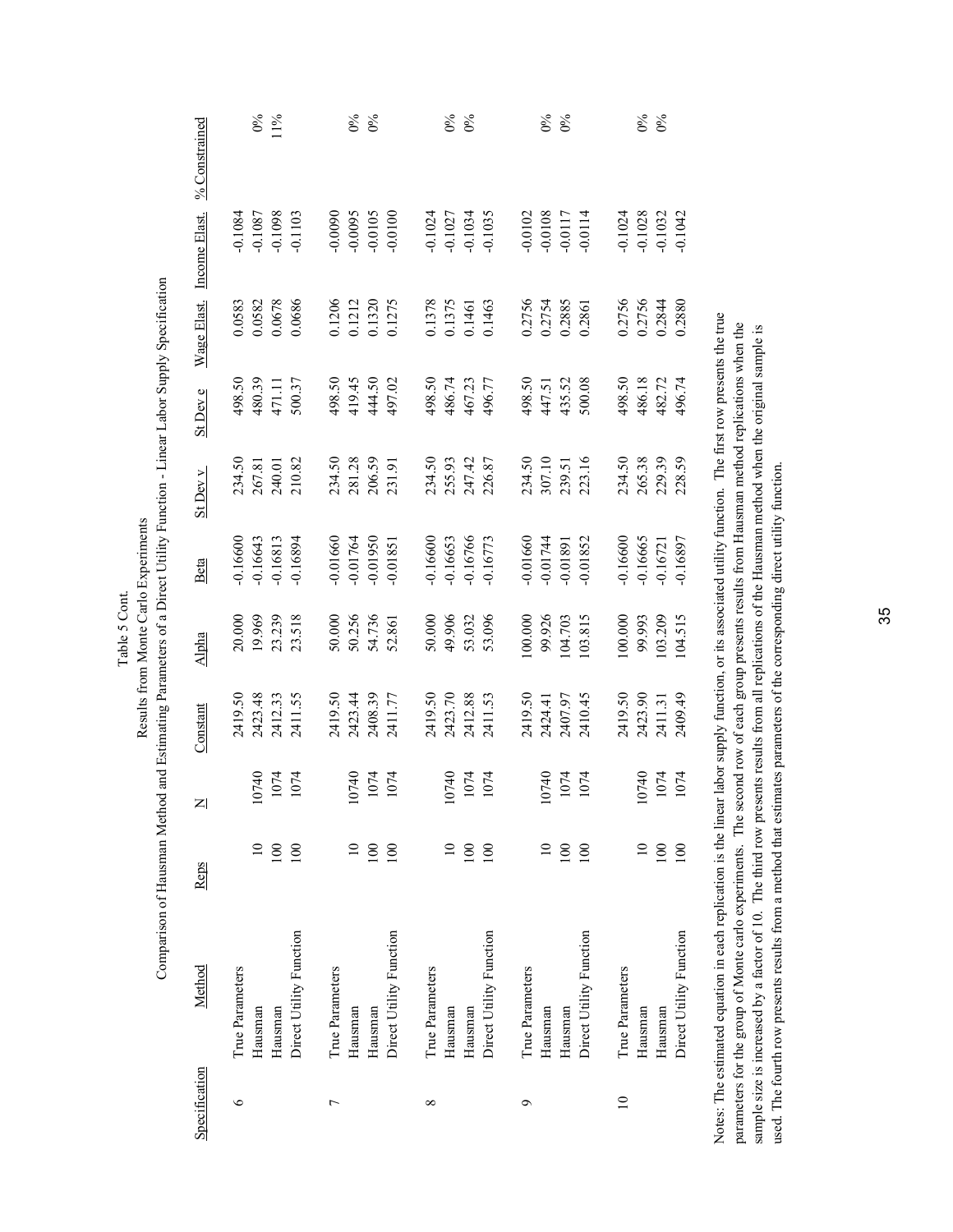wage elasticity is .0052 in Specification 3, the bias in the uncompensated wage elasticity estimated by the Hausman method decreases slightly to .021. When a direct utility function is estimated, this bias reaches only decreases to .018. The bias generally decreases as the true uncompensated wage elasticity increases, but is still quite large, with a bias of .011 when the true uncompensated wage effect is  $.1206$  in Specification 7, and a bias of  $.013$  when the true elasticity is .2756 in Specification 9.

The bias in the Hausman method does decrease dramatically, however, as sample size increases. When the sample size is increased by a factor of 10, the bias in the uncompensated wage elasticity almost disappears when the true uncompensated wage elasticity is between .05 and .2756, and even when the true elasticity is only .0005, the bias in this elasticity is considerably smaller, at .0058.

In the far right column, we report the percent of replications in which the constraint in the Hausman method, that Slutsky positivity be satisfied at all kink points, is binding. When  $\alpha = .2$  and  $\beta = -.166$  in Specification 2, for example, we find that the constraint is binding at the maximum likelihood estimates in 23% of the replications. When the sample size is increased tenfold, this event still occurs 30% of the time. Interestingly, given a value for  $\alpha$ , when the true value of  $\beta$  is smaller in absolute value, this event is less prevalent. In addition, for larger values of  $\alpha$ , the constraint is binding to a lesser extent. When  $\alpha = 50$ or larger, no replications result in parameters at which the constraint is binding.

In small samples, estimates of the income elasticity are biased to a much lesser extent than the estimates of the uncompensated wage elasticities, even when the true income elasticity is close to 0. However, the bias still can be substantial. For example, in specification 1, the bias in the income elasticity in the Hausman method is -.0025 when the original sample is used, and this drops to -.0011 when the sample size is increased tenfold. In the experiments estimating a direct utility function on the original sample, the bias in the income elasticity is -.0018.

The bottom two lines for each specification provide a direct comparison of the two methods. Generally, estimating a direct utility function does about as well as the Hausman method. In some specifications of parameters, estimating a direct utility function using line search and Gaussian quadrature yields estimates that suffer from less bias, but the improvement is often small.

The failure of estimation of a direct utility function to perform decidedly better than the Hausman method, despite the fact that there is no implicit constraint that parameters satisfy Slutsky positivity, derives from the following. When  $\alpha < 0$  or  $\beta > 0$  in this specification, indifference curves have a peculiar shape, and in such a case, utility is maximized at the extremes  $(h_i^* = 0 \text{ or } h_i^* = 5800)$  for most individuals in the data.<sup>44</sup> Hence, it is very

<sup>&</sup>lt;sup>44</sup>The reason for this is as follows. When  $a < 0$  and  $\beta < 0$ , the first term is everywhere negative and the third is everywhere positive, but the second term switches from negative to positive as hours increase past  $\frac{\alpha}{\beta}$ , and so utility switches from positive to negative. Utility in this case could thus only be maximized where  $h < \frac{a}{\beta}$ , and examination of graphs of indifference curves over this range suggest that utility will only be maximized at  $h = 0$  or  $\frac{\alpha}{\beta}$ .

Similar logic applies when  $\alpha > 0$  and  $\beta > 0$ , but in this case, utility appears to be maximized either at  $\frac{\alpha}{\beta}$ or 5800 hours.

Finally, when  $a < 0$  and  $\beta > 0$  utility is everywhere positive, and so not discontinuous at  $h = \frac{\alpha}{\beta}$ , but indifference curves appear to be concave, resulting in utility being maximized in the majority of cases at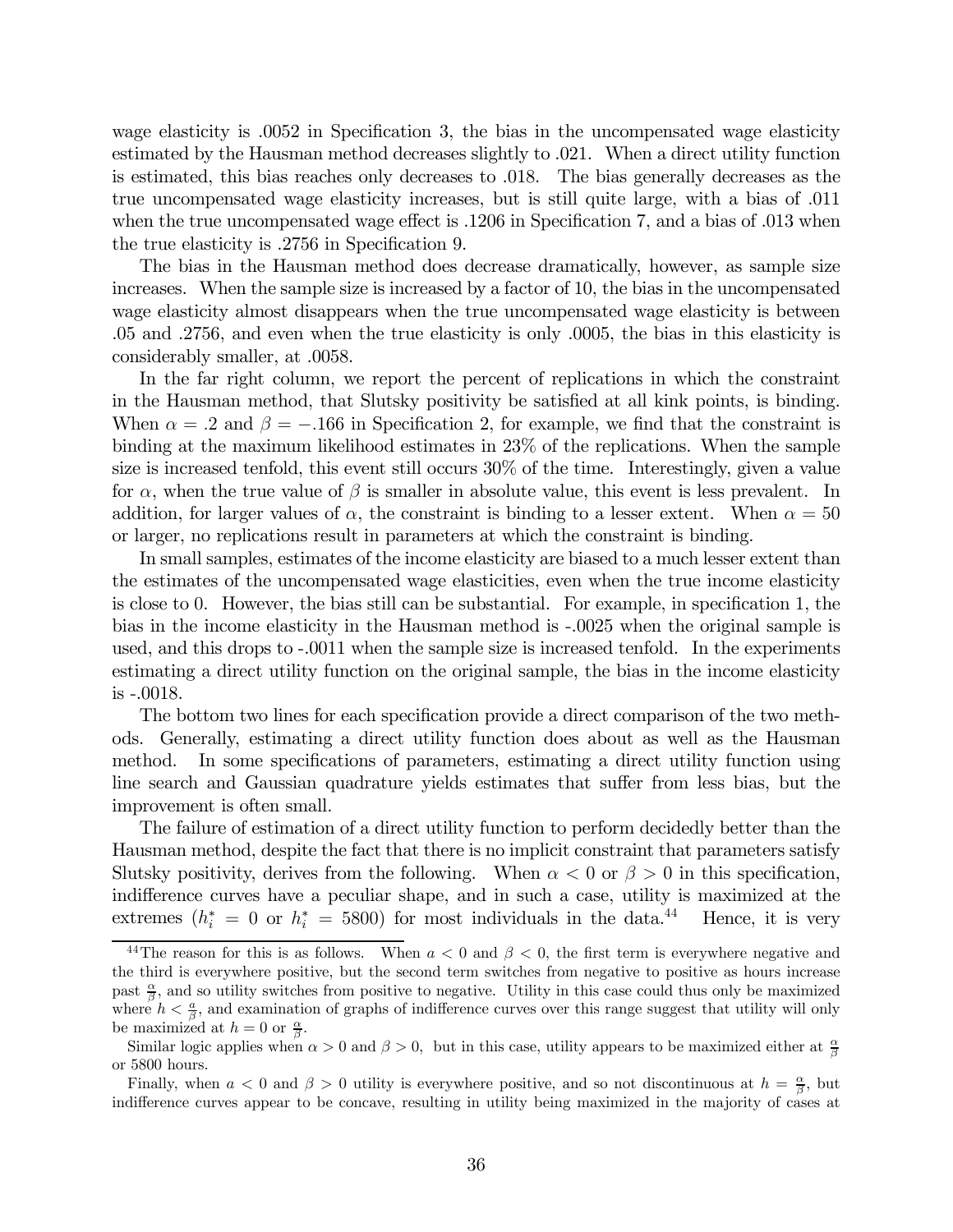unlikely that these parameters will be the parameters at which the likelihood function is maximized. However, contrary to the Hausman method case above, the optimal parameters will be parameters consistent with Slutsky positivity not because they are forced to do so, but rather because parameters that violate Slutsky positivity would be a bad fit to the data.

Thus, these experiment illustrate the importance of functional form choice in doing structural labor supply estimation. The Slutsky constraint in the Hausman method when a linear labor supply specification is used essentially constrains  $\alpha$  to be positive and  $\beta$  to be negative, but estimating parameters of the associated direct utility function does not get around this, because of peculiarities in this functional form.

Nevertheless, in the linear labor supply specification, both methods appear to do about as well. In the specification below, however, the results obtained from the two methods are dramatically different.

#### 7.2.2 Quadratic Utility

In Table 6, we present the results of Monte Carlo experiments comparing estimates using the Hausman method and estimates of parameters of a direct utility function using line search and Gaussian quadrature techniques under the quadratic utility specification. While the desired and actual hours do not depend on the assumed hours endowment, the estimated parameters using the Hausman method do differ sharply depending on the assumed hours endowment as these simulations show.

In this table, the first row of each group of results reports the true data generating parameters for the group. The second and third rows of each group presents results from 100 replications from the Hausman method Monte Carlo experiments using the original sample of 1074 individuals. The second row reports estimates where the hours endowment is 5800 per year, while the third row reports estimates were the endowment is 4000 per year. In the fourth and last row of each specification, we report estimates obtained by maximizing the direct utility function.

Unlike the previous specification, the Hausman method suffers from a large bias in most of the specifications when choices are determined by a quadratic utility function, whereas the parameters that are obtained by estimating a direct utility function using line search and Gaussian quadrature suffers from little bias in comparison. For the discussion that follows, it is useful to keep in mind the form that the Slutsky constraint takes in this specification. As noted in Appendix E, the constraint takes the form  $1 + \hat{\gamma}H_j \ge 0$ , where  $H_j$  is the largest kinkpoint considered in the data. This largest kinkpoint will likely be very close to the hours endowment. Thus,  $\hat{\gamma}$  is restricted to be greater than or equal to  $-1/H_i$ . For example, when the hours endowment is taken to be 5800 hours, this constraint implies that  $\hat{\gamma} \ge -0.0001724$ .

In almost all of the Hausman method specifications, this constraint is binding in the vast majority of the replications. This, in turn, biases the estimated wage and income elasticities to a great extent. For example, in first row with a 5800 hours endowment for specification 2, the estimated income elasticity is biased downward in absolute value by .0174, when the true income elasticity was -.0455, and the estimated uncompensated wage elasticity is biased upward by .1762, when the true wage elasticity was .0004. Although this group presents

either 0 or 5800 hours.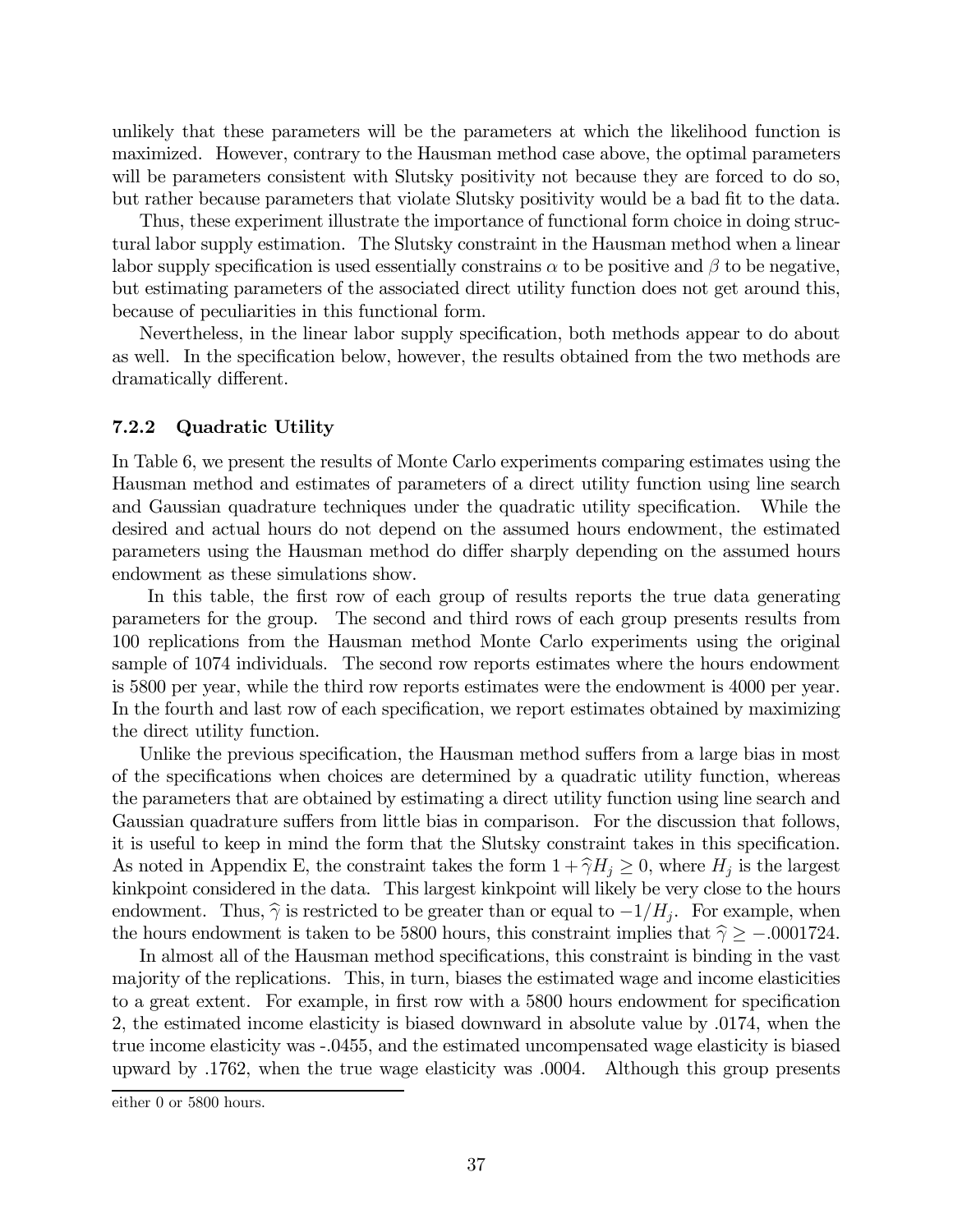| % Constrained             |                 | 97%                          | 33%                           |                         |                 | 100%                         | 9%                                  |                         |                 | 99%                          | $6\%$                               |                         |                 | 72%                          | 5%                            |                         |                 | 99%                          | $0\%$                         |                         |                 | 100%                         | $0\%$                         |                         |
|---------------------------|-----------------|------------------------------|-------------------------------|-------------------------|-----------------|------------------------------|-------------------------------------|-------------------------|-----------------|------------------------------|-------------------------------------|-------------------------|-----------------|------------------------------|-------------------------------|-------------------------|-----------------|------------------------------|-------------------------------|-------------------------|-----------------|------------------------------|-------------------------------|-------------------------|
| Comp. Wage Elast.         | 0.16524         | 0.202471965                  | 0.14769129                    | 0.17519316              | 0.9909          | 1.000586251                  | 0.980124139                         | 0.997202928             | 1.1889          | 1.265809105                  | 1.35850099                          | 1.202748676             | 0.25434         | 0.206962372                  | 0.194875657                   | 0.269831163             | 1.08            | 1.066418555                  | 1.080754473                   | 1.085280499             | 1.278           | 2.09426588                   | 1.631376445                   | 1.275848026             |
| Income Elast.             | $-0.0075$       | $-0.0056$                    | $-0.0063$                     | $-0.0078$               | $-0.0455$       | $-0.0281$                    | $-0.0450$                           | $-0.0454$               | $-0.0545$       | $-0.0355$                    | $-0.0588$                           | $-0.0547$               | $-0.0075$       | $-0.0052$                    | $-0.0056$                     | $-0.0079$               | $-0.0455$       | $-0.0299$                    | $-0.0454$                     | $-0.0455$               | $-0.0545$       | $-0.0588$                    | $-0.0709$                     | $-0.0542$               |
| Wage Elast.               | 0.0004          | 0.0362                       | 0.0047                        | 0.0027                  | 0.0004          | 0.1766                       | 0.0005                              | 0.0034                  | 0.0004          | 0.2243                       | 0.0358                              | 0.0055                  | 0.0409          | 0.0430                       | 0.0328                        | 0.0440                  | 0.0409          | 0.1889                       | 0.0415                        | 0.0433                  | 0.0409          | 0.3702                       | 0.0394                        | 0.0433                  |
|                           | $-0.0166$       | $-0.0124$                    | $-0.0139$                     | $-0.0171$               |                 |                              | $-0.1000$<br>$-0.0618$<br>$-0.0989$ | $-0.1000$               | $-0.1200$       |                              | $-0.0780$<br>$-0.1293$<br>$-0.1203$ |                         | $-0.0166$       | $-0.0114$                    | $-0.0124$                     | $-0.0175$               | $-0.1000$       | $-0.0657$                    | $-0.0999$                     | $-0.1000$               |                 | $-0.1200$<br>$-0.1293$       | $-0.1560$                     | $-0.1193$               |
| Wage Effect Income Effect | 0.20            |                              | $\frac{17.69}{2.31}$          |                         | 0.20            | 86.36                        | $0.22$<br>1.68                      |                         | 0.20            | 109.67                       | 17.49                               | 2.69                    | 20.00           | 21.01                        | 16.03                         | 21.52                   | 20.00           | 92.37                        | 20.29                         |                         | 20.00           | 181.01                       | 19.28                         |                         |
| St Dev e                  | 498.70          | 512.74                       | 158.81                        | 496.85                  | 498.70          | 478.02                       | 529.03                              | 502.66                  | 498.70          | 663.05                       | 539.65                              | 501.32                  | 498.70          | 484.68                       | 453.41                        | 497.90                  | 498.70          | 493.28                       | 534.59                        | 502.57                  | 498.70          | 424.20                       | 500.41                        | 501.38                  |
| St Dev v                  | 3.2018          | 2.5402                       | 3.6681                        | 2.7764                  | 0.5327          |                              | 0.7180<br>0.2897                    | 0.5062                  | 0.1140          | 0.0406                       | 0.3716                              | 0.4284                  | 2.5204          | 2.4539                       | 2.9801                        | 2.3154                  | 0.5098          | 0.6630                       | 0.2323                        | 0.4827                  | 0.4279          | 0.6808                       | 0.3450                        | 0.4207                  |
| Delta                     | 25.992          | 26.402                       | 30.694                        | 24.718                  | 0.952           | 2.073                        | 1.015                               | 0.941                   | 0.119           |                              | $0.820$<br>$-0.276$<br>$0.093$      |                         | 19.5026         | 26.8455                      | 27.0466                       | 18.2354                 | 0.7174          | 1.6984                       | 0.7235                        | 0.7091                  | $-0.0474$       | 1.1378                       | $-0.927$                      | $-0.0282$               |
| Gamma                     | $-2.2665E - 04$ | 1.7166E-04                   | $-2.1897E - 04$               | $-2.2339E-04$           | $-2.2717E - 04$ | $-1.7250E - 04$              | $-2.2716E - 04$                     | $-2.2641E - 04$         | $2.2719E-04$    | $1.7224E-04$                 | $-2.2049E - 04$                     | $-2.2612E-04$           | $-1.7842E - 04$ | $-1.6001E-04$                | $-1.7566E - 04$               | $-1.7757E-04$           | -2.1739E-04     | $-1.7226E - 04$              | $-2.1725E - 04$               | $-2.1684E-04$           | $-2.1898E - 04$ | $-1.7241E-04$                | $-2.2107E - 04$               | $-2.1846E - 04$         |
| Beta                      | $-5.8069E-03$   | $-6.1436E-03$                | $01E-03$<br>$-6.91$           | $-5.5259E-03$           | $-1.1358E - 04$ | $-6.1906E - 04$              | $-1.2620E - 04$                     | $-1.1362E-04$           | 7.5729E-05      | $-3.2888E - 04$              | 1.3939E-04                          | 7.7463E-05              | 4.5712E-03      | $-6.3244E-03$                | $-6.2935E-03$                 | 4.2819E-03              | $-1.0870E-04$   | $-5.3513E-04$                | $-1.0922E-04$                 | $-1.0844E-04$           | 7.2993E-05      | 1.0896E-04                   | 2.8636E-04                    | 6.7096E-05              |
| ZI                        |                 | 1074                         | 1074                          | 1074                    |                 | 1074                         | 1074                                | 1074                    |                 | 1074                         | 1074                                | 1074                    |                 | 1074                         | 1074                          | 1074                    |                 | 1074                         | 1074                          | 1074                    |                 | 1074                         | 1074                          | 1074                    |
| <b>Reps</b>               |                 | 100                          | 100                           | 100                     |                 | 100                          | 100                                 | 100                     |                 | 100                          | 100                                 | 100                     |                 | 100                          | 100                           | 100                     |                 | 100                          | 100                           | 100                     |                 | 100                          | 100                           | 100                     |
| Method                    | True Parameters | Hausman (Max Hours $=$ 5800) | Hausman (Max Hours = $4000$ ) | Direct Utility Function | True Parameters | Hausman (Max Hours $=$ 5800) | Hausman (Max Hours $=$ 4000)        | Direct Utility Function | True Parameters | Hausman (Max Hours $=$ 5800) | Hausman (Max Hours = $4000$ )       | Direct Utility Function | True Parameters | Hausman (Max Hours $=$ 5800) | Hausman (Max Hours = $4000$ ) | Direct Utility Function | True Parameters | Hausman (Max Hours $=$ 5800) | Hausman (Max Hours = $4000$ ) | Direct Utility Function | True Parameters | Hausman (Max Hours $=$ 5800) | Hausman (Max Hours = $4000$ ) | Direct Utility Function |
| Specification             |                 |                              |                               |                         | $\sim$          |                              |                                     |                         | 3               |                              |                                     |                         | 4               |                              |                               |                         | 5               |                              |                               |                         | $\circ$         |                              |                               |                         |

Notes: The estimated equation in each replication is the quadratic utility function, or its associated labor supply function. The first row presents the true parameters for the group of Monte Carlo experiments.<br>The second The second row presents results from all replications of the Hausman method when the original sample is used, and the maximum number of hours is set to 8000. The third and fourth row presents results from this sampe sample when the maximum number of hours is set to 5800 hours and 4000 hours, respectively. The fourth row presents results from a method that estimates the parameters of the corresponding direct utility Notes: The estimated equation in each replication is the quadratic utility function, or its associated labor supply function. The first row presents the true parameters for the group of Monte Carlo experiments. function.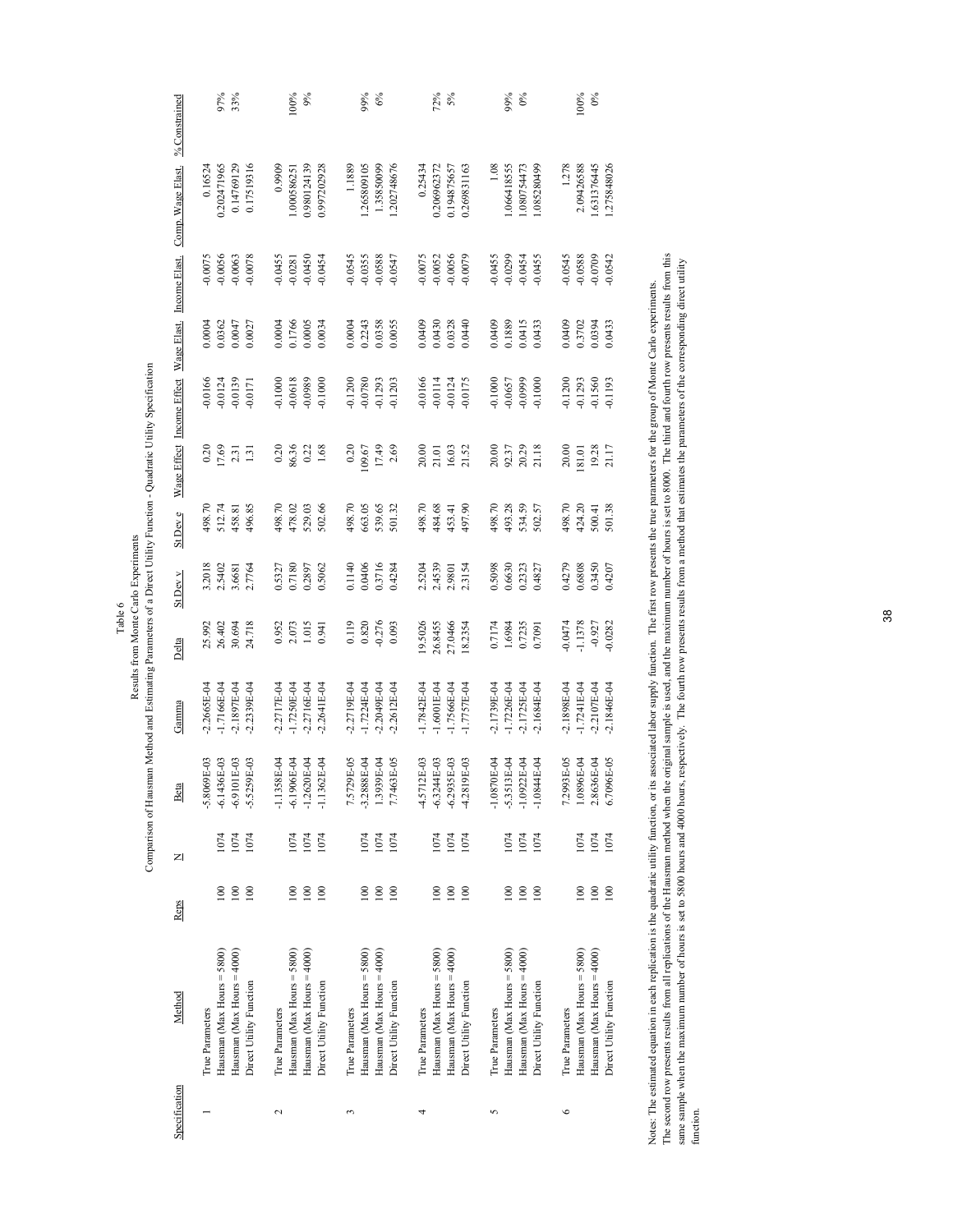| Wage Effect Income Effect Wage Elast. Income Elast. comp w elast % Constrained | 13%                                                              | 100%                                                                  | 99%                                                          | $0\%$                                                              | 97%                                                              | $91\%$                                                           |
|--------------------------------------------------------------------------------|------------------------------------------------------------------|-----------------------------------------------------------------------|--------------------------------------------------------------|--------------------------------------------------------------------|------------------------------------------------------------------|------------------------------------------------------------------|
|                                                                                | $0\%$                                                            | $0\%$                                                                 | $0\%$                                                        | 0%                                                                 | $\delta$                                                         | $0\%$                                                            |
|                                                                                | 0.34905078                                                       | 1.215                                                                 | 1.413                                                        | 0.58168618                                                         | 1.44                                                             | 1.638                                                            |
|                                                                                | 0.39056406                                                       | 1.14622408                                                            | 1.35525898                                                   | 0.61851378                                                         | 1.46086466                                                       | 1.78505712                                                       |
|                                                                                | 0.38934                                                          | 1.21262917                                                            | 1.50766209                                                   | 0.61434                                                            | 1.49964234                                                       | 1.64872312                                                       |
|                                                                                | 0.35435211                                                       | 1.22499284                                                            | 1.42919603                                                   | 0.58177653                                                         | 1.4575321                                                        | 1.64902462                                                       |
|                                                                                | $-0.0063$                                                        | $-0.0456$                                                             | $-0.0502$                                                    | $-0.0065$                                                          | $-0.0439$                                                        | $-0.0547$                                                        |
|                                                                                | $-0.0064$                                                        | $-0.0453$                                                             | $-0.0423$                                                    | $-0.0065$                                                          | $-0.0418$                                                        | $-0.0512$                                                        |
|                                                                                | $-0.0075$                                                        | $-0.0322$                                                             | $-0.0548$                                                    | $-0.0076$                                                          | $-0.0462$                                                        | -0.0495                                                          |
|                                                                                | $-0.0075$                                                        | $-0.0455$                                                             | 0.0545                                                       | $-0.0075$                                                          | $-0.0455$                                                        | $-0.0545$                                                        |
|                                                                                | 0.0965<br>0.0974<br>0.1030<br>0.1023                             | 0.1023<br>0.1055<br>0.2024<br>0.1027                                  | 0.2669<br>0.1074<br>0.1023<br>0.1191                         | 0.2045<br>0.2002<br>0.2055<br>0.2001                               | 0.2045<br>0.2678<br>0.2282<br>0.2069                             | 0.2045<br>0.3209<br>0.2083<br>0.2424                             |
|                                                                                | $-0.0166$                                                        | $-0.1000$                                                             | $-0.1205$                                                    | $-0.0166$                                                          | $-0.1016$                                                        | $-0.1200$                                                        |
|                                                                                | $-0.0166$                                                        | $-0.0708$                                                             | $-0.1200$                                                    | $-0.0143$                                                          | $-0.0965$                                                        | $-0.1090$                                                        |
|                                                                                | $-0.0138$                                                        | -0.0997                                                               | $-0.0930$                                                    | $-0.0143$                                                          | $-0.1000$                                                        | $-0.1127$                                                        |
|                                                                                | $-0.0141$                                                        | $-0.1003$                                                             | $-0.1104$                                                    | $-0.0168$                                                          | $-0.0920$                                                        | $-0.1203$                                                        |
|                                                                                | 47.16                                                            | 50.00                                                                 | (30.48)                                                      | 00.00                                                              | 00.00                                                            | 00.00                                                            |
|                                                                                | 47.62                                                            | 50.20                                                                 | 52.53                                                        | 97.86                                                              | 130.92                                                           | 156.87                                                           |
|                                                                                | 50.00                                                            | 98.93                                                                 | 50.00                                                        | 97.83                                                              | 11.56                                                            | 118.53                                                           |
|                                                                                | 50.34                                                            | 51.57                                                                 | 58.23                                                        | (00.48)                                                            | 101.13                                                           | 101.83                                                           |
| St Dev e                                                                       | 456.76                                                           | 498.70                                                                | 498.70                                                       | 498.50                                                             | 498.50                                                           | 498.50                                                           |
|                                                                                | 457.17                                                           | 531.35                                                                | 505.63                                                       | 473.98                                                             | 547.86                                                           | 510.76                                                           |
|                                                                                | 500.44                                                           | 521.09                                                                | 551.20                                                       | 499.15                                                             | 555.72                                                           | 502.46                                                           |
|                                                                                | 498.70                                                           | 502.82                                                                | 502.65                                                       | 474.05                                                             | 506.51                                                           | 567.51                                                           |
| St Dev v                                                                       | 2.0982                                                           | 0.4786                                                                | 0.4057                                                       | .3552                                                              | 0.4343                                                           | 0.3734                                                           |
|                                                                                | 2.1349                                                           | 0.3769                                                                | 0.4185                                                       | .3398                                                              | 0.1755                                                           | 0.4103                                                           |
|                                                                                | 1.9059                                                           | 0.2822                                                                | 0.3234                                                       | 1.3520                                                             | 0.1703                                                           | 0.2940                                                           |
|                                                                                | 1.8201                                                           | 0.4514                                                                | 0.3866                                                       | 1.3125                                                             | 0.3834                                                           | 0.3553                                                           |
| Delta                                                                          | 13.645                                                           | 0.415                                                                 | $-0.279$                                                     | 2.9985                                                             | $-0.2212$                                                        | $-0.4745$                                                        |
|                                                                                | 16.147                                                           | 0.398                                                                 | $-0.019$                                                     | 8.3248                                                             | $-0.2593$                                                        | $-0.5156$                                                        |
|                                                                                | 15.797                                                           | 1.265                                                                 | $-0.035$                                                     | 9.3794                                                             | $-0.3104$                                                        | $-0.3737$                                                        |
|                                                                                | 13.650                                                           | 0.376                                                                 | $-0.305$                                                     | 9.3803                                                             | $-0.1974$                                                        | $-0.4893$                                                        |
| Gamma                                                                          | $-1.3492E - 04$                                                  | $-2.0408E - 04$                                                       | $-2.0295E - 04$                                              | -8.8888E-05                                                        | $-1.7999E-04$                                                    | $-1.9108E - 04$                                                  |
|                                                                                | $-1.2801E-04$                                                    | $-1.7250E - 04$                                                       | $-2.0761E - 04$                                              | $-8.8912E-05$                                                      | $-1.8519E - 04$                                                  | $-1.7126E - 04$                                                  |
|                                                                                | $-1.2878E - 04$                                                  | $-2.0393E-04$                                                         | $-1.7231E-04$                                                | -9.5932E-05                                                        | $-1.7172E-04$                                                    | $-1.8342E - 04$                                                  |
|                                                                                | $-1.3443E - 04$                                                  | $-2.0349E - 04$                                                       | $-2.0678E - 04$                                              | $-9.6333E-05$                                                      | $-1.8534E-04$                                                    | $-1.9060E - 04$                                                  |
| Beta                                                                           | $-3.4566E - 03$<br>-4.0547E-03<br>$-3.9712E-03$<br>$-3.4522E-03$ | $-1.0204E-04$<br>767E-05<br>$-1.0534E-04$<br>$-4.4177E-04$<br>$-9.87$ | $-5.6619E - 06$<br>6.9204E-05<br>7.2407E-05<br>$-1.5122E-04$ | $-2.4578E - 03$<br>$-2.4333E-03$<br>$-2.7112E-03$<br>$-2.7113E-03$ | -9.2593E-05<br>$-7.8133E-05$<br>$-1.2246E - 04$<br>$-1.6084E-04$ | 6-34E<br>$-1.4886E - 05$<br>54E-05<br>6.5390E-05<br>6.36<br>1.13 |
| Z                                                                              | 1074                                                             | 1074                                                                  | 1074                                                         | 1074                                                               | 1074                                                             | 1074                                                             |
|                                                                                | 1074                                                             | 1074                                                                  | 1074                                                         | 1074                                                               | 1074                                                             | 1074                                                             |
|                                                                                | 1074                                                             | 1074                                                                  | 1074                                                         | 1074                                                               | 1074                                                             | 1074                                                             |
| Reps                                                                           | 100                                                              | 100                                                                   | 100                                                          | 100                                                                | $100\,$                                                          | 100                                                              |
|                                                                                | 100                                                              | 100                                                                   | 100                                                          | 100                                                                | 100                                                              | 100                                                              |
|                                                                                | 100                                                              | 100                                                                   | 100                                                          | 100                                                                | 100                                                              | 100                                                              |
| Method                                                                         | Hausman (Max Hours = 5800)                                       | Hausman (Max Hours = 5800)                                            | Hausman (Max Hours = $5800$ )                                | Hausman (Max Hours = $4000$ )                                      | Hausman (Max Hours = $4000$ )                                    | Hausman (Max Hours = $4000$ )                                    |
|                                                                                | Hausman (Max Hours = $4000$ )                                    | Hausman (Max Hours = $4000$ )                                         | Hausman (Max Hours = $4000$ )                                | Hausman (Max Hours = $5800$ )                                      | Hausman (Max Hours = $5800$ )                                    | Hausman (Max Hours = 5800)                                       |
|                                                                                | Direct Utility Function                                          | Direct Utility Function                                               | Direct Utility Function                                      | Direct Utility Function                                            | Direct Utility Function                                          | Direct Utility Function                                          |
|                                                                                | True Parameters                                                  | True Parameters                                                       | True Parameters                                              | True Parameters                                                    | True Parameters                                                  | True Parameters                                                  |
| Specification                                                                  | Γ                                                                | ${}^{\circ}$                                                          | $\circ$                                                      | $\approx$                                                          | $\equiv$                                                         | $\overline{c}$                                                   |

Table 6 Cont. Results from Monte Carlo Experiments Comparison of Hausman Method and Estimating Parameters of a Direct Utility Function - Quadratic Utility Specification

Comparison of Hausman Method and Estimating Parameters of a Direct Utility Function - Quadratic Utility Specification Results from Monte Carlo Experiments Table 6 Cont.

Notes: The estimated equation in each replication is the quadratic utility function, or its associated labor supply function. The first row presents the true parameters for the group of Monte Carlo experiments. The second row presents results from all replications of the Hausman method when the original sample is used, and the maximum number of hours is set to 8000. The third and fourth row presents results from this same sample when the maximum number of hours is set to 5800 hours, and 4000 hours, respectively. The fourth row presents results from a method that estimates the parameters of the corresponding direct utility Notes: The estimated equation in each replication is the quadratic utility function, or is associated labor supply function. The first row presents the true parameters for the group of Monte Carlo experiments.<br>The second r

39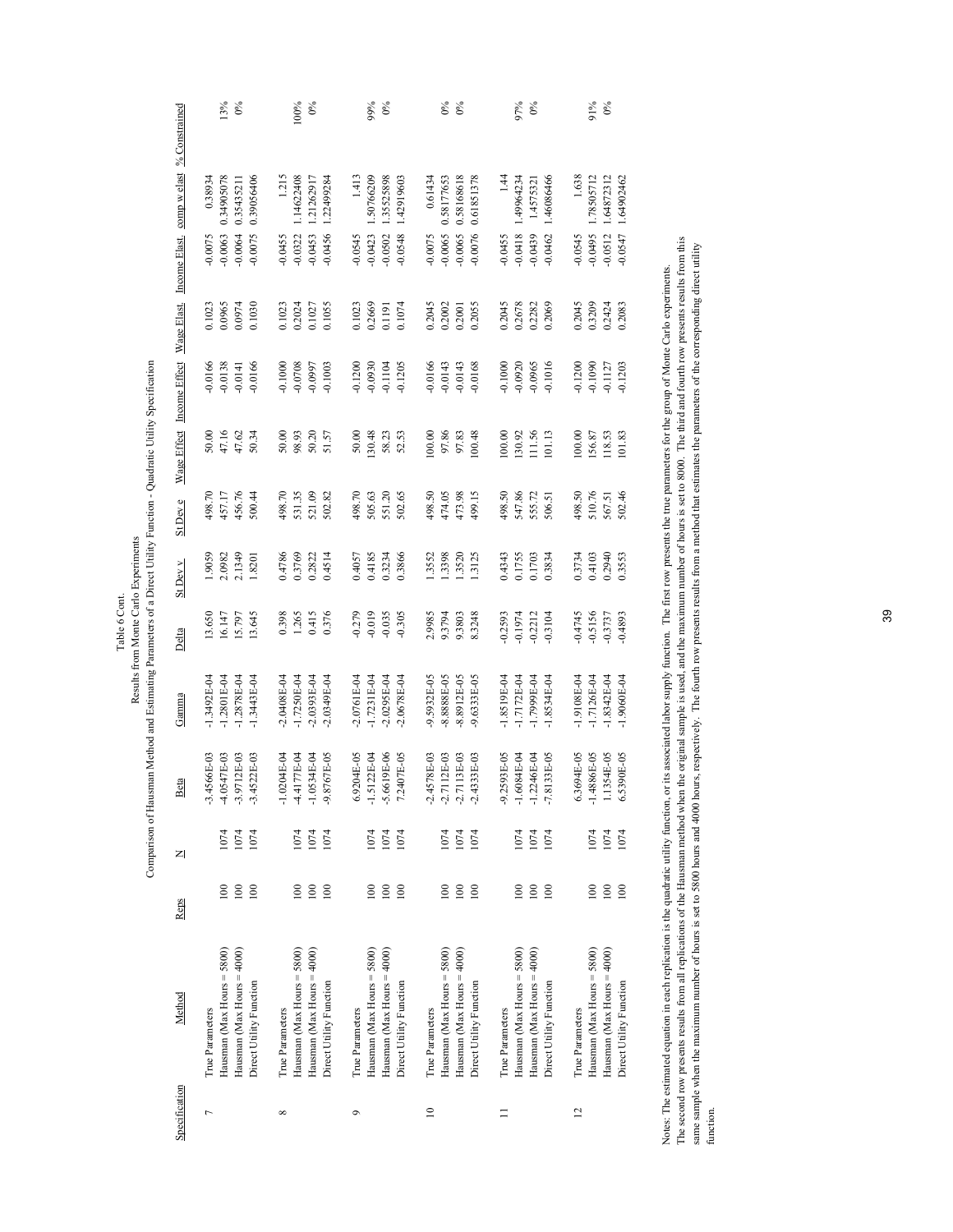results for which the bias is extremely large, it is not an outlier. In fact, in seven of the twelve specifications, the estimated uncompensated wage elasticity is biased by more than .1.

Estimating parameters of the direct utility function, on the other hand, results in elasticity estimates that are much less biased. The estimated income elasticity tends to be biased less than .005, and the uncompensated wage elasticity tends to be biased by less than .03. Although these estimates are by no means unbiased, the bias is clearly much smaller than that found when using the Hausman method.

Two differences between these methods seem to be driving these dramatically different results. As background information, note that over  $\left[0, \frac{-1}{\gamma}\right]$ |, which is the range in which all of the simulated data are observed, the theoretical likelihood functions are the same; they are just written in different forms. Nevertheless, the numerical methods that are used to evaluate the likelihood are different, in that the Hausman method uses an exact calculation of the likelihood, whereas estimating parameters of a direct utility function requires the use of a discrete approximation of the likelihood using Gaussian quadrature to make the method computationally feasible. This approximation over most of the range of the data, however, does not seem to be what is driving the difference.

The first difference that seems to affect the estimated parameters is that, because the method that estimates parameters of the direct utility function calculates the likelihood using a discrete approximation to the likelihood function, the method implicitly puts no weight on desired hours that would be the desired hours only if the individual's draw of  $v_i$  had been more than several standard deviations above the mean. Given the stochastic specification in this group of Monte Carlo results, however, the Hausman method requires that there be a positive probability that desired hours be at any kink point, no matter how extreme its value (even those above  $\frac{-1}{\gamma}$ , which is usually about 7 standard deviations above the mean). Since, in this specification, these hours have a positive, though extremely small, probability of being the desired hours, Slutsky positivity must be satisfied at the kink points that lie in this range, something that is not required when estimating parameters of the direct utility function.

The second difference results from the fact that for hours over the range  $\left[\frac{-1}{\gamma}, \infty\right)$ , the likelihood functions are different. In this stochastic specification of the Hausman method, with desired hours on a linearized budget constraint increasing linearly with  $v_i$ , which has infinite support, implies that there must be a positive probability of desired hours falling at any kink points observed in the data. Hence, parameters are constrained to be such that Slutsky positivity holds at such hours, which implies that estimated parameters must satisfy

$$
1 + \gamma H_j \ge 0 \tag{46}
$$

or

$$
H_j \le \frac{-1}{\gamma} \tag{47}
$$

for any  $H_j$  observed in the data. If this inequality were not satisfied, then terms in the likelihood corresponding to the probability of desired hours falling at kink points beyond  $\frac{-1}{\gamma}$  would be negative. Thus in requiring all terms in the likelihood to be nonnegative,  $\gamma$  is constrained to be no more negative than approximately -.0001724.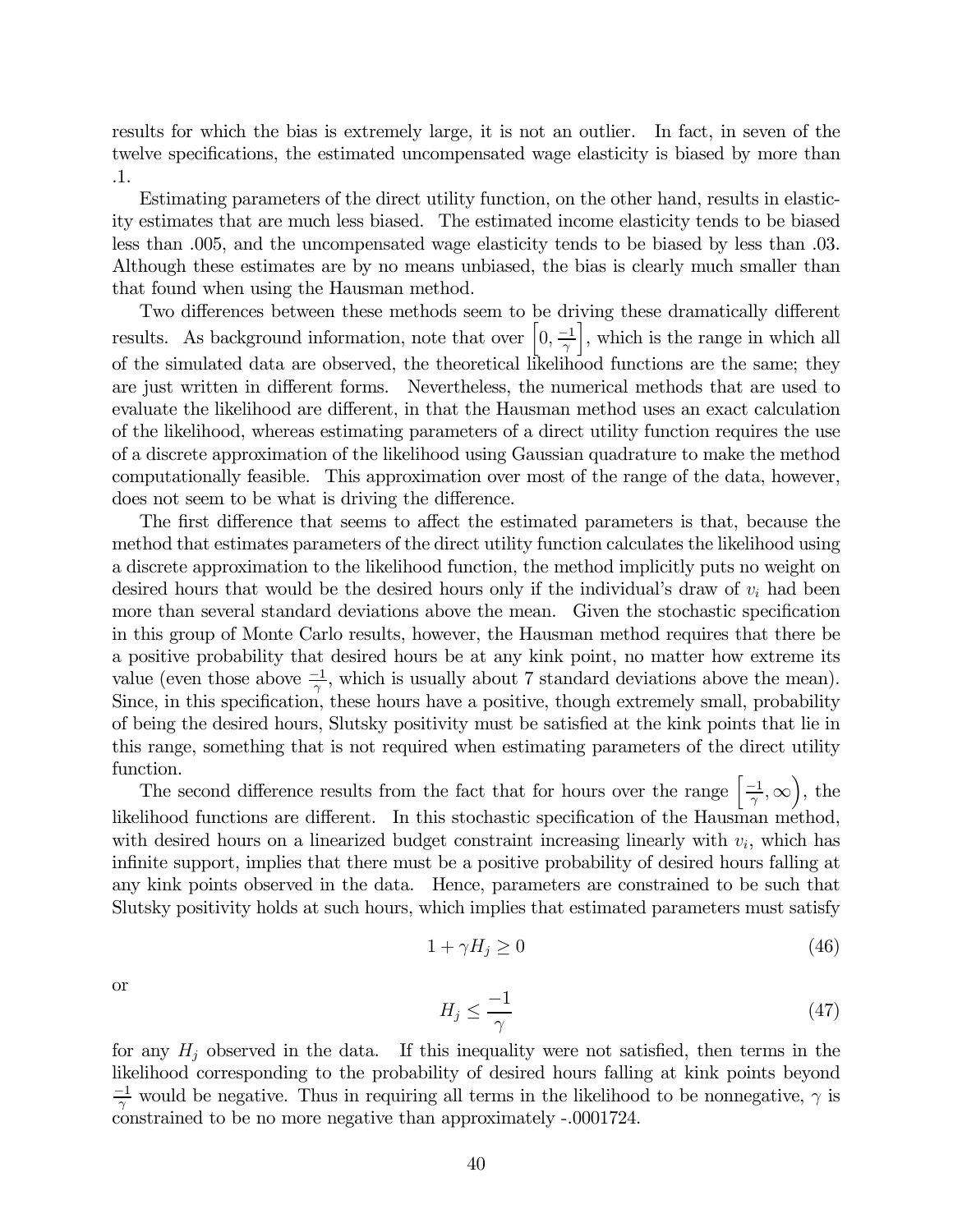In a method in which a direct utility function is estimated using line search and Gaussian quadrature techniques, however, when

$$
U = \beta h^2 + \gamma Ch + (\delta + v_i) h + C \tag{48}
$$

is maximized subject to the budget constraint, the curvature of this utility function is such that utility is never maximized at a level of hours greater than  $\frac{-1}{\gamma}$ . Thus, if there are any kink points beyond  $\frac{-1}{\gamma}$  on the hours axis, there is simply zero probability that these kink points are the individual's desired hours. This, in turn, puts no requirements on the sign of the Slutsky term when evaluated at these hours.

Thus, in this specification, estimating a direct utility function greatly reduces the amount of bias in the estimated parameters. This, in turn, illustrates the importance of the choice of stochastic specification and hours endowment when using the Hausman method. Parameters in that method were constrained to satisfy Slutsky positivity at any kink points observed in the data below 5800 hours, because the hours endowment was set at 5800 hours, and because the chosen stochastic specification implied that any of those hours must have positive probabilities of being chosen. If the hours endowment were set much lower, this would reduce the range over which kink points were observed in the data, which in turn would relax the Slutsky constraint somewhat, possibly reducing the bias that the Hausman method suffers. Further, if the stochastic specification were changed so that these extreme levels of hours had zero probability of being chosen, this would alter the likelihood function of the Hausman method to be more in line with that of estimating a direct utility function, again possibly reducing the bias. Nevertheless, the experiments presented here suggest that the choice of stochastic specification and hours endowment, previously thought to be unimportant choices to make, may not be so.

#### 7.3 Summary of Monte Carlo Experiments

Thus, it appears that, in moving to a method in which a direct utility function is estimated using line search and Gaussian quadrature techniques, we have not lost any precision in the estimates compared to those found using the Hausman method. Further, these Monte Carlo experiments have illustrated the importance of functional form, stochastic specification, and hours endowment choices.

Obviously, the estimation of a direct utility function is much more computationally intensive than is the Hausman method. However, there are some clear benefits. First, the use of such a method may provide guidance as to when choices of functional form, stochastic specification, and hours endowments are important, and when they are not. Second, it may be implemented using functional forms for utility that do not have closed form expressions for the related labor supply function. Finally, and most importantly in the context of this paper, such a method can be implemented with a functional form in which parameters may represent nonconvex preferences.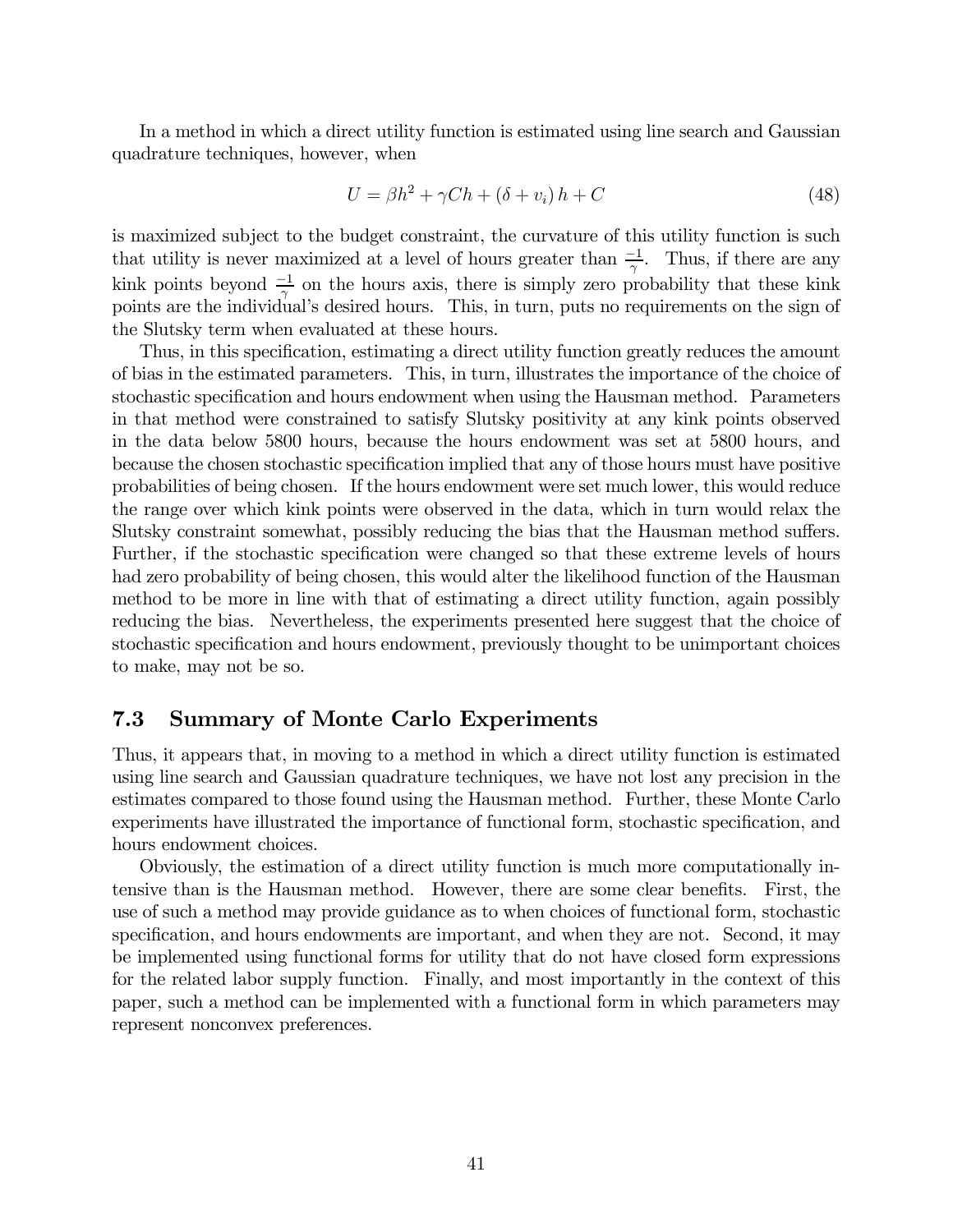## 8 Conclusion

In this chapter, we have reviewed various methods that have been used to estimate labor supply parameters in the presence of nonlinear budget constraints. We noted the weaknesses in the local linearization methods, even when instrumental variables are used. We examined the Hausman method, and noted that the MGP critique pointed out where assumptions made in the construction of the likelihood were enforced. We then provided an argument why data consistent with nonconvex preference maximization can lead to parameters that violate Slutsky positivity when using one of the standard methods, and presented a numerical example that demonstrated this claim. We further showed that it is not possible to adapt these methods to allow for the estimation of parameters consistent with nonconvex preferences. Finally, we suggested a method that can be used to estimate such preferences, and evaluated its performance in comparison to the Hausman method using Monte Carlo experiments. These Monte Carlo experiments illustrated that in moving to a method in which a direct utility function is estimated using line search and Gaussian quadrature techniques, no precision is lost. In addition, they demonstrated the importance of functional form assumptions when using either method, and the importance of assumptions about the stochastic specification and hours endowments when using the Hausman method.

How seriously should one take the possibility of nonconvex preferences? That issue is addressed in the next chapter of this dissertation. In it, we discuss the plausibility of nonconvex preferences in the setting of structural labor supply models. We argue that, besides the possibility of preferences over consumption and leisure being nonconvex, even when these underlying preferences are convex, data generating preferences in a structural labor supply model may still be nonconvex because of the way structural models are customarily formulated.

This is because the variables used in structural estimation are usually not consumption and leisure, but rather monetary outlays and hours of work. We show that, in ignoring costs of work that vary with the number of hours worked, when translating preferences over consumption and leisure into preferences over monetary outlays and hours of work, work costs that are unaccounted for in budget and time constraints in the structural model are subsumed into data generating preferences. We then establish a necessary condition on the form of the work costs functions for these data generating preferences over monetary outlays and hours of work to be nonconvex. Finally, we argue that an examination of the likely form of work costs suggests that nonconvex preferences are plausible in this setting.

Hence, we argue that the one should take seriously the possibility that preferences are nonconvex, and use a method that allows for such a possibility when estimating labor supply. In this paper, we show how to allow for nonconvexities in preferences in labor supply estimation, and note the likely consequences if one does not.

## 9 Appendix A

The presentation of two sets of arguments in the paper was simplified by the use of linear labor supply. We generalize those arguments here. The first argument is the explanation of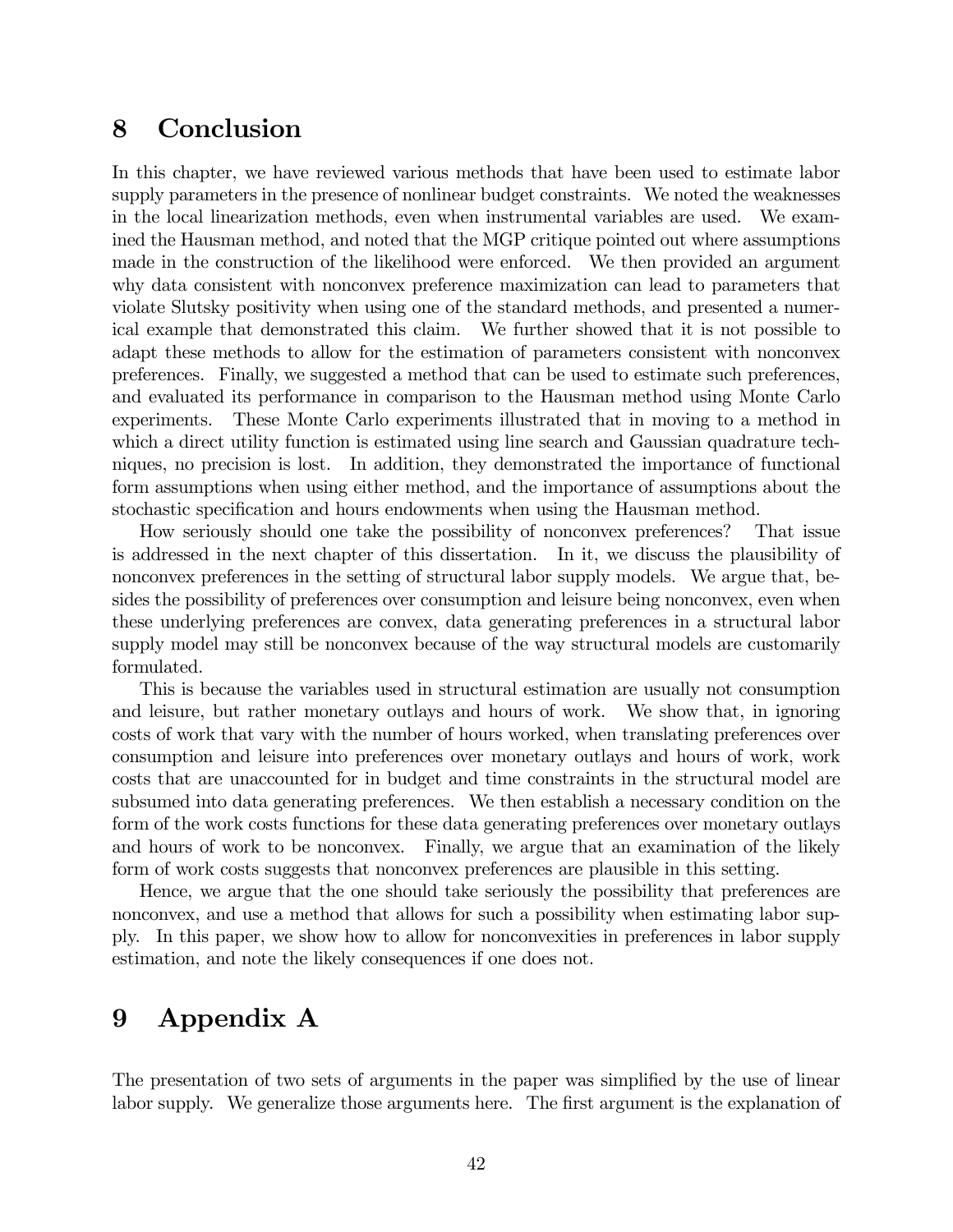the MGP critique in Section 3.2. The second argument is the Section 4 explanation of how nonconvexities in preferences may lead to optimal parameters that would violate the Slutsky constraint. Both of these arguments may be generalized with an appeal to the mean value theorem, under the assumption that the estimated labor supply function is continuous and differentiable. In this case, let the desired hours of labor supply function (when unobservable heterogeneity  $v = 0$ ) on segment j,  $S_j$ , be given by  $h(w_j, y_j, X, \theta)$ , where  $w_j$  and  $y_j$  are the after tax wage and virtual income associated with  $S_j$ , X are other independent variables that are constant regardless of the number of hours worked, and  $\theta$  are the parameters to be estimated.

The argument in Section 3.2 can be generalized as follows: There must be some set,  $V_j$ , of unobservable heterogeneity, v for which  $h(w_j, y_j, X, \theta) \ge H_j$  and  $h(w_{j+1}, y_{j+1}, X, \theta) \le H_j$ . These two together imply that,

$$
h(w_j, y_j, X, \theta) \ge h(w_{j+1}, y_{j+1}, X, \theta)
$$
\n(49)

which implies that

$$
h(w_j, y_j, X, \theta) - h(w_{j+1}, y_{j+1}, X, \theta) \ge 0
$$
\n(50)

Using the mean value theorem, we have that, for some  $(\widehat{w}, \widehat{y})$  such that  $(\widehat{w}, \widehat{y}) = t(w_j, y_j) +$  $(1-t)(w_{i+1}, y_{i+1}), t \leq 1,$ 

$$
\frac{\partial h(\widehat{w}, \widehat{y}, X, \theta)}{\partial w}(w_j - w_{j+1}) + \frac{\partial h(\widehat{w}, \widehat{y}, X, \theta)}{\partial y}(y_j - y_{j+1}) \ge 0
$$
\n(51)

Using the fact that  $y_{j+1} = y_j + (w_j - w_{j+1})H_j$ , we have that

$$
\frac{\partial h(\widehat{w}, \widehat{y}, X, \theta)}{\partial w} - \frac{\partial h(\widehat{w}, \widehat{y}, X, \theta)}{\partial y} H_j \ge 0
$$
\n(52)

which is the Slutsky term evaluated at  $(\widehat{w}, \widehat{y})$  and  $H_j$ . Further, the linear case is a special case of this result, in which  $\frac{\partial h(\hat{w}, \hat{y}, X, v, \theta)}{\partial w} = \alpha$  and  $\frac{\partial h(\hat{w}, \hat{y}, X, v, \theta)}{\partial y} = \beta \ \forall \ (\hat{w}, \hat{y})$ .

## 10 Appendix B

In this appendix we prove Theorem 3 of Section 3.2.

**Theorem 3.** Let preferences over consumption,  $C$ , and hours of work,  $h$ , be described by the utility function  $U(C, h)$ , and let  $h(w, y)$  be the solution to the maximization of these preferences subject to  $C \le wh + y$ . If  $U(C, h)$  represents preferences that are monotonic, but nonconvex, then where demands are continuous, the Slutsky substitution term,  $\frac{\partial h}{\partial w} - \frac{\partial h}{\partial y}h$ , must be positive, and where demands are discontinuous, a discrete version of the Slutsky substitution term must be positive.

Proof. Let

$$
h(w, y) \in \arg\max_{C, h} \{ U(C, h) \text{ s.t. } C \le wh + y \},
$$

where  $U(C, h)$  represents continuous, locally nonsatiated preferences that are possibly nonconvex. Let the level of utility at this hours level be  $U_0$ . Consider a discrete change in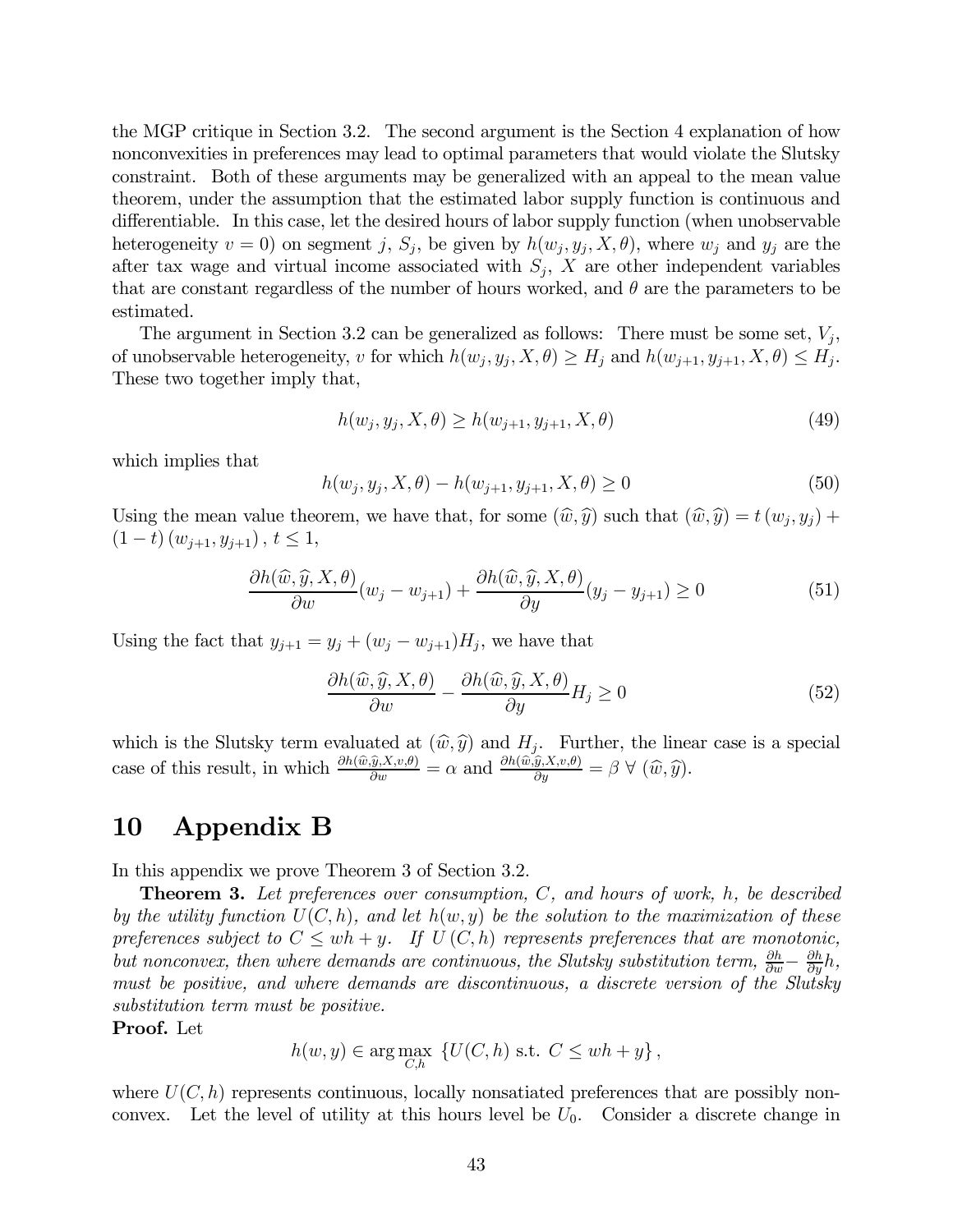the wage from w to  $w + \Delta w$ , and a corresponding change in nonlabor income from y to  $y + \Delta y$ , so that the individual's utility maximizing utility level remains the same on the new budget constraint. Finally, let  $h(w + \Delta w, y + \Delta y)$  be the utility maximizing choice on this compensated budget set, or

$$
h(w + \Delta w, y + \Delta y) \in \arg\max_{C,h} \left\{ U(C, h) \text{ s.t. } C \le (w + \Delta w)h + (y + \Delta y) \right\}.
$$

Because the marginal rate of substitution of the convex hull of the indifference curve  $U = U_0$ (only the convex hull of the indifference curve is relevant here in the case of linear constraints) is nondecreasing in h,  $\Delta w [h(w + \Delta w, y + \Delta y) - h(w, y)] \ge 0$ , so that  $\frac{h(w + \Delta w, y + \Delta y) - h(w, y)}{\Delta w} \ge$ 0. This term is a discrete version of the compensated substitution effect.

Next, note that

$$
\frac{h(w + \Delta w, y + \Delta y) - h(w, y)}{\Delta w} = \frac{h(w + \Delta w, y + \Delta y) - h(w + \Delta w, y)}{\Delta w} + \frac{h(w + \Delta w, y) - h(w, y)}{\Delta w},
$$

where

 $h(w + \Delta w, y) \in \arg\max_{C, h} \{U(C, h) \text{ s.t. } C \leq (w + \Delta w)h + y\}.$ 

Now, consider the linear budget constraint with slope  $w$  and intercept  $y$  that is tangent to the indifference curve  $U = U_0$  at  $h(w, y)$ , and the linear budget constaint with slope  $w + \Delta w$ and intercept  $y + \Delta y$  that is tangent to the same indifference curve at  $h(w + \Delta w, y + \Delta y)$ . These two line segements intersect at an hours level between  $h(w, y)$  and  $h(w + \Delta w, y + \Delta y)$ . Letting the hours level at that intersection point be  $h_c$ , we have that  $\Delta y = -\Delta wh_c$ , where  $h(w + \Delta w, u + \Delta u) \geq h_c \geq h(w, u)$  if  $\Delta w > 0$  (and signs are reversed if  $\Delta w < 0$ ). Using  $h(w + \Delta w, y + \Delta y) \ge h_c \ge h(w, y)$  if  $\Delta w > 0$  (and signs are reversed if  $\Delta w < 0$ ). this fact yields

$$
\frac{h(w + \Delta w, y + \Delta y) - h(w, y)}{\Delta w} = -\frac{h(w + \Delta w, y + \Delta y) - h(w + \Delta w, y)}{\Delta y}h_c + \frac{h(w + \Delta w, y) - h(w, y)}{\Delta w}.
$$

This last equation is a discrete version of the Slutsky equations that holds when demand functions are possibly discontinuous. The expression in this case is written in terms of discrete differences and is evaluated at an hours level between the two hours levels. Thus,

$$
\frac{h(w + \Delta w, y) - h(w, y)}{\Delta w} - \frac{h(w + \Delta w, y + \Delta y) - h(w + \Delta w, y)}{\Delta y} h_c \ge 0.
$$

If we take the limit as  $\Delta w \to 0$  and  $\Delta y \to 0$ , we get (where the limit exists)

$$
\frac{\partial h}{\partial w} - \frac{\partial h}{\partial y} h(w, y) \ge 0.
$$

Of course, for  $w, y$  such that there are multiple tangencies, the limit may not exist, since at these points a change in wage and income may result in a discrete jump in hours.  $\blacksquare$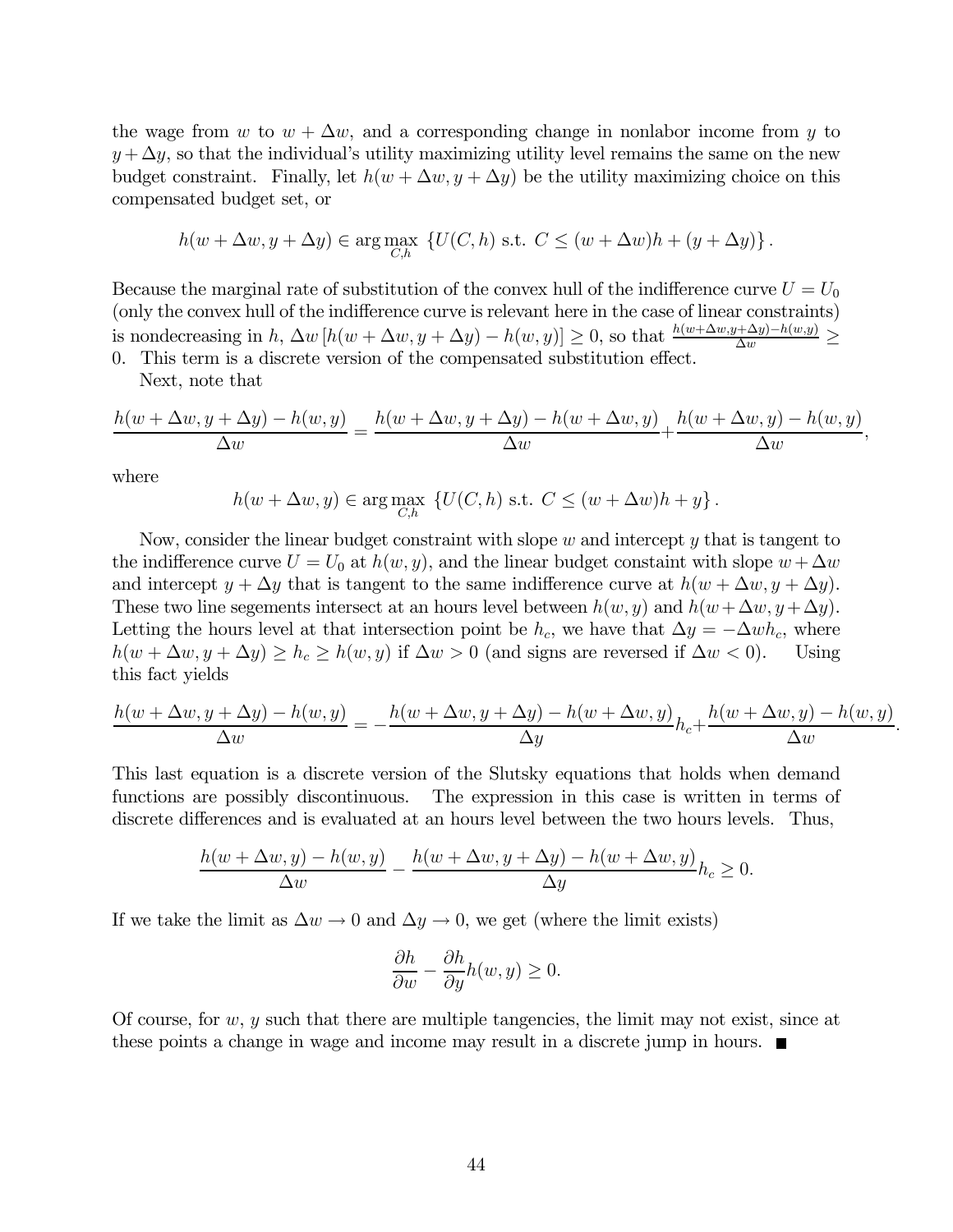## 11 Appendix C

In this appendix, we provide proofs for several propositions that appear in the main text of the paper.

**Proposition 1.** Let  $U(C, H)$  represents continuous, locally non-satiated, convex preferences over consumption and hours of work. Then for  $(C', h')$  such that  $(C', h') = \arg \max_{C, h} \{U(C, h) :$  $C \leq w^*h + y^* \}, (C', h') = (C^*, h^*).$ 

**Proof.** Suppose not, that  $(C', h') \neq (C^*, h^*)$ . Then it must be that  $U(C', h') > U(C^*, h^*)$ , and  $C' = w^*h' + y^*$ . Then, by local nonsatiation, there must exist some  $(C'', h'')$  s.t.  $U(C'', h'') = U(C^*, h^*)$  and  $C'' < w^*h'' + y^*$ . But, since preferences are convex, for every pair  $\{(C, h): U(C, h) \geq U(C^*, h^*)\}$ , it must be that  $(C, h)$  is an element of the intersections of the upper half spaces that contain this set. Clearly, since  $C \geq w^*h + y^*$  is one of such half spaces, then it must be that  $C'' \geq w^*h'' + y^* \Rightarrow \Longleftarrow$ 

**Proposition 2.** Let  $U(C, h)$  represents continuous, locally non-satiated, nonconvex preferences over consumption and leisure, but let  $(C^*, h^*)$  defined above lie inside the boundary of the convex hull of  $\{(C, h) : U(C, h) \geq U(C^*, h^*)\}$ . Then for  $(C', h')$  such that  $(C', h') = \arg \max \{U(C, h) : C \leq w^*h + y^*\}, (C', h') \neq (C^*, h^*)$ .

**Proof.** Since preferences are nonconvex, and  $(C^*, L^*)$  lies inside the boundary of the convex hull of  $\{(C, h): U(C, h) \geq U(C^*, h^*)\}$ , then  $\exists (C'', h'')$  such that  $C'' < w^*h'' + y^*$  and  $U(C'', h'') = U(C^*, h^*)$ . Then, by local nonsatiation,  $\exists (C''', h''')$  such that  $C''' = w^*h''' + y^*$ and  $U(C''', h''') > U(C^*, h^*)$ . Hence,  $(C^*, h^*) \neq \arg \max \{U(C, h) : C \leq w^*h + y^*\}.$ 

## 12 Appendix D

In this appendix, we formally show why the Hausman and MaCurdy methods may not be adapted to estimate preferences consistent with the maximization of nonconvex preferences.

#### 12.1 Unadaptability of Hausman Method

In the following proposition we show that the algorithm implicit in the Hausman method used to identify desired hours on a nonlinear budget constraint may fail to yield the actual desired hours for individuals with nonconvex preferences. As a result, the likelihood in (17) will be misspecified.

Again, let a piecewise linear budget constraint be characterized by a set  $\{w_i, y_i\}, j =$ 1..N, where  $w_j$  is the after tax wage rate for hours of work between kink points  $H_{j-1}$  and  $H_j$ , and  $y_j$  is the associated virtual income, and denote  $S_j$  as the segment of the budget constraint between  $H_{j-1}$  and  $H_j$ . When budget constraints are convex, the Hausman method uses an algorithm that derives the desired hours of work as follows. Let  $h(w, y)$  denote the labor supply correspondence derived by maximizing a utility function  $U(C, h)$  subject to a linear budget constraint  $C \le wh + y$ . Then, denote Hausman desired hours of work,  $h^H$ , as the desired hours of work that are derived through the following algorithm:

$$
h^H = \begin{cases} h(w_j, y_j) & \text{if } h(w_j, y_j) \in S_j \\ H_j & \text{if } h(w_j, y_j) > H_j \text{ and } h(w_{j+1}, y_{j+1}) < H_j \quad \text{for some } j \end{cases} \tag{53}
$$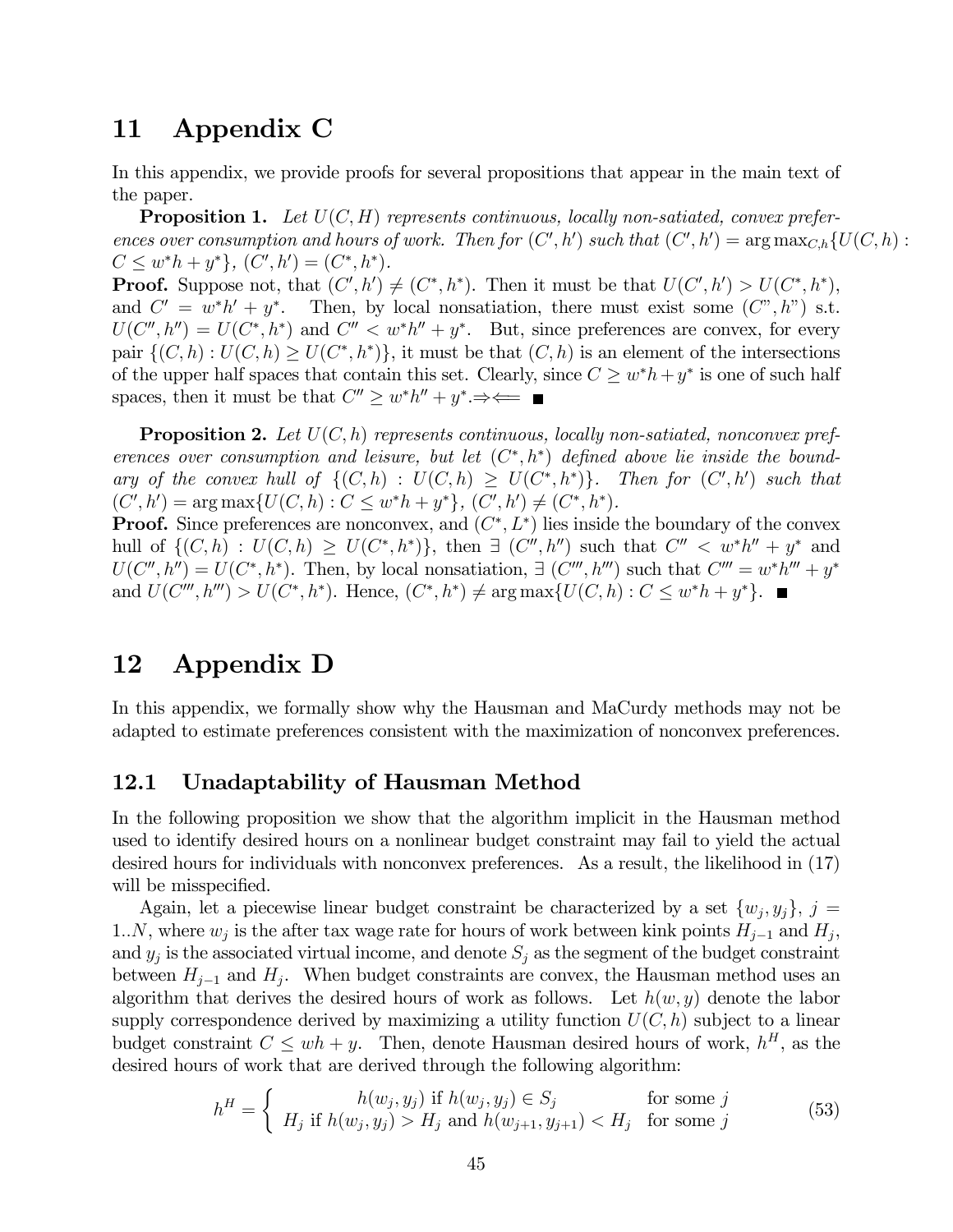Let  $h^*$  be an element of the set of solutions to

$$
h^* \in \left\{ \arg \max U(C, h) \text{ s.t. } C \leq y + \sum_{j=1}^J (1 - t_j) w \left[ \begin{array}{c} (H_j - H_{j-1}) \cdot 1(h \geq H_j) \\ + (h - H_{j-1}) \cdot 1(H_j > h \geq H_{j-1}) \end{array} \right] \right\}
$$
(54)

That is,  $h^*$  is the hours of work chosen by a utility maximizing agent faced with a piecewise linear budget constraint. The Hausman method utilizes the idea that, if preferences are strictly convex, then  $h^H = h^*$ . As a result, given parameters and stochastic elements, the likelihood that the sample is generated by the utility maximization in (54) is identical to the likelihood that the sample is generated by people using the Hausman algorithm to choose their desired hours of work in (53).

However, the following proposition demonstrates that if preferences are nonconvex, then the desired hours generated by the Hausman algorithm,  $h^H$ , are not always equal to the actual desired hours,  $h^*$ .

**Proposition 3.** Let  $U(C, h)$  represent nonconvex preferences, and derive  $h(w, y)$  by maximizing  $U(C, h)$  subject to the budget constraint  $C \le wh + y$ . Let  $h^*$  be the hours that maximize  $U(C, h)$  on a piecewise linear budget constraint. If  $h^*$  occurs (1) on the interior of segment  $S_i$  and (2) on the interior of the convex hull of the upper contour set of the indifference curve, then  $h^H \neq h^*$ .

**Proof.** Define  $C_1$  and  $h_1$  such that  $U(C_1, h_1) = U(C^*, h^*)$ , where

$$
h_1 = \arg\max_h \left\{ h : (C, h) \in \begin{array}{c} \text{boundary of} \\ \text{convex hull} \end{array} \right\} \left\{ (C, h) : U(C, h) \ge U(C^*, h^*) \right\};\ h < h^* \right\} \tag{55}
$$

and define  $C_2$  and  $h_2$  such that  $U(C_2, h_2) = U(C^*, h^*)$ , where

$$
h_2 = \arg\min_h \left\{ h : (C, h) \in \begin{array}{c} \text{boundary of} \\ \text{convex hull} \end{array} \right\} \left\{ (C, h) : U(C, h) \ge U(C^*, h^*) \right\};\ h > h^* \right\} \tag{56}
$$

Again,  $h_1$  and  $h_2$  bracket  $h^*$ . (See Figure 6) Let  $\overline{w} = \frac{C_2 - C_1}{h_2 - h_1}$ . Since the tangency of the indifference curve and the actual budget constraint occurs on the interior of segment  $S_i$  and on the interior of the convex hull of the upper contour set of the indifference curve, then either  $\overline{w} \in (w_j, w_{j+1}),$  or  $\overline{w} \in (w_{j-1}, w_j)$ . If  $\overline{w} \in (w_j, w_{j+1}),$  then  $h_j(w_j, y_j) > h_2 > H_j$ , and  $h_{j+1}(w_{j+1}, y_{j+1}) < h_1 < H_j \Longrightarrow h^H = H_j$ . If  $\overline{w} \in (w_{j-1}, w_j)$ , then  $h_{j-1}(w_{j-1}, y_{j-1}) > h_2 >$  $H_{j-1}$ , and  $h_j(w_j, y_j) < h_1 < H_{j-1} \Longrightarrow h^H = H_{j-1}$ . Since  $h^* \in S_j = (H_{j-1}, H_j)$ ,  $h^* \neq h^H$ .

Refer back to Figure 6. In this case,  $h(w_2, y_2)$  is clearly greater than  $H_2$ , and  $h(w_3, y_3)$ is clearly less than  $H_2$ . Hence, the Hausman algorithm would yield Hausman desired hours  $h^H = H_2$ , when this is clearly not the actual optimal level of hours.<sup>45</sup>

<sup>&</sup>lt;sup>45</sup>Although the above propositions deal with convex budget sets, the arguments apply equally well to the Hausman method used in nonconvex budget sets. In Hausman (1985), a generalization of previously used methods is presented, in which a nonconvex piecewise linear budget set is decomposed into a union of a finite number of convex budget sets. The desired hours of work on each of the convex budget sets is derived, and then the indirect utility at each of these choices is compared, to yield the desired hours of work on the actual nonconvex budget set. Since this method requires the use of the Hausman algorithm for convex budget sets described above, any problems in applying the Hausman algorithm to nonconvex preferences when the budget set is convex are present in the nonconvex budget set case as well.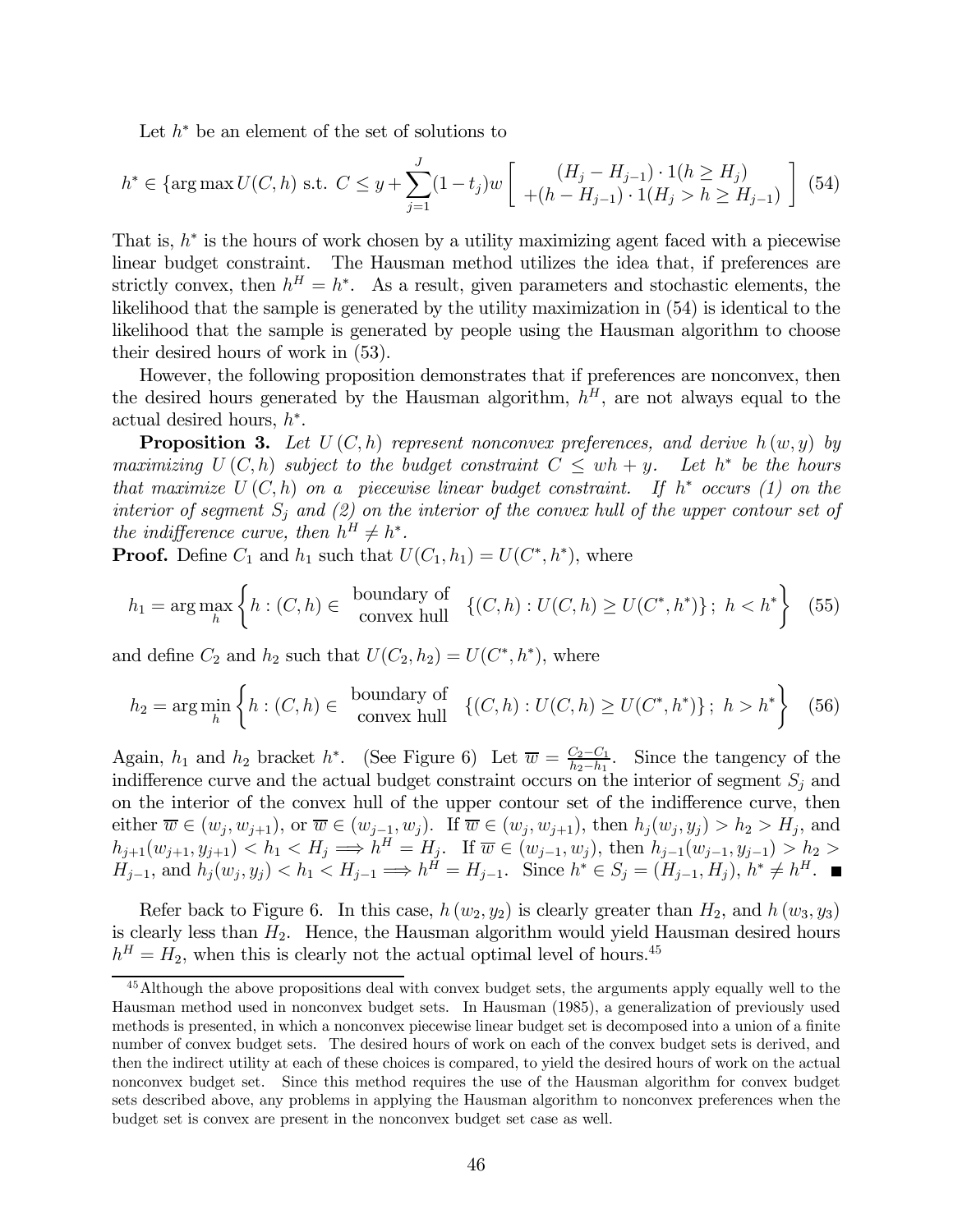Hence, the desired hours inferred by Hausman algorithm are not always equal to true desired hours when  $h(w, y)$  is derived from the maximization of nonconvex preferences, regardless of how flexible the specification of  $h(w, y)$ . Since a likelihood function derived from the application of this algorithm will not calculate the correct likelihood for the sample, the Hausman method cannot be generalized to estimate parameters consistent with nonconvex preferences.

#### 12.2 Unadaptability of MaCurdy Method

In this section, we show that the MaCurdy method also cannot be generalized to estimate parameters consistent with nonconvex preferences. MaCurdy et al. define a budget constraint as consisting of two functions,  $w(h)$  and  $y(h)$ , where  $w(h)$  is the slope of the budget constraint at hours of work h, and  $y(h)$  is the virtual income associated with a linear budget constraint tangent to the actual budget constraint at hours of work h. They then note that if  $h > 0$  and preferences are convex, then hours worked must satisfy the implicit equation  $h = h<sup>s</sup>(w(h), y(h), v)$ , where  $h<sup>s</sup>(w(h), y(h), v)$  is the worker's choice of hours if he were faced with a linear budget constraint with slope  $w(h)$  and virtual income  $y(h)$ , and v denotes individual heterogeneity. Derivation of the likelihood involves solving this implicit equation analytically for h as a function of v and other variables and parameters, and using the Implicit Function Theorem to transform the equation to  $v = v^s(h, w(h), y(h))$ . The density of positive hours in the likelihood function then takes this function as an argument.

Now, however, suppose that  $h^s(w(h), y(h), v)$  is derived from the maximization of nonconvex preferences represented by the utility function  $U(C, h^s; v)$  subject to the budget constraint  $C \leq w(h)h^s + y(h).$ <sup>46</sup> The following proposition demonstrates that when preferences are nonconvex, the above implicit equation may fail to hold, and so the likelihood function cannot be derived in the manner described above.

**Corollary 2.** Let  $U(C, h; v)$  represents continuous, locally non-satiated, nonconvex preferences over consumption and hours of work, and let  $(C^*, h^*)$  be the utility maximizing levels of consumption and hours of work on the nonlinear budget constraint. Let  $(C^*, h^*)$ lie inside the boundary of the convex hull of  $\{(C, h): U(C, h; v) \geq U(C^*, h^*; v)\}.$  Then  $h^* \neq h^s(w(h^*), y(h^*), v).$ 

**Proof.** Note that  $h^s(w(h^*), y(h^*), v) = \arg \max_h \{U(C, h, v) : C \leq w(h^*)h + y(h^*)\}$ . Applying Proposition 2 yields the result.

To understand the intuition behind this corollary, see Figure 9. In this figure, the wage and virtual income associated with the linear budget constraint tangent to the differentiable budget constraint at  $h^*$  are  $w(h^*)$  and  $y(h^*)$ . The optimal hours of work on this linear budget constraint, however, is  $h^s \neq h^*$ .

Thus, the method in MaCurdy et al. also cannot be adapted to allow estimated parameters be consistent with nonconvex preferences.

<sup>&</sup>lt;sup>46</sup>Since  $U(C, h^s; v)$  represents nonconvex preferences,  $h^s(w(h), y(h), v)$  will again likely be a complicated correspondence that is discontinuous in its arguments.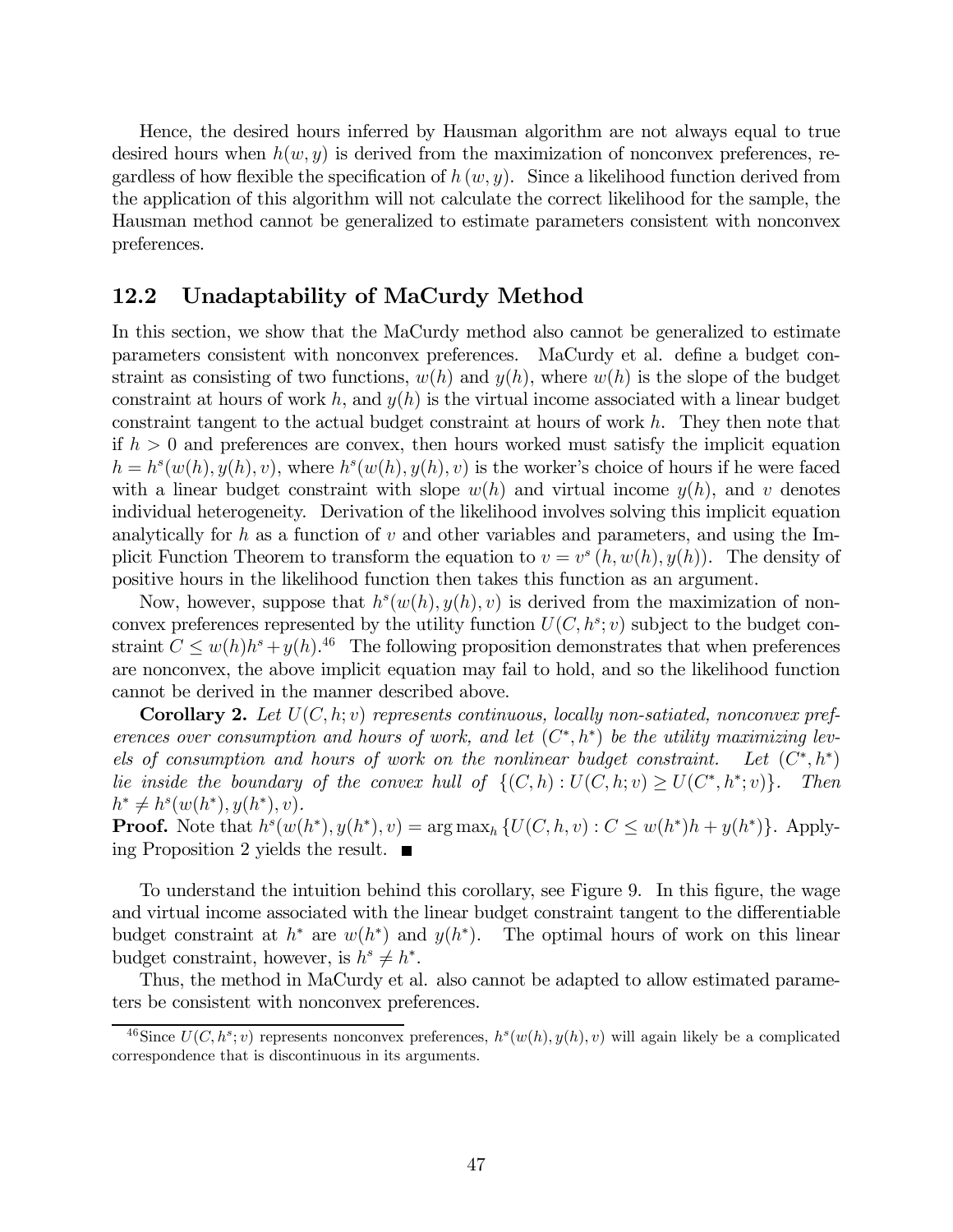

Figure 9: Graphical Demonstration of Corollary 2

## 13 Appendix E - Likelihood Functions

The assumed data generating process for each of the specifications that follow is described by the following. Individual  $i$  is assumed to solve

$$
\max U(C, h, v_i; \beta)
$$
  
s.t.  $C \leq B(h, W_i, Y_i)$ . (57)

where  $U(C_i, h_i, v_i; \beta)$  takes one of the forms outlined below. If U is everywhere increasing in C, then desired hours for individual i, given parameters  $\beta$ , may be written as

$$
h_i^*(v_i; \beta) = \arg \max_{h_i} U(B(h_i, W_i, Y_i), h_i, v_i; \beta).
$$
 (58)

It is assumed that, for individuals that are observed to be working, we observe  $h_i =$  $h_i^*(v_i; \beta) + \varepsilon_i$ , where  $\varepsilon_i$  denotes optimization or measurement error. It is further assumed (as in Hausman (1981)) that an individual is observed working 0 hours if desired hours are 0, or if desired hours are positive but  $\varepsilon_i$  is sufficiently negative so as to induce the individual not to work. Thus, observed hours are assumed to be related to desired hours in the manner

$$
h_i = \begin{cases} h_i^*(v_i; \beta) + \varepsilon_i & if \quad h_i^*(v_i, \beta) > 0 \text{ and } h_i^*(v_i, \beta) + \varepsilon_i > 0 \\ 0 & if \quad \text{or } h_i^*(v_i, \beta) = 0 \\ \text{or } h_i^*(v_i, \beta) > 0 \text{ and } h_i^*(v_i, \beta) + \varepsilon \le 0. \end{cases}
$$
(59)

The assumed data generating process in the Hausman method utilizes an algorithm to simplify the expression in (58). Formally, let  $h_{ij}(v_i, \beta)$  be the optimal labor supply if an individual with heterogeneity  $v_i$  were maximizing utility over consumption and hours of work,  $U(C, h, v_i; \beta)$ , subject to the budget constraint defined by  $C = w_{ij}h + y_{ij}$ . The particular specifications of  $h_{ij}(v_i, \beta)$  are outlined in the discussion that follows. If  $U(C, h, v_i; \beta)$  is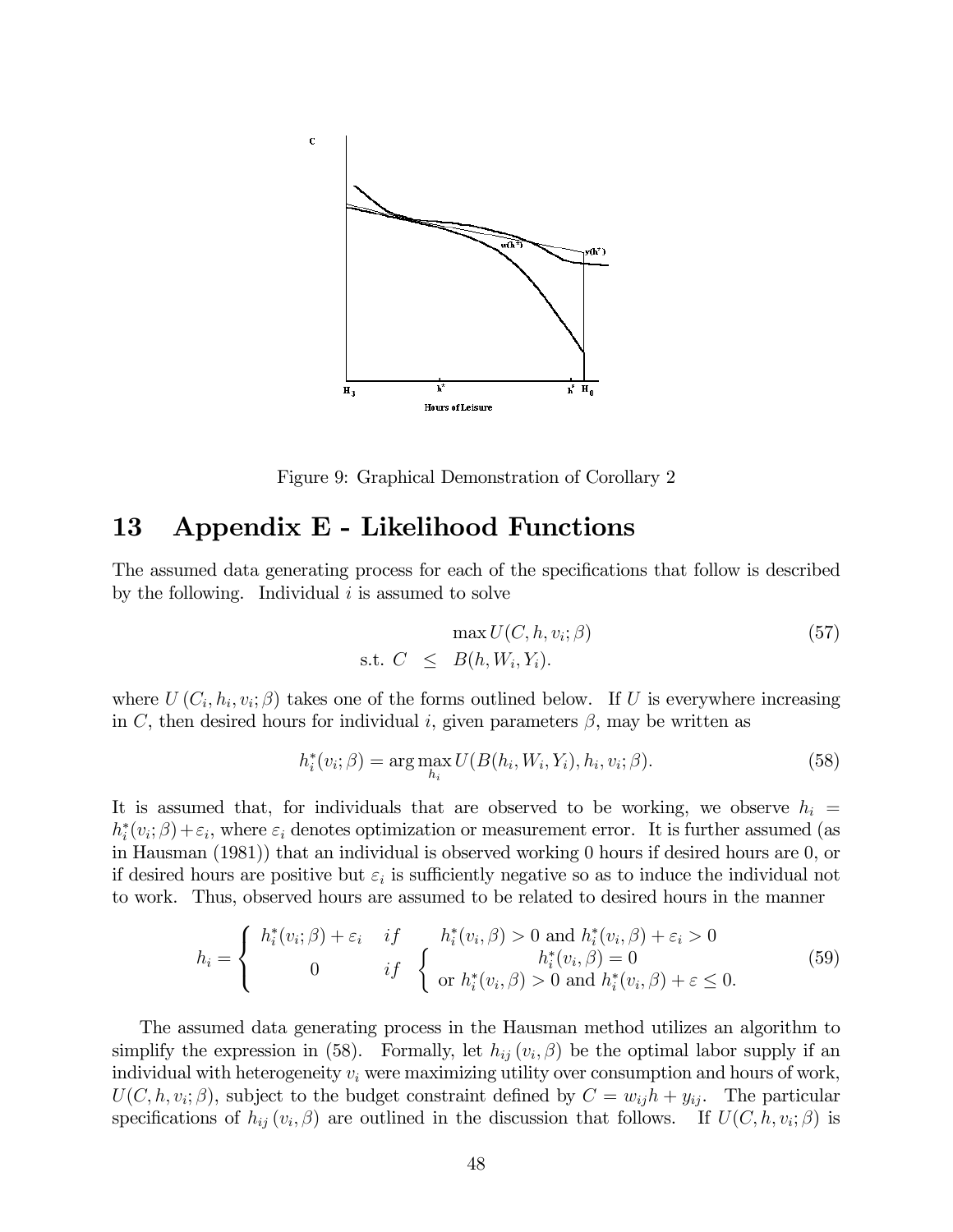strictly quasiconcave over  $[0, \overline{H}]$ , and the budget constraint is piecewise linear and convex, then the expression in (58) may be rewritten as

$$
h_i^*(v_i, \beta) = \begin{cases} H_{i0} & if & h_{i1}(v_i, \beta) \le H_{i0} \text{ (lower limit)} \\ h_{ij}(v_i, \beta) & if & H_{i,j-1} < h_{ij}(v_i, \beta) < H_{ij} \text{ (segment } j) \\ H_{ij} & if & h_{ij}(v_i, \beta) \ge H_{ij} \text{ and } h_{i,j+1}(v_i, \beta) \le H_{ij} \text{ (kink } j) \\ H_{iJ} & if & h_{iJ}(v_i, \beta) \ge H_{iJ} \text{ (upper limit)}. \end{cases} \tag{60}
$$

Thus, in the Explicit Utility Maximization method, the assumed data generating process is described by (58) and (59), whereas in the Hausman method, the assumed data generating process is described by (59) and (60).

### 13.1 Linear Labor Supply

In the linear labor supply specification, the utility function is assumed to take the form

$$
U(C, h, v_i; c, a, \beta) = \frac{1}{\beta} \left( h - \frac{\alpha}{\beta} \right) \exp \left[ 1 + \frac{\beta \left( C + \frac{c + v_i}{\beta} - \frac{\alpha}{\beta^2} \right)}{\frac{\alpha}{\beta} - h} \right],\tag{61}
$$

As such,  $h_{ij}(v_i, \beta)$  takes the form

$$
h_{ij}(v_i, c, \alpha, \beta) = c + aw_j + \beta y_j + v_i.
$$

It is also assumed that  $v_i^N(0, \sigma_v^2)$  and  $\varepsilon^N(0, \sigma_\varepsilon^2)$ . Under these assumptions, letting

$$
h_{ij}(c,\alpha,\beta) = c + aw_j + \beta y_j,
$$

the Hausman method likelihood of observing individual i working  $h_i$  hours is<sup>47</sup>

$$
L(h_i|h_i > 0) = \sum_{j=0}^{J-1} \frac{1}{\sigma_{\varepsilon v}} \phi \left(\frac{h_i - \widetilde{h}_{i,j+1}}{\sigma_{\varepsilon v}}\right) \left[\frac{\Phi\left(\frac{H_{i,j+1} - \widetilde{h}_{i,j+1}}{\sigma_{v}} - \rho^{\frac{h_i - \widetilde{h}_{i,j+1}}{\sigma_{\varepsilon v}}}\right)}{-\Phi\left(\frac{H_{ij} - \widetilde{h}_{i,j+1}}{\sigma_{v}} - \rho^{\frac{h_i - \widetilde{h}_{i,j+1}}{\sigma_{\varepsilon v}}}\right)}{-\Phi\left(\frac{H_{ij} - \widetilde{h}_{i,j+1}}{\sigma_{v}} - \rho^{\frac{h_i - \widetilde{h}_{i,j+1}}{\sigma_{\varepsilon v}}}}\right)}\right]
$$
(62)  
+ 
$$
\sum_{j=1}^{J} \frac{1}{\sigma_{\varepsilon}} \phi \left(\frac{h_i - H_{ij}}{\sigma_{\varepsilon}}\right) \left[\Phi\left(\frac{H_{ij} - \widetilde{h}_{i,j+1}}{\sigma_{v}}\right) - \Phi\left(\frac{H_{ij} - \widetilde{h}_{i,j}}{\sigma_{v}}\right)\right]
$$

$$
+ \frac{1}{\sigma_{\varepsilon v}} \phi \left(\frac{h_i - \widetilde{h}_{i,J+1}}{\sigma_{\varepsilon v}}\right) \left[1 - \Phi\left(\frac{\frac{H_{i,j} - \widetilde{h}_{i,j+1}}{\sigma_{v}} - \rho^{\frac{h_i - \widetilde{h}_{i,J+1}}{\sigma_{\varepsilon v}}}}{\sqrt{1 - \rho^2}}\right)\right].
$$

 $47$ Note that this likelihood function is the one found in Moffitt (1986) with some corrections.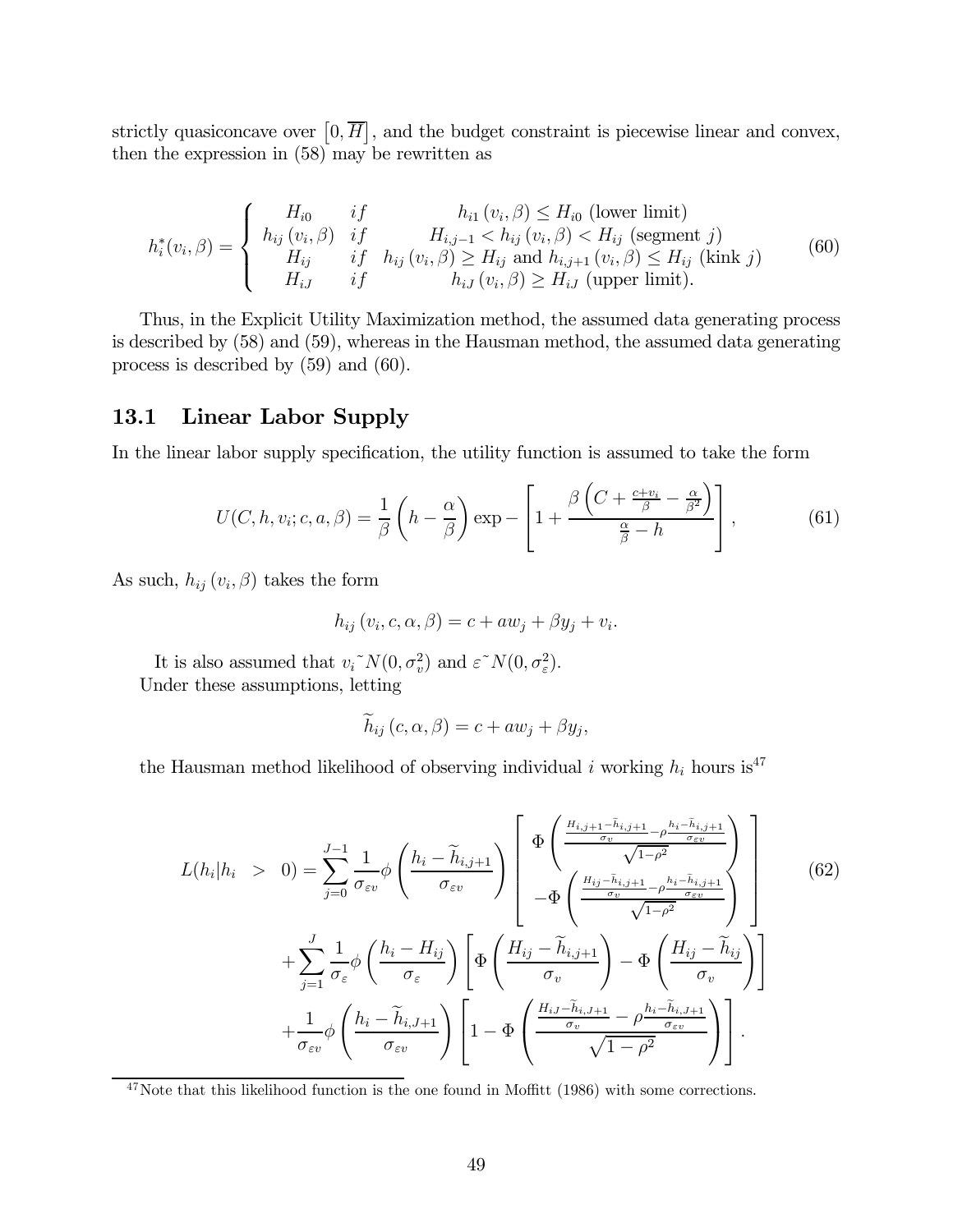where  $\sigma_{\varepsilon v} = \sqrt{\sigma_v^2 + \sigma_{\varepsilon}^2}$  and  $\rho = \sigma_v/\sigma_{\varepsilon v}$ . The likelihood of observing individual *i* working 0 hours is

$$
L(h_i|h_i = 0) = \Phi\left(\frac{-\widetilde{h}_{i1}}{\sigma_v}\right)
$$
  
+ 
$$
\sum_{j=1}^{J} \left[ \Phi\left(\frac{H_j - \widetilde{h}_{ij}}{\sigma_v}, \frac{-\widetilde{h}_{ij}}{\sigma_{\varepsilon v}}, \rho\right) - \Phi\left(\frac{H_{j-1} - \widetilde{h}_{ij}}{\sigma_v}, \frac{-\widetilde{h}_{ij}}{\sigma_{\varepsilon v}}, \rho\right) \right]
$$
  
+ 
$$
\sum_{j=1}^{J} \Phi\left(\frac{-H_j}{\sigma_{\varepsilon}}\right) \left[ \Phi\left(\frac{H_j - \widetilde{h}_{i,j+1}}{\sigma_v}\right) - \Phi\left(\frac{H_j - \widetilde{h}_{i,j+1}}{\sigma_v}\right) \right]
$$
  
+ 
$$
\left[ \Phi\left(\frac{-\widetilde{h}_{i,J+1}}{\sigma_{\varepsilon v}}\right) - \Phi\left(\frac{H_j - \widetilde{h}_{i,J+1}}{\sigma_v}, \frac{-\widetilde{h}_{i,J+1}}{\sigma_{\varepsilon v}}, \rho\right) \right].
$$
  
(63)

where  $\Phi(m, n, \rho)$  denotes the cumulative distribution function for standard bivariate normal variables with correlation  $\rho$ , cumulative over  $(-\infty, m] \times (-\infty, n]$ . The overall likelihood of observing the sample, then, is

$$
\prod_{i=1}^{N} L(h_i|h_i > 0)^{1(h_i > 0)} L(h_i|h_i = 0)^{1(h_i = 0)},
$$
\n(64)

where  $1(\cdot)$  denotes the indicator function. In this specification, all probabilities in the likelihood are positive iff  $\alpha - \beta H_i \geq 0 \forall H_i$ .

When estimating parameters of a direct utility function, the likelihood takes the form

$$
L = \prod_{i} \left[ \begin{array}{c} \left( \int_{v_{i0}(\beta)}^{\infty} \frac{1}{\sigma_{\varepsilon}} \phi \left( \frac{h_{i} - h_{i}^{*}(v_{i};\beta)}{\sigma_{\varepsilon}} \right) d\Phi(\frac{v_{i}}{\sigma_{v}}) \right)^{1(h_{i} > 0)} \\ \times \left( \Phi \left( \frac{v_{i0}(\beta)}{\sigma_{v}} \right) + \int_{v_{i0}(\beta)}^{\infty} \Phi \left( \frac{-h_{i}^{*}(v_{i};\beta)}{\sigma_{\varepsilon}} \right) d\Phi(\frac{v_{i}}{\sigma_{v}}) \right)^{1(h_{i} = 0)} \end{array} \right], \tag{65}
$$

where  $v_{i0}(\beta)$  is defined as  $v_i$  s.t.  $h_i^*(v_i;\beta)=0$ . Since the integrals in (65) have no closed form solution, Gaussian quadrature techniques are used to evaluate the likelihood, in which the expression in (65) is replaced by a weighted sum of the form

$$
L = \prod_{i=1}^{N} \sum_{k=1}^{K} w_k \left[ \left( \frac{\left(\frac{1}{\sigma_{\varepsilon}} \phi\left(\frac{h_i - h_i^*(v_k;\beta)}{\sigma_{\varepsilon}}\right) \mathbf{1}\left(h_i^*(v_k;\beta) > 0\right)\right)^{1(h_i > 0)}}{\times \left(1\left(h_i^*(v_k;\beta) \le 0\right) + \Phi\left(\frac{-h_i^*(v_i;\beta)}{\sigma_{\varepsilon}}\right) \mathbf{1}\left(h_i^*(v_k;\beta) > 0\right)\right)^{1(h_i = 0)} \right], \quad (66)
$$

where  $\{w_k\}_{k=1}^K$  are the weights and  $\{v_k\}_{k=1}^K$  are the nodes at which the likelihood is evaluated, and  $1(\cdot)$  denotes the indicator function. In the Monte Carlo experiments discussed in the paper, we use a ten node specification.

We solve for  $h_i^*$  using a bracketing algorithm.<sup>48</sup> Although bracketing algorithms are slow compared to other algorithms for well behaved functions, the advantage of such an algorithm

<sup>48</sup>For more info on bracketing algorithms, see Judd (1998), p. 95-96.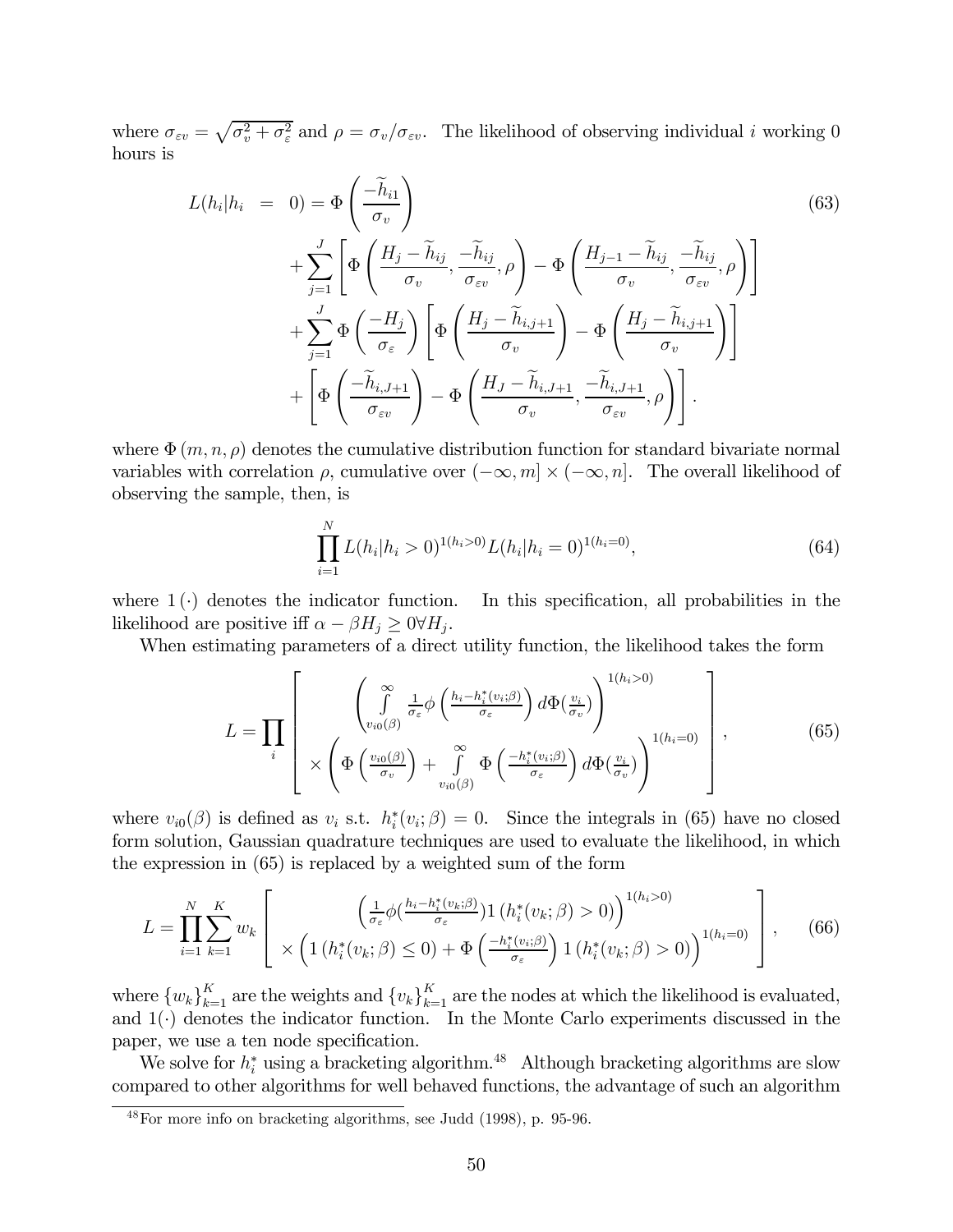is that it does not require use of derivatives, and is guaranteed to find a maximum regardless of the curvature of the objective function.<sup>49</sup> Further, this problem is greatly simplified by the fact that this is a one dimensional maximization problem over a finite interval of the real line between 0 and H.

#### 13.2 CES Utility Specification

In the CES utility specification, the utility function is assumed to take the form

$$
U(C, h, v_i; \eta, \rho, \overline{c}, \overline{H}) = (1 - \eta)(C - \overline{c} - v_i)^r + \eta(\overline{H} - h)^r.
$$
 (67)

As such,  $h_{ij}(v_i, \beta)$  takes the form

$$
h_{ij}(v_i, \eta, e, k, \overline{c}, \overline{H}) = \overline{H} - \frac{y_j + w_j \overline{H} - \overline{c} - v_i}{w_j + kw_j^e},
$$

where  $e = \frac{1}{1-r}$  and  $k = \left(\frac{\eta}{1-r}\right)$  $1-\eta$  $\int_{-\infty}^{\infty}$  It is further assumed that  $v_i^N(0, \sigma_v^2)$  and  $\varepsilon^N(0, \sigma_v^2)$ . Under these assumptions, letting

$$
\widetilde{h}_{ij} = \overline{H} - \frac{y_j + w_j \overline{H} - \overline{c}}{w_j + kw_j^e},
$$

the Hausman method likelihood of observing individual i working  $h_i$  hours is

$$
L(h_i|h_i > 0) = \sum_{j=0}^{J-1} \frac{1}{\sigma_{\varepsilon v_j}} \phi \left(\frac{h_i - \widetilde{h}_{i,j+1}}{\sigma_{\varepsilon v_{j+1}}}\right) \left[\begin{array}{c} \Phi\left(\frac{\frac{H_{i,j+1} - \widetilde{h}_{i,j+1}}{\sigma_{v_{j+1}}} - \rho_j \frac{h_i - \widetilde{h}_{i,j+1}}{\sigma_{\varepsilon v_{j+1}}}}{\sqrt{1 - \rho_{j+1}^2}}\right) \\ -\Phi\left(\frac{\frac{H_{ij} - \widetilde{h}_{i,j+1}}{\sigma_{v_{j+1}}} - \rho_{j+1} \frac{h_i - \widetilde{h}_{i,j+1}}{\sigma_{\varepsilon v_{j+1}}}}{\sqrt{1 - \rho_{j+1}^2}}\right) \end{array}\right] \tag{68}
$$
  
+ 
$$
\sum_{j=1}^{J} \frac{1}{\sigma_{\varepsilon}} \phi \left(\frac{h_i - H_{ij}}{\sigma_{\varepsilon}}\right) \left[\Phi\left(\frac{H_{ij} - \widetilde{h}_{i,j+1}}{\sigma_{v_{j+1}}}\right) - \Phi\left(\frac{H_{ij} - \widetilde{h}_{i,j}}{\sigma_{v_{j}}}\right)\right] + \frac{1}{\sigma_{\varepsilon v_{J+1}}} \phi \left(\frac{h_i - \widetilde{h}_{i,J+1}}{\sigma_{\varepsilon v_{J+1}}}\right) \left[1 - \Phi\left(\frac{\frac{H_{i,j} - \widetilde{h}_{i,J+1}}{\sigma_{v_{J+1}}} - \rho \frac{h_i - \widetilde{h}_{i,J+1}}{\sigma_{\varepsilon v_{J+1}}}}{\sqrt{1 - \rho_{J+1}^2}}\right)\right].
$$

where  $\sigma_{v_j} = \frac{\sigma_v}{w_j + k w_j^e}$ ,  $\sigma_{\varepsilon v_j} = \sqrt{\sigma_{v_j}^2 + \sigma_{\varepsilon}^2}$  and  $\rho = \sigma_{v_j}/\sigma_{\varepsilon v_j}$ . The likelihood of observing

<sup>49</sup>Of course, it is not guaranteed to find a global maximum if the utility function is not strictly quasiconcave or the budget constraint is not convex. When this method is applied to more general preferences and budget constraints, multiple starting points must be used in order to be confident that the maximum that the algorithm finds is indeed the global maximum.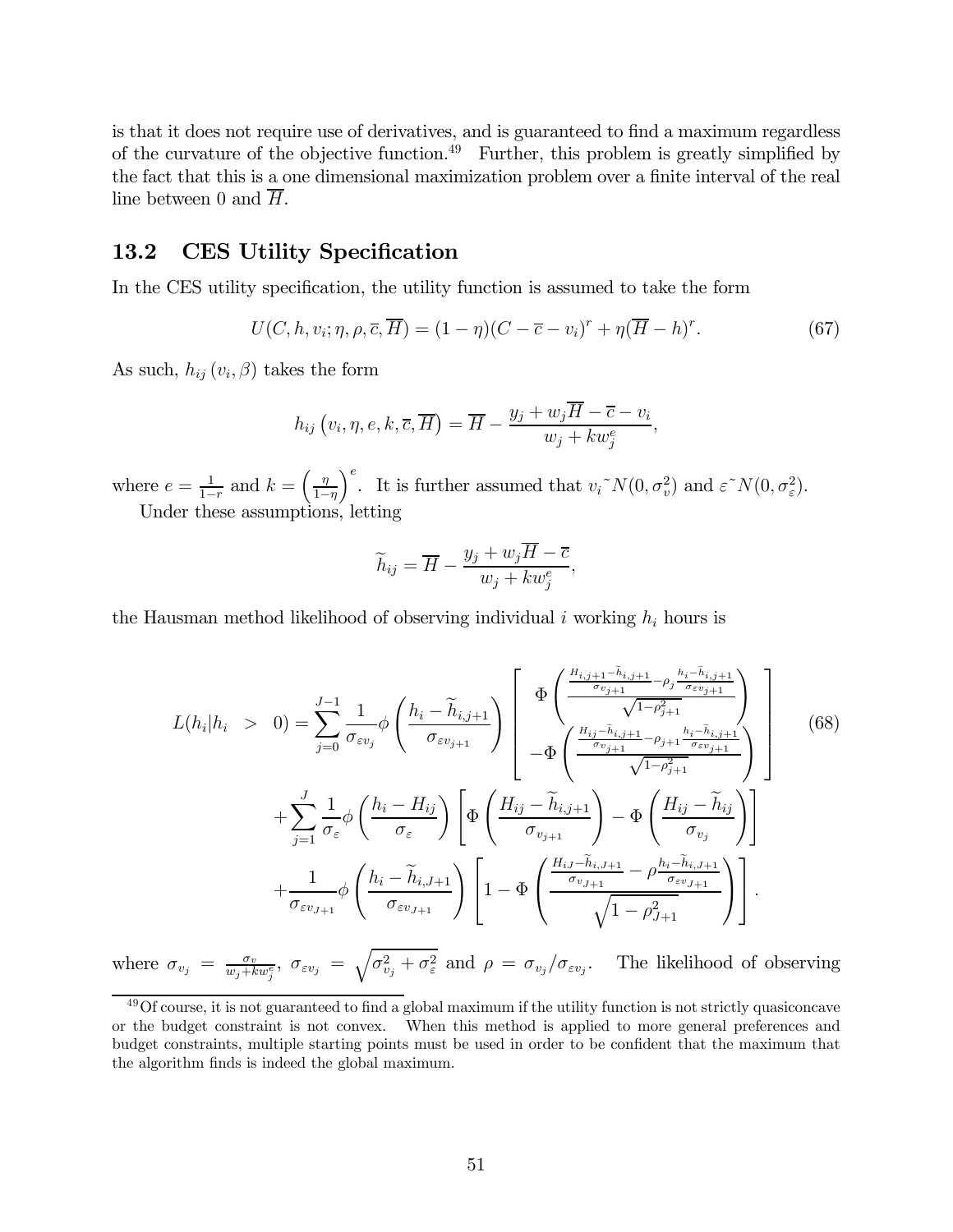individual i working 0 hours is

$$
L(h_i|h_i = 0) = \Phi\left(\frac{-h_{i1}}{\sigma_{v_1}}\right)
$$
  
+ 
$$
\sum_{j=1}^{J} \left[ \Phi\left(\frac{H_j - \tilde{h}_{ij}}{\sigma_{v_j}}, \frac{-\tilde{h}_{ij}}{\sigma_{\varepsilon v_j}}, \rho_j\right) - \Phi\left(\frac{H_{j-1} - \tilde{h}_{ij}}{\sigma_{v_j}}, \frac{-\tilde{h}_{ij}}{\sigma_{\varepsilon v_j}}, \rho_j\right) \right]
$$
  
+ 
$$
\sum_{j=1}^{J} \Phi\left(\frac{-H_j}{\sigma_{\varepsilon}}\right) \left[ \Phi\left(\frac{H_j - \tilde{h}_{i,j+1}}{\sigma_{v_{j+1}}}\right) - \Phi\left(\frac{H_j - \tilde{h}_{i,j}}{\sigma_{v_j}}\right) \right]
$$
  
+ 
$$
\left[ \Phi\left(\frac{-\tilde{h}_{i,J+1}}{\sigma_{\varepsilon v_{J+1}}}\right) - \Phi\left(\frac{H_j - \tilde{h}_{i,J+1}}{\sigma_{v_{J+1}}}, \frac{-\tilde{h}_{i,J+1}}{\sigma_{\varepsilon v_{J+1}}}, \rho_{J+1} \right) \right].
$$
  
(69)

where  $\Phi(m, n, \rho)$  denotes the cumulative distribution function for standard bivariate normal variables with correlation  $\rho$ , cumulative over  $(-\infty, m] \times (-\infty, n]$ . The overall likelihood of observing the sample, then, is

$$
\prod_{i=1}^{N} L(h_i|h_i > 0)^{1(h_i > 0)} L(h_i|h_i = 0)^{1(h_i = 0)},
$$
\n(70)

where  $1(\cdot)$  denotes the indicator function. In this specification, all probabilities in the likelihood are positive iff  $(w_{j+1}^e - w_j^e) (H_j - \overline{H}) \geq 0 \ \forall \ j$ . In the usual case where  $e > 0$  and  $w_{i+1} < w_i$  we have  $\overline{H} \geq H_i \ \forall i$ .

When estimating parameters of a direct utility function, the likelihood takes a form analogous to the expressions in (65) and (66).

#### 13.3 Quadratic Utility Specification

In the quadratic utility specification, the utility function is assumed to take the form

$$
U(C, h, v_i; \beta, \gamma, \delta) = \beta h^2 + \gamma C h + (\delta + v_i) h + C,\tag{71}
$$

where  $\beta, \gamma < 0$ . As such,  $h_{ij}(v_i, \beta)$  takes the form

$$
h_{ij}(v_i, \beta, \gamma, \delta) = \frac{-w_j - \gamma y_j - (\delta + v_i)}{2(\gamma w_j + \beta)}.
$$

It is further assumed that  $v_i^N(N(0, \sigma_v^2))$  and  $\varepsilon^N(N(0, \sigma_v^2))$ .

Under these assumptions, letting

$$
\widetilde{h}_{ij} = \frac{-w_j - \gamma_j y_j - \delta}{2(\gamma w_j + \beta)},
$$

the Hausman method likelihood of observing individual i working  $h_i$  hours is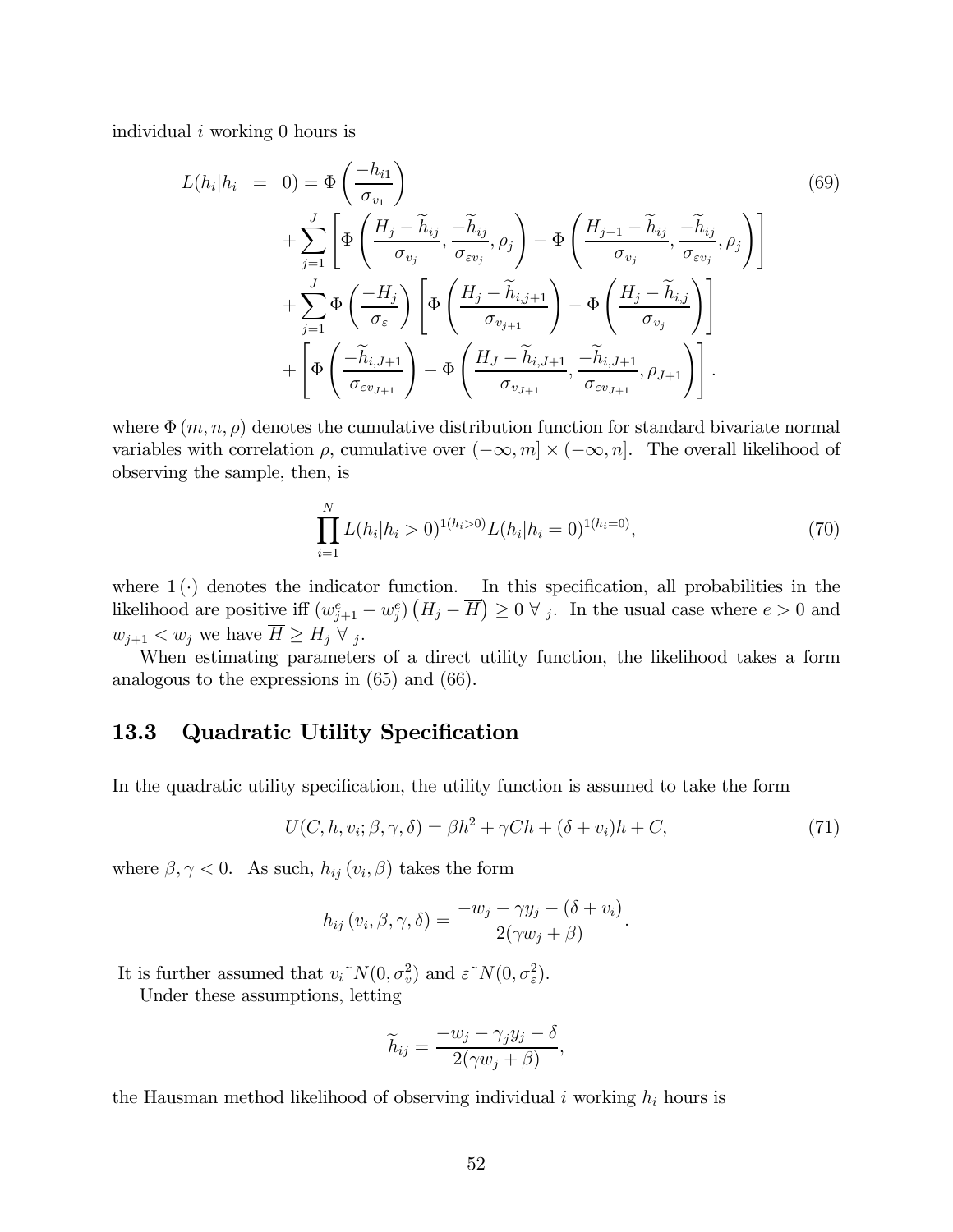$$
L(h_i|h_i > 0) = \sum_{j=0}^{J-1} \frac{1}{\sigma_{\varepsilon v_j}} \phi \left(\frac{h_i - \widetilde{h}_{i,j+1}}{\sigma_{\varepsilon v_{j+1}}}\right) \left[\begin{array}{c} \Phi\left(\frac{\frac{H_{i,j+1} - \widetilde{h}_{i,j+1}}{\sigma_{v_{j+1}}} - \rho_j \frac{h_i - \widetilde{h}_{i,j+1}}{\sigma_{\varepsilon v_{j+1}}}}{\sqrt{1 - \rho_{j+1}^2}}\right) \\ -\Phi\left(\frac{\frac{H_{ij} - \widetilde{h}_{i,j+1}}{\sigma_{v_{j+1}}} - \rho_{j+1} \frac{h_i - \widetilde{h}_{i,j+1}}{\sigma_{\varepsilon v_{j+1}}}}{\sqrt{1 - \rho_{j+1}^2}}\right) \end{array}\right] \tag{72}
$$
  
+ 
$$
\sum_{j=1}^{J} \frac{1}{\sigma_{\varepsilon}} \phi \left(\frac{h_i - H_{ij}}{\sigma_{\varepsilon}}\right) \left[\Phi\left(\frac{H_{ij} - \widetilde{h}_{i,j+1}}{\sigma_{v_{j+1}}}\right) - \Phi\left(\frac{H_{ij} - \widetilde{h}_{i,j}}{\sigma_{v_{j}}}\right)\right] + \frac{1}{\sigma_{\varepsilon v_{J+1}}} \phi \left(\frac{h_i - \widetilde{h}_{i,J+1}}{\sigma_{\varepsilon v_{J+1}}}\right) \left[1 - \Phi\left(\frac{\frac{H_{iJ} - \widetilde{h}_{i,J+1}}{\sigma_{v_{J+1}}} - \rho \frac{h_i - \widetilde{h}_{i,J+1}}{\sigma_{\varepsilon v_{J+1}}}}{\sqrt{1 - \rho_{J+1}^2}}\right)\right].
$$

where  $\sigma_{v_j} = \frac{\sigma_v}{|2(\gamma w_j + \beta)|}$ ,  $\sigma_{\varepsilon v_j} = \sqrt{\sigma_{v_j}^2 + \sigma_{\varepsilon}^2}$  and  $\rho = \sigma_{v_j}/\sigma_{\varepsilon v_j}$ . The likelihood of observing individual  $i$  working 0 hours is

$$
L(h_i|h_i = 0) = \Phi\left(\frac{-\widetilde{h}_{i1}}{\sigma_{v_1}}\right)
$$
  
+ 
$$
\sum_{j=1}^{J} \left[ \Phi\left(\frac{H_j - \widetilde{h}_{ij}}{\sigma_{v_j}}, \frac{-\widetilde{h}_{ij}}{\sigma_{\varepsilon v_j}}, \rho_j\right) - \Phi\left(\frac{H_{j-1} - \widetilde{h}_{ij}}{\sigma_{v_j}}, \frac{-\widetilde{h}_{ij}}{\sigma_{\varepsilon v_j}}, \rho_j\right) \right]
$$
  
+ 
$$
\sum_{j=1}^{J} \Phi\left(\frac{-H_j}{\sigma_{\varepsilon}}\right) \left[ \Phi\left(\frac{H_j - \widetilde{h}_{i,j+1}}{\sigma_{v_{j+1}}}\right) - \Phi\left(\frac{H_j - \widetilde{h}_{i,j}}{\sigma_{v_j}}\right) \right]
$$
  
+ 
$$
\left[ \Phi\left(\frac{-\widetilde{h}_{i,J+1}}{\sigma_{\varepsilon v_{J+1}}}\right) - \Phi\left(\frac{H_j - \widetilde{h}_{i,J+1}}{\sigma_{v_{J+1}}}, \frac{-\widetilde{h}_{i,J+1}}{\sigma_{\varepsilon v_{J+1}}}, \rho_{J+1} \right) \right].
$$
 (73)

where  $\Phi(m, n, \rho)$  denotes the cumulative distribution function for standard bivariate normal variables with correlation  $\rho$ , cumulative over  $(-\infty, m] \times (-\infty, n]$ . The overall likelihood of observing the sample, then, is

$$
\prod_{i=1}^{N} L(h_i|h_i > 0)^{1(h_i > 0)} L(h_i|h_i = 0)^{1(h_i = 0)},
$$
\n(74)

where  $1(\cdot)$  denotes the indicator function. In this specification, all probabilities in the likelihood are positive iff  $1 + \gamma H_j \geq 0 \forall H_j$ .

When estimating parameters of a direct utility function, the likelihood takes a form analogous to the expressions in (65) and (66).

## References

[1] Blomquist, Sören. (1988). "Nonlinear Taxes and Labor Supply." European Economic Review. 31: 1213-1226.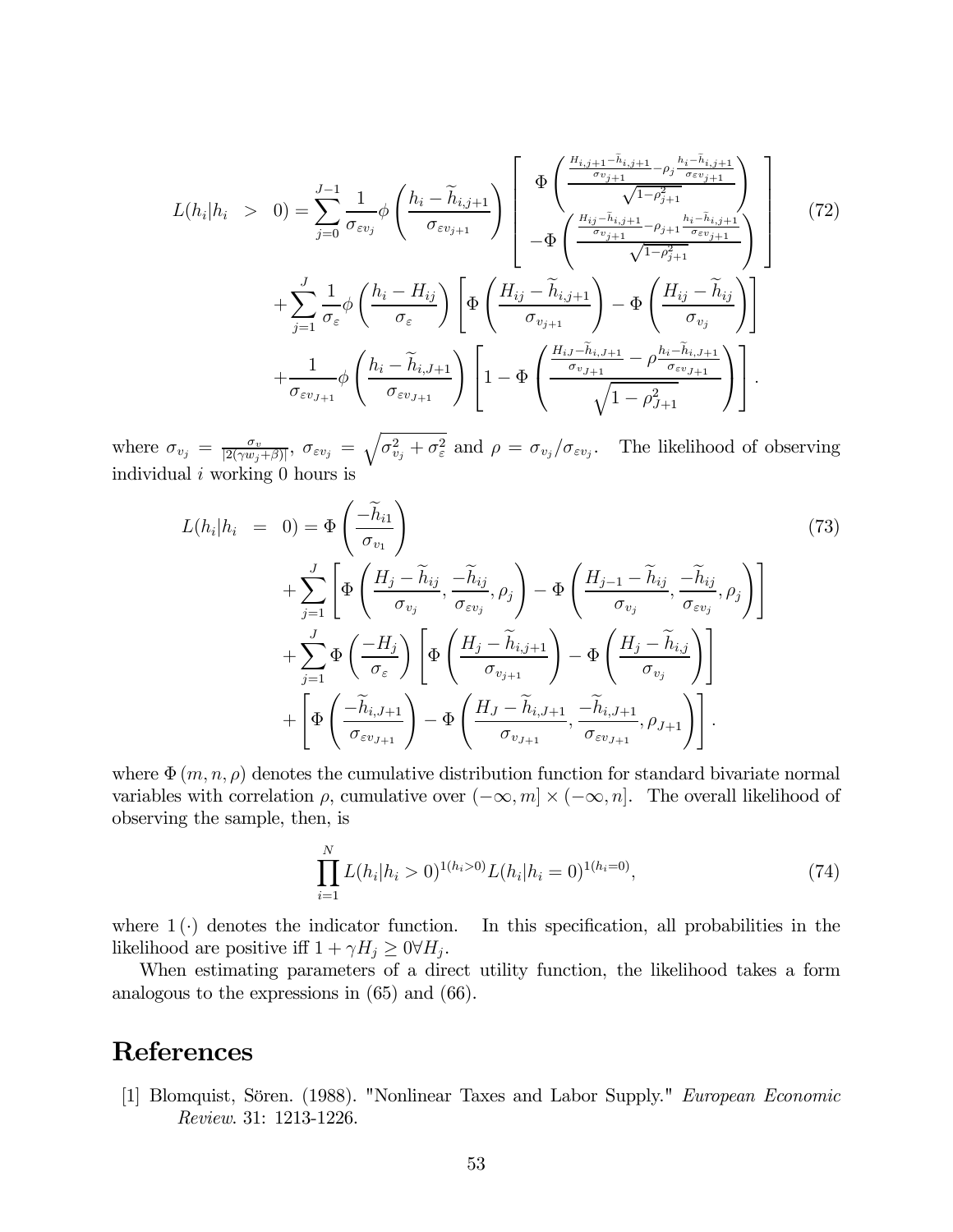- [2] Blomquist, Sören. (1995). "Restrictions in Labor Supply Estimation: Is the MaCurdy Critique Correct?" Economics Letters. 47: 229-235.
- [3] Blomquist, Sören. (1996). "Estimation methods for male labor supply functions: How to take account of nonlinear taxes." Journal of Econometrics. 70: 383-405.
- [4] Blomquist, Sören and Urban Hansson-Brusewitz. (1990). "The Effect of Taxes on Male and Female Labor Supply in Sweden." Journal of Human Resources. 25: 317-357.
- [5] Blomquist, Sören and Whitney Newey. (2000). "Nonparametric Estimation with Nonlinear Budget Sets." Econometrica. 70: 2455-2480.
- [6] Blundell, Richard, Alan Duncan and Costas Meghir. (1998). "Estimating Labor Supply Responses Using Tax Reforms." Econometrica. 66: 827-861.
- [7] Blundell, Richard and Thomas MaCurdy. (1999). "Labor Supply: A Review of Alternative Approaches." in *Handbook of Labor Economics*, ed. by O. Ashenfelter and D. Card. New York: North-Holland.
- [8] Bound, John, Charles Brown, Greg J. Duncan, and Willard L. Rodgers. 1994. "Evidence on the Validity of Cross-sectional and Longitudinal Labor Market Data." Journal of Labor Economics 12(3): 345-368.
- [9] Bourguignon, Francois and Thierry Magnac. (1990). "Labor Supply and Taxation in France." Journal of Human Resources. 25: 358-389.
- [10] Burtless, Gary and Jerry A. Hausman. (1978). "The Effect of Taxation on Labor Supply: Evaluating the Gary Negative Income Tax Experiment." Journal of Political Economy. 86: 1103-1130.
- [11] Colombino, Ugo and Daniela Del Boca. (1990). "The Effect of Taxes on Labor Supply in Italy." Journal of Human Resources. 25: 390-414.
- [12] Eissa, Nada. (1995). "Taxation and Labor Supply of Married Women: The Tax Reform Act of 1986 As a Natural Experiment." National Bureau of Economic Research Working Paper: 5023.
- [13] Eklöf, Matias and Hans Sacklén. (1999). "The Hausman-MaCurdy Controversy: Why Do the Results Differ Across Studies?" The Journal of Human Resources. 35: 204- 220.
- [14] Flood, L.R. and T. MaCurdy. (1992). "Work disincentive effects of taxes: an empirical analysis of Swedish men". Carnegie-Rochester Conference Series on Public Policy. 37: 239-278.
- [15] Fortin, Bernard and Guy Lacroix. (1994). "Labour Supply, Tax Evasion and the Marginal Cost of Public Funds: An Empirical Investigation." Journal of Public Economics. 55: 407-31.
- [16] Geweke, J. (1986). "Exact Inference in the Inequality Constrained Normal Linear Regression Model." Journal of Applied Econometrics. 1: 127-141.
- [17] Hall, Robert E. (1973). "Wages, Income and Hours of Work in the U.S. Labor Force." in Income Maintenance and Labor Supply, ed. G. Cain and H. Watts. Chicago: Markham.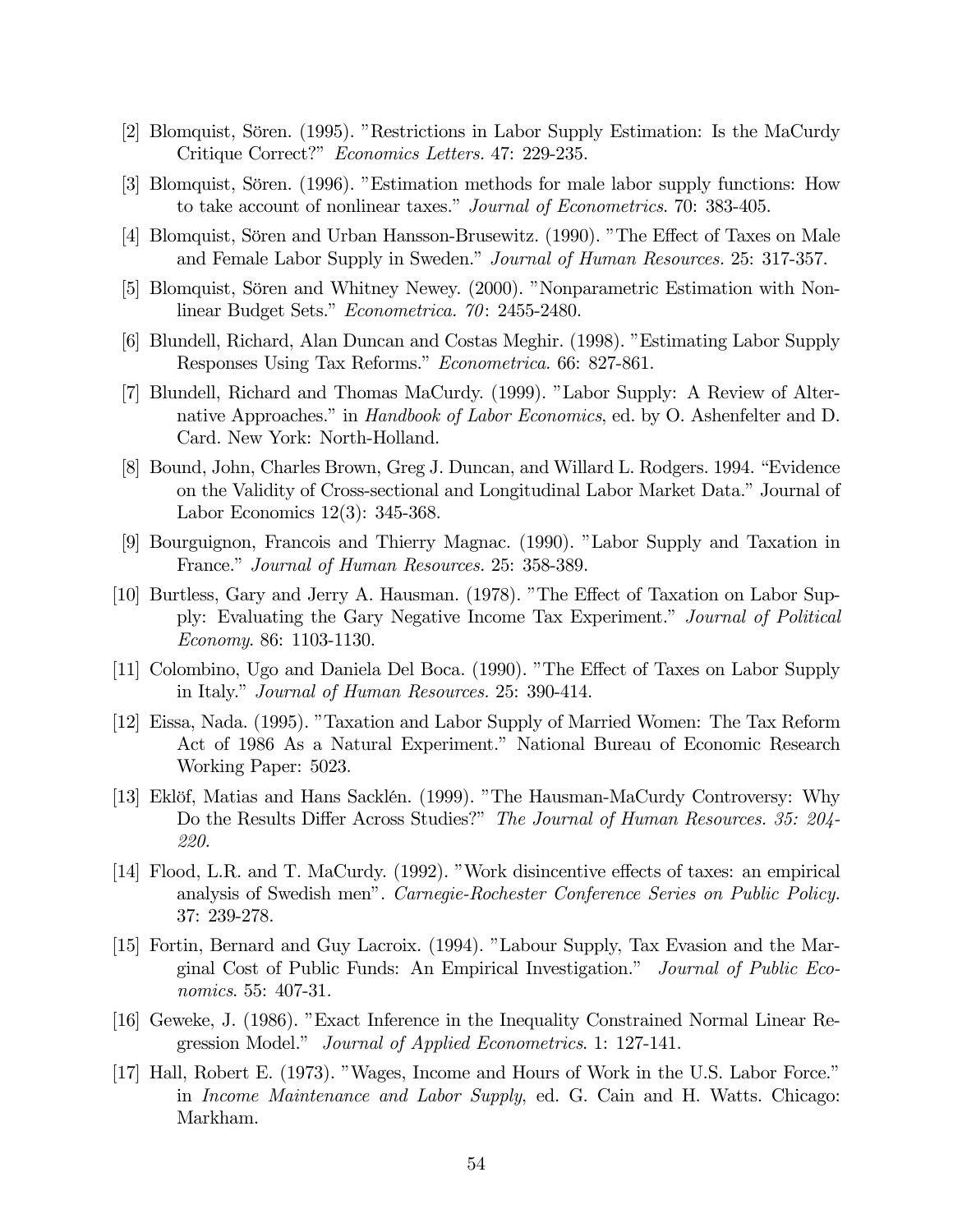- [18] Hausman, Jerry A. (1979). "The Econometrics of Labor Supply on Convex Budget Sets." Economics Letters. 3: 171-4.
- [19] Hausman, Jerry A. (1980). "The Effect of Wages, Taxes and Fixed Costs on Women's Labor Force Participation." Journal of Public Economics. 14: 161-194.
- [20] Hausman, Jerry. (1981). "Labor Supply." in How Taxes Affect Economic Behavior, ed. H. Aaron and J. Pechman. Washington, D.C.: Brookings Institution.
- [21] Hausman, Jerry A. (1985a). "The Econometrics of Nonlinear Budget Sets." Econometrica. 53(6): 1255-1282.
- [22] Hausman, Jerry A. (1985b). "Taxes and Labor Supply." in Handbook of Public Economics, ed. by Alan Auerbach and Martin Feldstein. Amsterdam: North-Holland.
- [23] Hausman, Jerry and David Wise. (1976). "The Evaluation of Results of Truncated Samples: The New Jersey Income Maintenance Experiment." Annals of Economic and Social Measurement. 5: 421-445.
- [24] Heckman, James J. (1983). "Comment," in Behavioral Simulation Methods in Tax Policy Analysis, ed. by Martin Feldstein, Chicago: University of Chicago Press.
- [25] Heim, Bradley T. and Bruce D. Meyer. (2003). "Work Costs and Nonconvex Preferences in the Estimation of Labor Supply Models." NBER Working Paper 9429.
- [26] Hoynes, Hilary Williamson. (1996). "Welfare Transfers in Two-Parent Families: Labor Supply and Welfare Participation Under AFDC-UP." Econometrica. 64: 295-332.
- [27] Hurwicz, Leonid and Hirofumi Uzawa. (1971). "On the Integrability of Demand Functions" in Preferences, Utility and Demand: A Minnesota Symposium, ed. by Chipman et. al. New York: Harcourt Brace Jovanovich, Inc.
- [28] Keane, Michael and Robert Moffitt. (1998). "A Structural Model of Multiple Welfare Program Participation and Labor Supply." International Economic Review. 39: 553- 589.
- [29] MaCurdy, Thomas. (1992). "Work Disincentive Effects of Taxes: A Reexamination of Some Evidence." American Economic Review, Papers and Proceedings. 82: 243-249.
- [30] MaCurdy, Thomas, David Green, and Harry Paarsch (1990): "Assessing Empirical Approaches for Analyzing Taxes and Labor Supply." Journal of Human Resources. 25: 415-490.
- [31] Moffitt, Robert. (1986). "The Econometrics of Piecewise-Linear Budget Constraints." Journal of Business and Economics Statistics. 4: 317-328.
- [32] Moffitt, Robert. (1990). "The Econometrics of Kinked Budget Constraints." Journal of Economic Perspectives. 4: 119-139.
- [33] Pencavel, John. (1986). "Labor Supply of Men: A Survey." in *Handbook of Labor Eco*nomics, ed O. Ashenfelter and R. Layard. New York: North-Holland.
- [34] Rosen, Harvey. (1976). "Taxes in a Labor Supply Model with Joint Wage-Hours Determination." *Econometrica*. 44: 485-507.